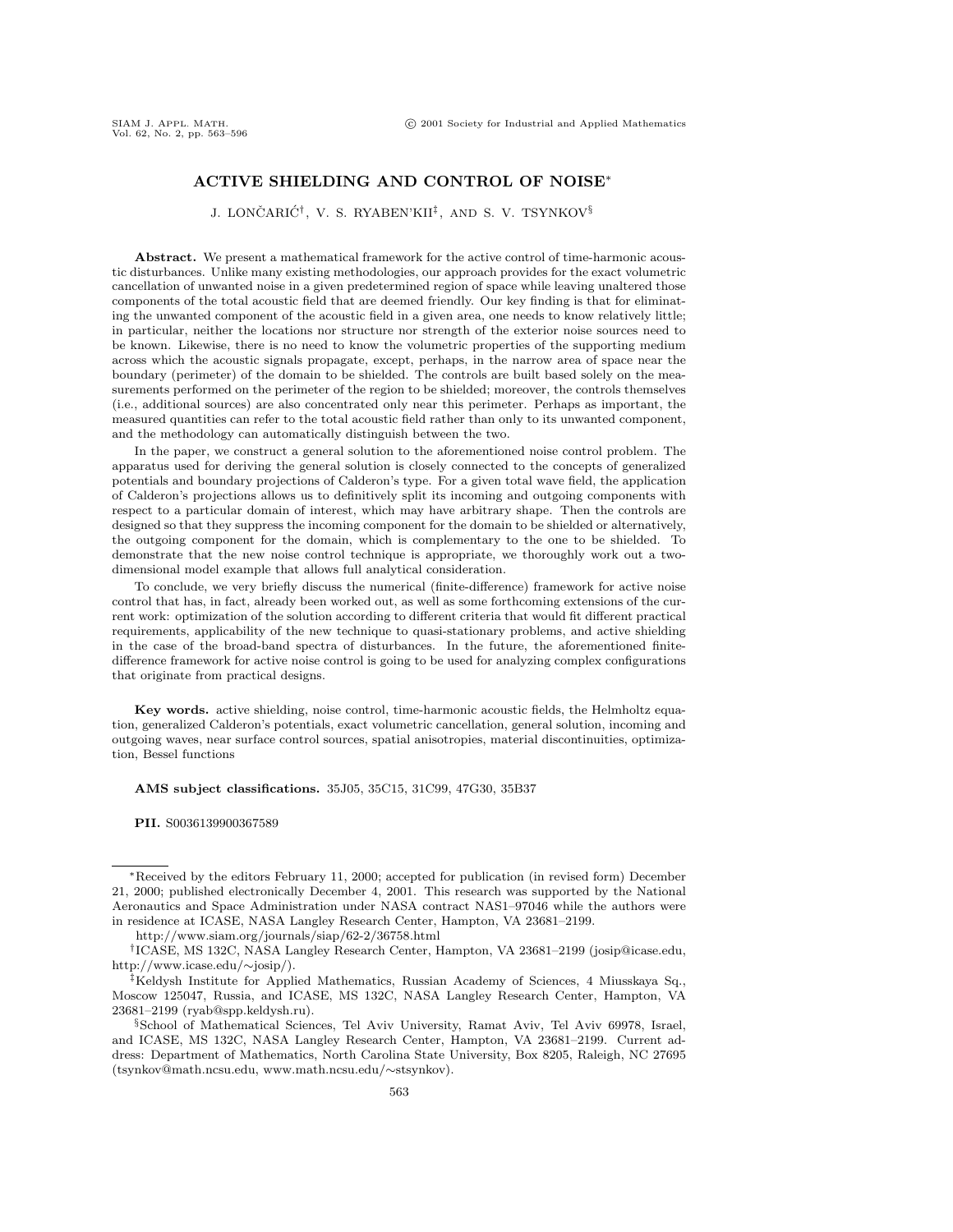## **1. Introduction.**

**1.1. Background.** The area of active shielding and noise control has an extensive history for a variety of applications. No adequate review of the field can be provided in the framework of a focused research publication, and the examples we mention here are simply representative. They do, however, establish the relevance of our study. Elliot, Stothers, and Nelson in [1] develop a procedure for minimizing the noise level at a number of pointwise locations (where the sensors—microphones—are actually placed); Wright and Vuksanovic in [2, 3] discuss directional noise cancellation. Various issues associated with the development and implementation of noise cancellation techniques for aircraft industry applications are analyzed in collection volumes [4, 5]. Van der Auweraer et al. in [6] studied the methods of aircraft interior noise control using both acoustical and structural excitation.

The work by Kincaid et al. in active noise control  $[7, 8, 9, 10, 11]$  has been done under the assumptions that the noise source is a well-understood monopole with a few distinct frequencies (in the 200–500 Hz range) and that the volume properties of the supporting medium are relatively well understood. The goal was to cancel out the static noise at a given collection of sensors distributed throughout the aircraft cabin by means of designing an appropriate system of actuators. In [12] and [13], Kincaid and Berger solved the actuator placement problem for the mathematically analogous case of a large flexible space structure. The goal was to place actuators so as to be able to effectively damp structural vibrations for large numbers of modes (cf. [14]).

An overview of the recent practice in active control of noise is presented in work by Fuller and von Flotow [15]. A typical noise reduction system would minimize the noise measured at multiple sensing locations by adaptively tuning the control filter. The filtered-x least mean squares  $(LMS)$  adaptation mechanism originally introduced by Burgess [16] and Widrow, Schur, and Schaffer [17] is most often employed. Another adaptation mechanism called principal component LMS algorithm (PC-LMS), presented by Cabell and Fuller in [18], offers faster convergence. Good results can be achieved at the sensor locations, but other locations are not considered in the problem formulation. By contrast, the approach proposed here offers the exact volumetric cancellation of noise.

In contrast to many existing noise control methodologies, the active shielding technique that we are proposing here suggests the possibility of exact uniform volumetric noise cancellation; moreover, this can be done, if necessary, through the use of only surface sensors and actuators. This paper contains a systematic description of the mathematical foundations of the new methodology in the continuous formulation, including a model example for the two-dimensional Helmholtz equation. The corresponding finite-difference framework has been previously introduced and studied in the series of publications by Ryaben'kii and coauthors [19, 20, 21, 22].

Our technique actually allows one to split the total acoustic field into two components, the first deemed "friendly" and called sound, the second deemed "adverse" and called noise (see sections 1.2, 3.2), and subsequently provides for the exact volumetric cancellation of the adverse component while leaving the friendly one unaffected. The input data for the noise control system are some quantities measured on the perimeter of the region to be shielded (see section 2). A very important feature of our approach is that the measured quantities can refer to the total acoustic field rather than only to its adverse component. Then, the foregoing split into sound and noise and subsequent noise cancellation is performed by the control system automatically with no special attention required.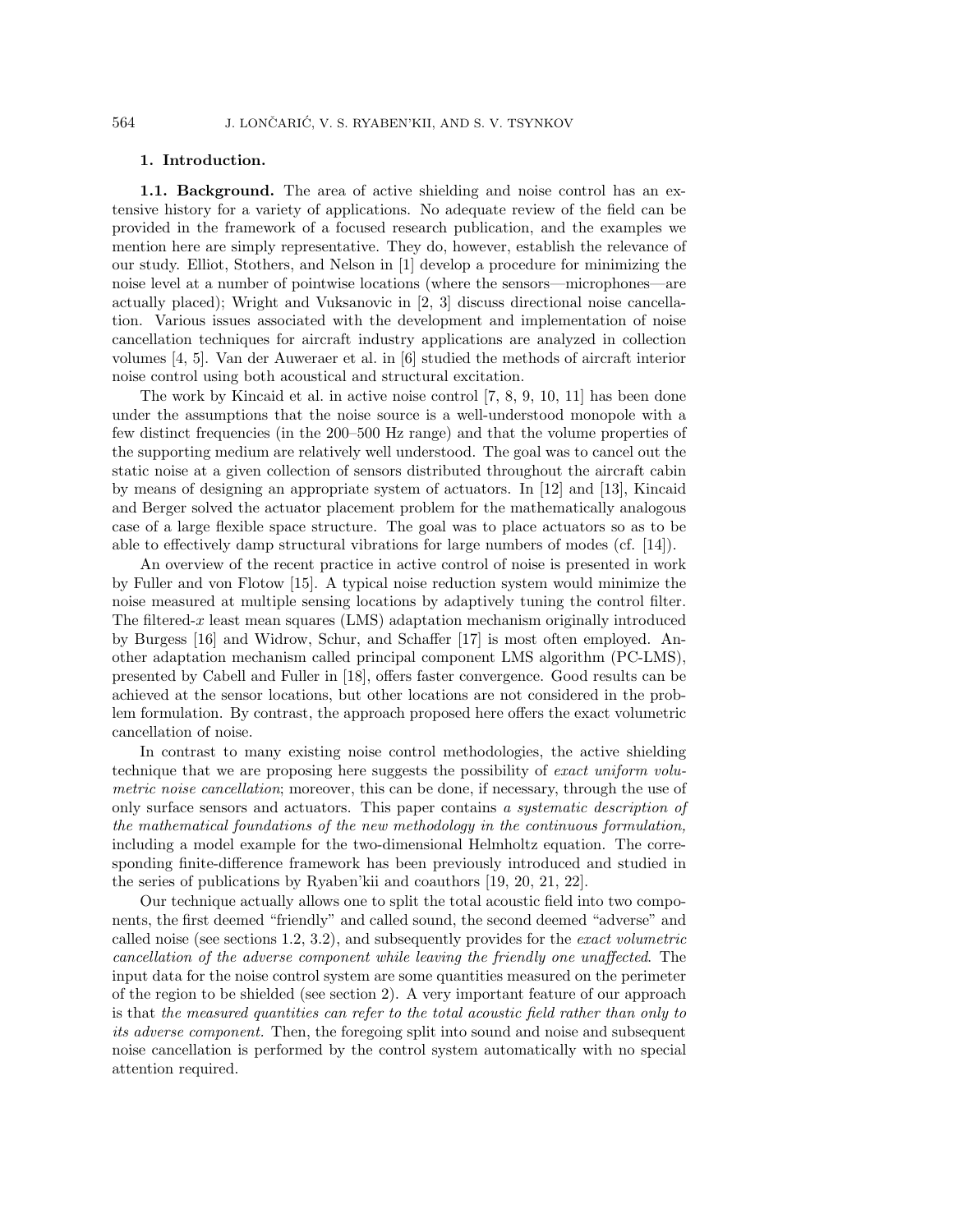Let us mention that the analysis tools that we employ for building our methodology involve boundary integrals of the kind routinely used in the classical potential theory (see section 2) and then extend to the operator representation and generalized boundary projection operators of Calderon's type (see section 3). The apparatus of the classical potential theory as applied to the Helmholtz equation has been used in the past for the analysis of active noise control problems; see, e.g., the monograph by Nelson and Elliot [23]. In this book, the authors construct special control sources on the surface of the region to be shielded for what they call active absorption and reflection of the undesirable noise. These sources are obtained as dipole and monopole layers (for absorption) and only monopole layers (for reflection), with the responses in the form of double- and single-layer potentials and only single-layer potentials, respectively. The fundamental difference between our study and that of [23] is that the authors of [23] need to know the actual boundary trace of the noise field to be canceled and construct their control sources with the explicit use of these data. In other words, their analysis in this part reduces to the solution of the boundary-value problems for the Helmholtz equation using boundary integral equations of the classical potential theory. As opposed to [23], we do not need to know the actual "adverse" component of the acoustic field that we want to cancel; this is most advantageous because this component is obviously impossible to measure directly in the presence of other acoustic signals. What is clearly possible to measure directly is the overall acoustic field that may also include a "friendly" sound component (generated by the interior sources) that is supposed to be unaffected by the controls. This overall field is all we need to know for building the controls. As has been mentioned, our control methodology is capable of automatically distinguishing between the two components (friendly and adverse) and accordingly responding only to the adverse part. Besides, we provide for a closed form general solution for the control sources and can analyze more complex settings compared to the original Helmholtz equation, in particular, anisotropies, material discontinuities, and certain types of nonlinearities.

Another issue to be emphasized regarding our workis somewhat counterintuitive and deviates from the "conventional wisdom." It turns out, in fact, that one needs to know relatively little to be able to cancel the undesirable noise; in particular, no detailed information about either structure or location or strength of the noise sources, or about the volumetric properties of the supporting medium, is required. We also stress that our methodology yields a closed form of the general solution to the noise control problem; availability of this general solution provides, in particular, a powerful means for optimization. Moreover, the same technique will apply to media with different acoustic conductivities and inhomogeneities (within the linear regime), as both the adverse noise that we need to cancel and the output of the control system propagate across the same medium. Finally, the methodology can be applied to quasistationary regimes and, in the future, to broad-band spectra of frequencies.

**1.2. Formulation of the problem.** Let  $\Omega$  be a given domain,  $\Omega \subset \mathbb{R}^n$ ,  $n = 2$  or  $n = 3$  (higher dimensions n can be analyzed similarly; we, however, restrict ourselves to the cases that originate from physical applications). The domain  $\Omega$  can be either bounded or unbounded; in the beginning we will assume for simplicity that  $\Omega$  is bounded. Let Γ be the boundary of  $\Omega$ : Γ =  $\partial\Omega$ . Both on  $\Omega$  and on its complement  $\mathbb{R}^n\setminus\Omega$  we consider the time-harmonic acoustic field u governed by the nonhomogeneous Helmholtz equation

(1.1) 
$$
\boldsymbol{L}u \equiv \Delta u + k^2 u = f.
$$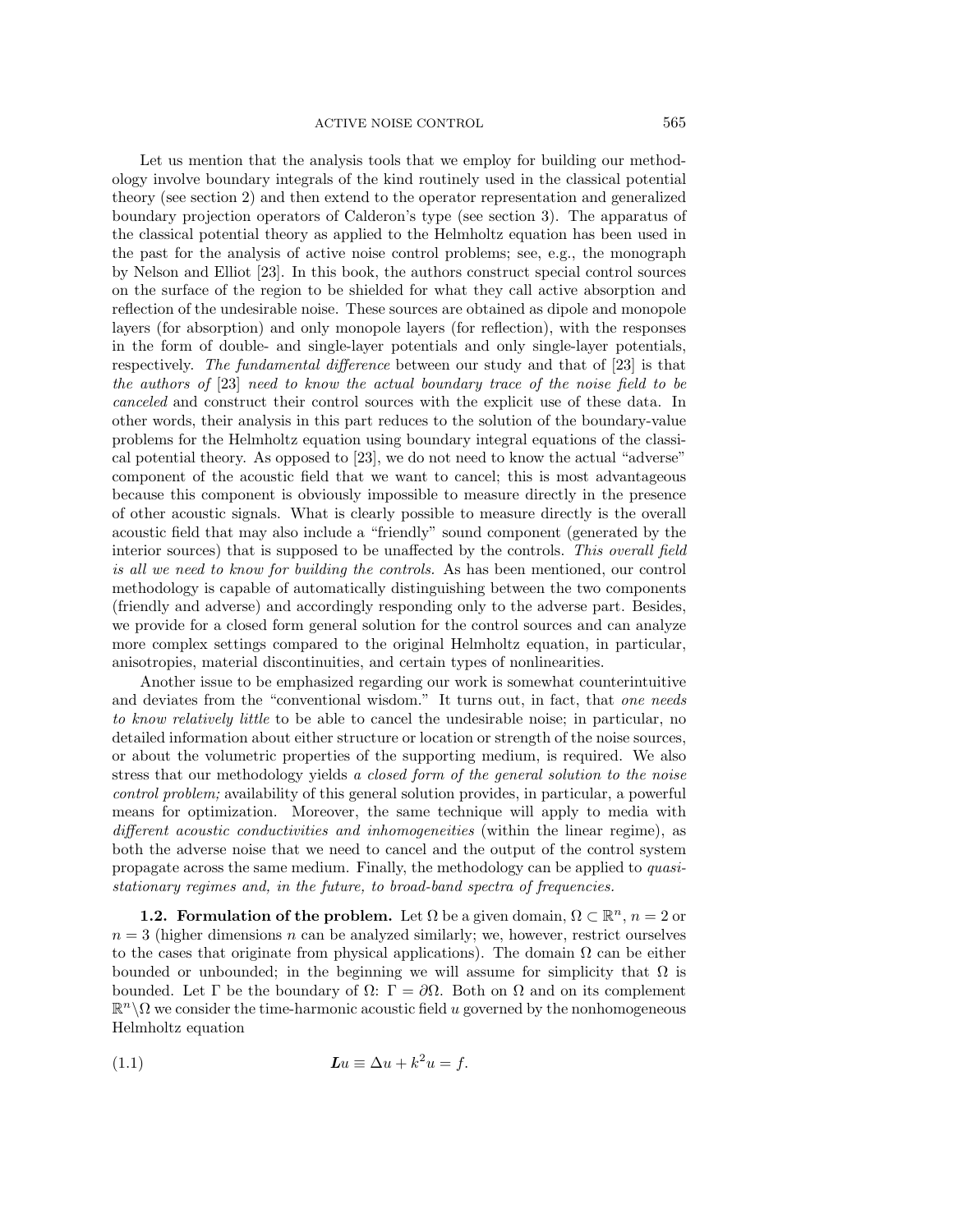

Fig. 1.1. Geometric setup.

The sources f in (1.1) can be located on both  $\Omega$  and its complement  $\mathbb{R}^n \setminus \Omega$ ; to emphasize the distinction, we denote

$$
(1.2) \t\t f = f^+ + f^-,
$$

where the sources  $f^+$  are interior, supp  $f^+ \subset \Omega$ , and the sources  $f^-$  are exterior, supp  $f^- \subset \mathbb{R}^n \backslash \Omega$ . Accordingly, the overall acoustic field u can be represented as a sum of two components:

$$
(1.3) \t\t u = u^{+} + u^{-},
$$

where

*L*u<sup>+</sup> = f <sup>+</sup> (1.4a) ,

*L*u<sup>−</sup> = f <sup>−</sup> (1.4b) .

Note that both  $u^+$  and  $u^-$  are defined on the entire  $\mathbb{R}^n$ , and the superscripts "+" and "−" refer to the sources that drive each of the field components rather than to the domains of these components. The setup described above is schematically shown in Figure 1.1.

Hereafter, we will call the component  $u^+$  of (1.3) (see (1.4a)) sound or the "friendly" part of the total acoustic field; the component  $u^-$  of  $(1.3)$  (see  $(1.4b)$ ) will be called *noise* or the "adverse" part of the total acoustic field. In the formulation that we are presenting,  $\Omega$  will be a (predetermined) region of space to be shielded. This means that we would like to eliminate the noise inside  $\Omega$  while leaving the sound component there unaltered. In the mathematical frameworkthat we have adopted, the component  $u^-$  of the total acoustic field, i.e., the response to the adverse sources  $f^{\text{-}}$  (see (1.2), (1.3), (1.4)), will have to be canceled on  $\Omega$ , whereas the component  $u^+$ , i.e., the response to the friendly sources  $f^+$ , will have to be left intact on  $\Omega$ . A physically more complex but conceptually easy to understand example that can be given is that inside the passenger compartment of an aircraft we would like to eliminate the noise coming from the propulsion system located outside the aircraft fuselage while not interfering with the ability of the passengers to listen to the in-flight entertainment programs or simply converse.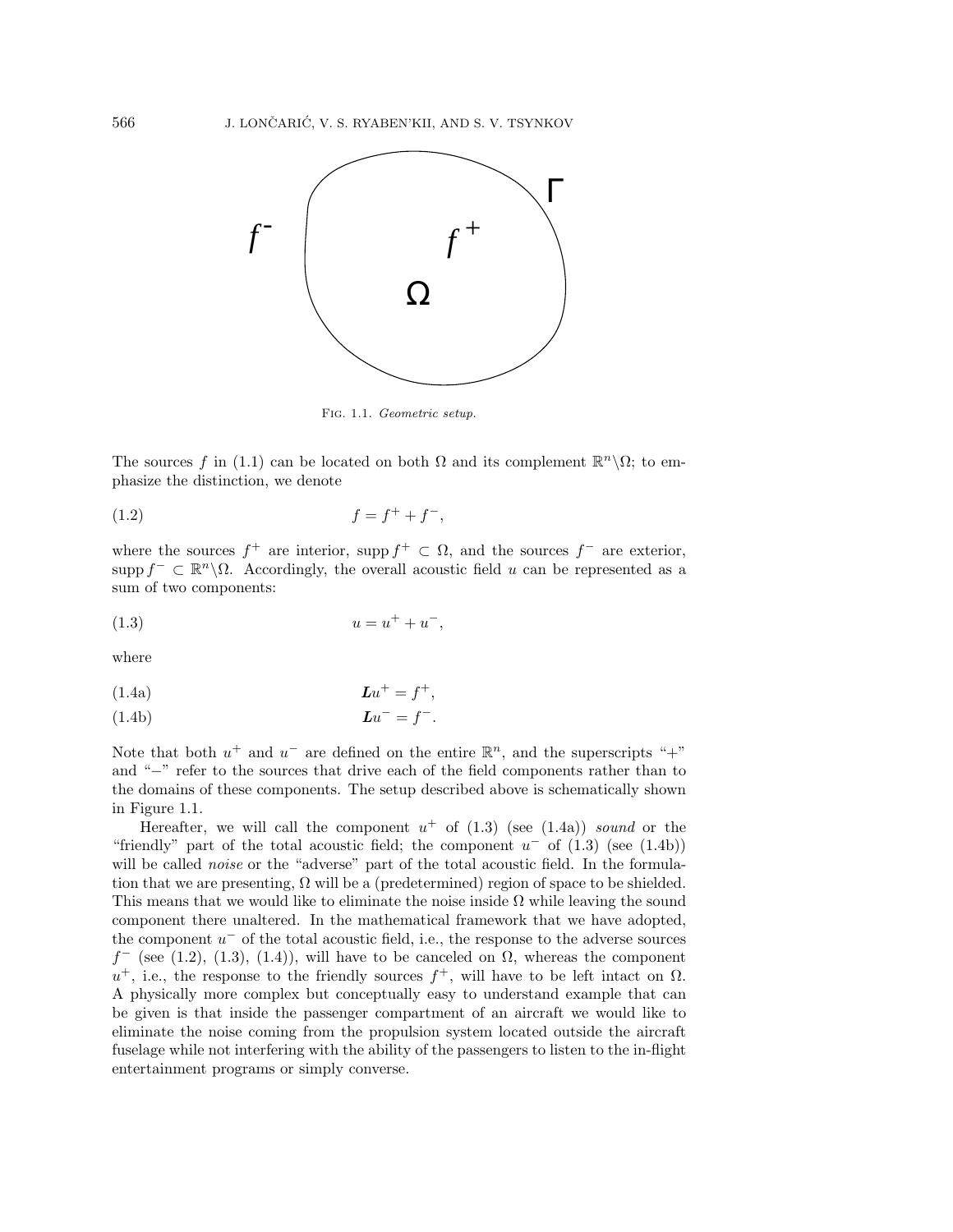The concept of *active shielding* (noise cancellation) that we will be discussing implies that the aforementioned goal is to be achieved by introducing additional sources g, supp  $g \text{ }\subset \mathbb{R}^n\backslash\Omega$ , so that the total acoustic field  $\tilde{u}$  will now be governed by the equation

*L*u˜ = f <sup>+</sup> + f <sup>−</sup> (1.5) + g

and coincide only with the sound component  $u^+$  on the domain  $\Omega$ :

(1.6) 
$$
\tilde{u}\Big|_{x\in\Omega} = u^+\Big|_{x\in\Omega},
$$

 $x = (x_1, x_2)$  for  $n = 2$ , and  $x = (x_1, x_2, x_3)$  for  $n = 3$ .

The new sources  $g$  of  $(1.5)$  will hereafter be referred to as *controls*. Let us note that in practical settings, when one typically has to deal with acoustic fields composed of signals with multiple frequencies rather than time-harmonic single-frequency fields, active strategies of noise reduction are often combined with passive ones. Passive strategies that employ different types of sound insulation have proven efficient for damping the high-frequency signals, while low-frequency noise components more easily lend themselves to reduction by active techniques. We also note that the words "noise cancellation" should not be interpreted incorrectly. As will be seen from the forthcoming analysis, elimination of the component  $u^-$  inside  $\Omega$  also implies changing the total acoustic field outside  $\Omega$ . Therefore, in terms of the acoustic energy, it means redistribution rather than cancellation.

An obvious solution to the foregoing noise control problem is  $g = -f^-$ . As, however, will become clear, this solution is excessively expensive. On one hand, this expensiveness relates to the informational considerations as the solution  $g = -f^-$  requires an explicit and detailed knowledge of the structure and location of the sources  $f^-$ , which, in fact, will prove superfluous. On the other hand, the implementation of this solution may encounter most serious difficulties. In the previous example associated with an aircraft, it is obviously not feasible to directly counter the noise sources which are aircraft propellers or turbofan jet engines located on or underneath the wings. Therefore, other solutions of the control problem, besides the most obvious one, may be preferable from both theoretical and practical standpoints. The general solution of the control problem formulated in this section is constructed in the forthcoming section 2.

**2. General solution of the control problem.** Let us first introduce fundamental solutions to the Helmholtz operator. By definition, these are solutions to the nonhomogeneous equation (1.1) driven by the  $\delta$ -source located at the origin. For  $n=2$  we have

(2.1a) 
$$
G(x) = -\frac{1}{4i}H_0^{(2)}(k|x|),
$$

where  $H_0^{(2)}(z)$  is the Hankel function of the second kind defined by means of the Bessel functions  $J_0(z)$  and  $Y_0(z)$  as  $H_0^{(2)}(z) = J_0(z) - iY_0(z)$ . For  $n = 3$ 

(2.1b) 
$$
G(x) = -\frac{e^{-ik|x|}}{4\pi|x|}.
$$

Let us note that both solutions (2.1) satisfy the so-called Sommerfeld radiation condition at infinity; see, e.g., [24, 25]. This condition, which for a given function  $u(x)$  is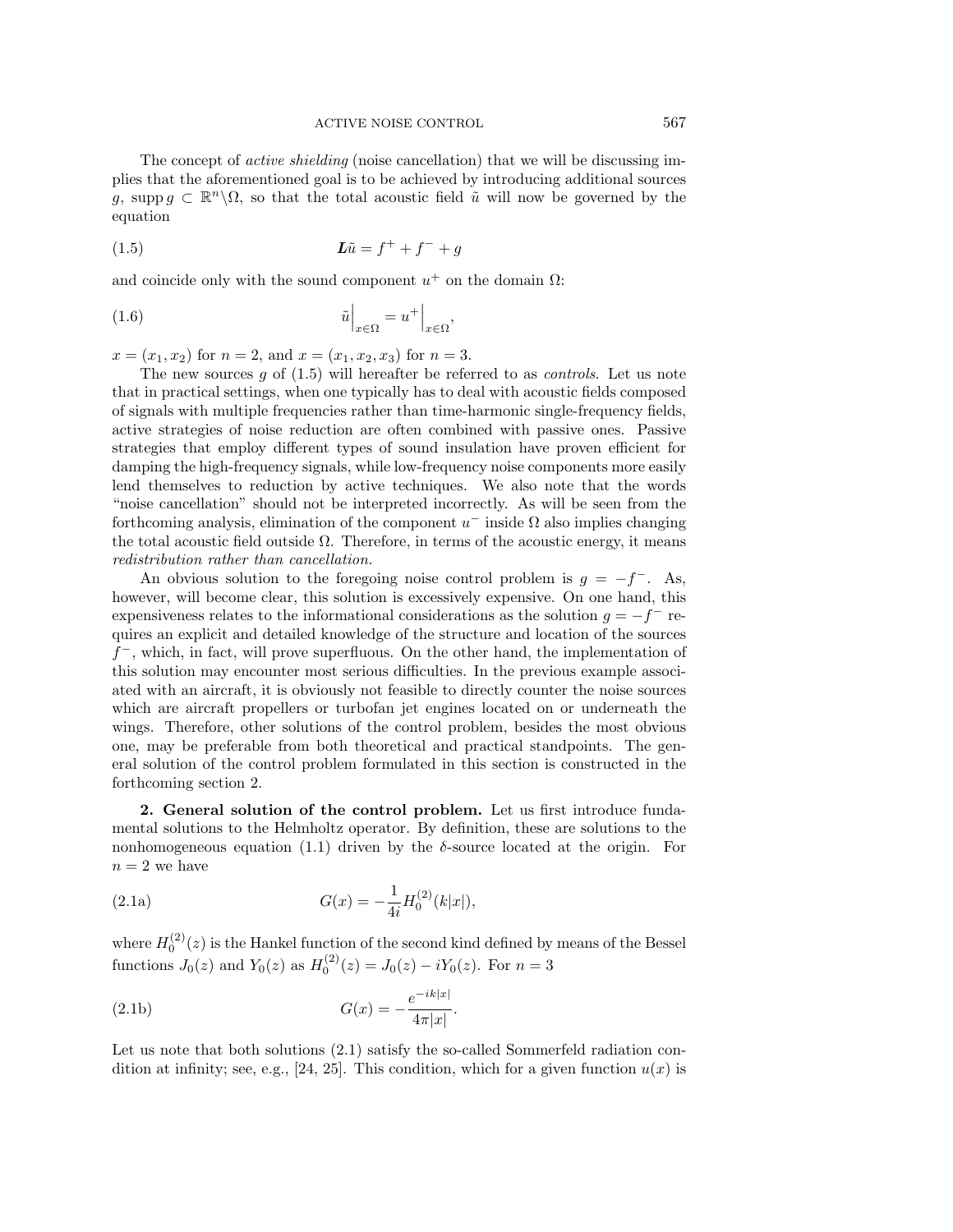formulated as

(2.2a) 
$$
u(x) = O\left(|x|^{-1/2}\right), \quad \frac{\partial u(x)}{\partial |x|} + iku(x) = o\left(|x|^{-1/2}\right) \quad \text{as} \quad |x| \longrightarrow \infty
$$

for two space dimensions and

(2.2b) 
$$
u(x) = O(|x|^{-1}), \quad \frac{\partial u(x)}{\partial |x|} + iku(x) = o(|x|^{-1}) \quad \text{as } |x| \longrightarrow \infty
$$

for three space dimensions, specifies the direction of wave propagation and essentially distinguishes between the incoming and outgoing waves at infinity. The Sommerfeld condition (2.2a) or (2.2b) is required to guarantee uniqueness of the solution to the Helmholtz equation; unlike for the Laplace equation, the condition of boundedness  $(n = 2)$  or vanishing  $(n = 3)$  at infinity is not sufficient for the solution of the Helmholtz equation to be unique. Provided that the following convolution exists in some sense, the solution  $u(x)$  to the nonhomogeneous equation (1.1) defined on  $\mathbb{R}^n$ and satisfying the Sommerfeld condition is given by

(2.3) 
$$
u(x) = \int_{\mathbb{R}^n} f(y)G(x - y)dy.
$$

Next, according to the standard procedure (see, e.g., [24]), we construct the surface and volume potentials for the Helmholtz operator and write the Green's formula

(2.4) 
$$
u(x) = \underbrace{\int_{\Omega} G \mathbf{L} u dy}_{\text{volume potential}} + \underbrace{\int_{\Gamma} \left( u \frac{\partial G}{\partial n} - \frac{\partial u}{\partial n} G \right) ds_y}_{\text{two surface potentials}}, \quad x \in \Omega,
$$

which holds for any sufficiently smooth function  $u(x)$ . All integrals on the right-hand side of  $(2.4)$  are, of course, convolutions, and  $n$  is the outward normal to the boundary Γ. The second component on the right-hand side of  $(2.4)$  is the sum of two surface potentials and thus it satisfies the homogeneous Helmholtz equation on  $\Omega$ :

(2.5) 
$$
L \int_{\Gamma} \left( u \frac{\partial G}{\partial n} - \frac{\partial u}{\partial n} G \right) ds_y = 0, \quad x \in \Omega.
$$

The sound component  $u^+$  of the total acoustic field satisfies (1.4a) on  $\mathbb{R}^n$ , and as the Sommerfeld condition is built into the structure of  $G(x)$  (see (2.1)), the function  $u^+(x)$  can be obtained as follows:

(2.6) 
$$
u^+(x) = \int_{\Omega} G f^+ dy = \int_{\Omega} G L u^+ dy, \quad x \in \mathbb{R}^n.
$$

Then, the application of the Green's formula  $(2.4)$  to  $u^+$  of  $(2.6)$  immediately yields

(2.7) 
$$
\int_{\Gamma} \left( u^+ \frac{\partial G}{\partial n} - \frac{\partial u^+}{\partial n} G \right) ds_y = 0, \quad x \in \Omega.
$$

Let us now recall that according to (1.2) and (1.4b) for  $x \in \Omega$  there will be

$$
(2.8) \t\t\t\t\t\t Lu^{-}|_{x \in \Omega} = 0.
$$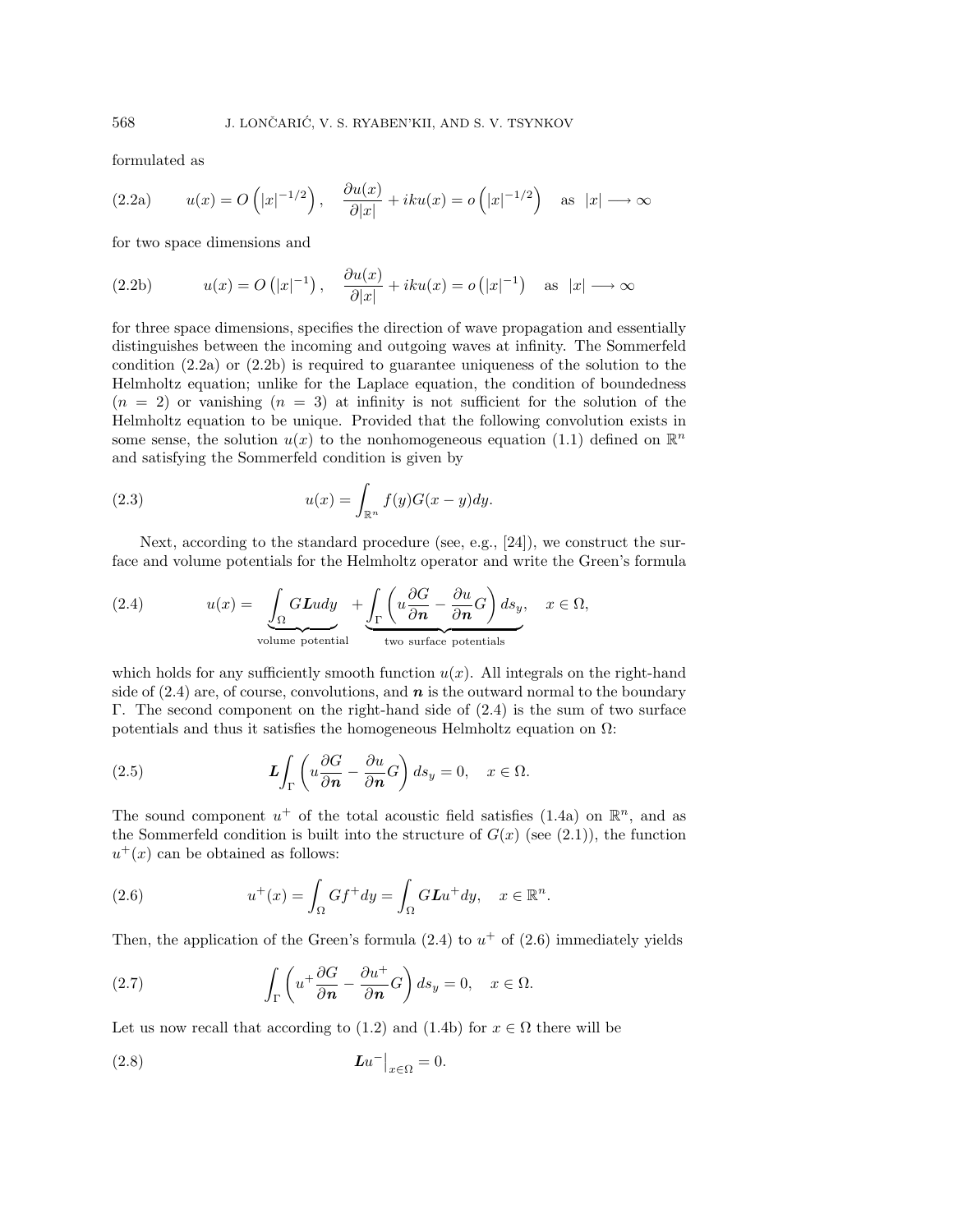Thus, applying the Green's formula (2.4) to the total acoustic field  $u = u^+ + u^-$  and using relations  $(2.7)$  and  $(2.8)$  we obtain

(2.9)  

$$
u(x) = \int_{\Omega} GL(u^+ + u^-)dy + \int_{\Gamma} \left( (u^+ + u^-) \frac{\partial G}{\partial n} - \frac{\partial (u^+ + u^-)}{\partial n} G \right) ds_y
$$

$$
= \underbrace{\int_{\Omega} GLu^+ dy}_{u^+} + \underbrace{\int_{\Gamma} \left( u^- \frac{\partial G}{\partial n} - \frac{\partial u^-}{\partial n} G \right) ds_y}_{u^-}, \quad x \in \Omega.
$$

Therefore, if we define the annihilating function  $v(x)$ ,  $x \in \Omega$ ,

(2.10) 
$$
v(x) = -\int_{\Gamma} \left( u - \frac{\partial G}{\partial n} - \frac{\partial u^{-}}{\partial n} G \right) ds_y = -u^{-}(x),
$$

then inside  $\Omega$  we will have

$$
(2.11) \t\t u + v\Big|_{x \in \Omega} = u^+.
$$

Consequently, if, by some means, we obtain the two quantities  $u^-$  and  $\frac{\partial u^-}{\partial n}$  at the boundary Γ, then we can produce the annihilating function  $v$  by formula (2.10) and cancel the adverse component  $u^-$  of the acoustic field inside  $\Omega$ . In practical settings, the quantities  $u^-$  and  $\frac{\partial u^-}{\partial n}$  or similar ones should be actually measured.

A remarkable property of the function  $v(x)$  defined by formula (2.10) is that by virtue of (2.7)

$$
(2.12) \t v(x) = -\int_{\Gamma} \left( u^{-} \frac{\partial G}{\partial n} - \frac{\partial u^{-}}{\partial n} G \right) ds_y = -\int_{\Gamma} \left( u \frac{\partial G}{\partial n} - \frac{\partial u}{\partial n} G \right) ds_y, \quad x \in \Omega.
$$

Thus, the quantities to be measured at the boundary Γ, u and  $\frac{\partial u}{\partial n}$ , may refer to the total field  $u = u^+ + u^-$  rather than its adverse component  $u^-$  only. The annihilating function  $v$  defined as

(2.13) 
$$
v(x) = -\int_{\Gamma} \left( u \frac{\partial G}{\partial n} - \frac{\partial u}{\partial n} G \right) ds_y, \quad x \in \Omega,
$$

automatically filters out the contribution from the friendly sound  $u^+$  and responds only to the adverse noise component  $u^-$ .

Formula (2.13) that defines the annihilating function  $v(x)$  contains surface integrals of the quantities u and  $\frac{\partial u}{\partial n}$ . We will now discuss the alternative, more apparent, means of building  $v(x)$ . Consider a sufficiently smooth function  $w(x)$  defined on  $\mathbb{R}^n$  that satisfies the Sommerfeld condition (2.2a) or (2.2b) and additional boundary conditions on Γ:

(2.14) 
$$
w\Big|_{\Gamma} = u\Big|_{\Gamma}, \qquad \frac{\partial w}{\partial n}\Big|_{\Gamma} = \frac{\partial u}{\partial n}\Big|_{\Gamma}.
$$

Here u is the actual total acoustic field, as before. In particular,  $w(x)$  may be compactly supported near the boundary Γ. Obviously (because of  $(2.14)$ ),

$$
(2.15) \t v(x) = -\int_{\Gamma} \left( u \frac{\partial G}{\partial n} - \frac{\partial u}{\partial n} G \right) ds_y = -\int_{\Gamma} \left( w \frac{\partial G}{\partial n} - \frac{\partial w}{\partial n} G \right) ds_y, \quad x \in \Omega.
$$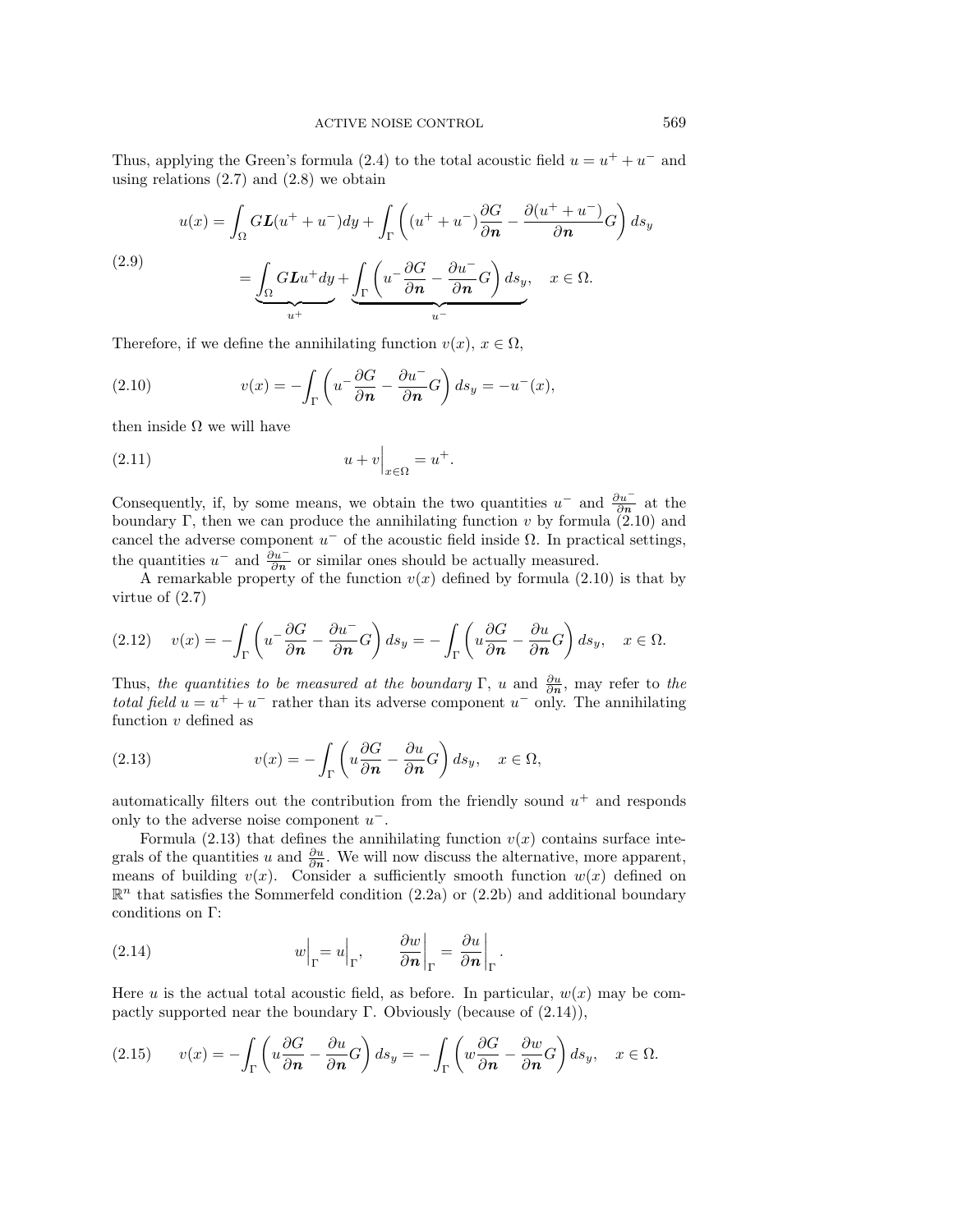On the other hand, if we apply the Green's formula  $(2.4)$  to the function w, we obtain

(2.16) 
$$
w(x) - \int_{\Omega} GLwdy = \int_{\Gamma} \left( w \frac{\partial G}{\partial n} - \frac{\partial w}{\partial n} G \right) ds_y, \quad x \in \Omega.
$$

An important consideration now is to remember that the Sommerfeld boundary condition (2.2a) or (2.2b) guarantees uniqueness, and therefore

(2.17) 
$$
w(x) = \int_{\mathbb{R}^n} G\mathbf{L} w dy, \quad x \in \mathbb{R}^n.
$$

If  $w(x)$  is compactly supported, then integration in (2.17) can actually be performed over supp w rather than entire  $\mathbb{R}^n$ . Relations (2.16) and (2.17) together imply that

(2.18) 
$$
\int_{\mathbb{R}^n \setminus \Omega} GLwdy = \int_{\Gamma} \left( w \frac{\partial G}{\partial n} - \frac{\partial w}{\partial n} G \right) ds_y, \quad x \in \Omega.
$$

Therefore,

(2.19) 
$$
v(x) = -\int_{\mathbb{R}^n \setminus \Omega} G \mathbf{L} w dy = \int_{\mathbb{R}^n \setminus \Omega} G g dy,
$$

where the control  $g$  in  $(2.19)$  is defined as

(2.20) 
$$
g(x) = -Lw\Big|_{x \in \mathbb{R}^n \setminus \Omega}
$$

provided that w satisfies  $(2.2a)$  or  $(2.2b)$  and  $(2.14)$ . A variety of choices for w (under the conditions  $(2.2a)$  or  $(2.2b)$  and  $(2.14)$ ) implies that there is also a variety of controls  $g$  (see  $(2.20)$ ) that solve the problem; this, in particular, gives room for optimization.

PROPOSITION 2.1. Formula (2.20) describes the entire variety of the appropriate controls g.

*Proof.* We have already seen that formula  $(2.20)$  does give a solution to the active shielding problem. It remains to demonstrate that any solution to this problem can be represented in the form (2.20). Consider a control function g, supp  $g \in \mathbb{R}^n \backslash \Omega$ , such that the solution  $\tilde{u}$  of (1.5) satisfies the Sommerfeld condition (2.2a) or (2.2b) and also equality (1.6). We need to find w that meets conditions  $(2.2a)$  or  $(2.2b)$  and  $(2.14)$ and such that g can be calculated by formula (2.20). We introduce  $w(x)$ ,  $x \in \mathbb{R}^n$ , as the solution to the nonhomogeneous equation

$$
(2.21) \qquad \qquad -Lw = g - f^+
$$

subject to the corresponding Sommerfeld condition, (2.2a) or (2.2b). Equality (1.6) for the solution  $\tilde{u}$  of (1.5) implies that the function  $\tilde{w}$  that solves equation  $\tilde{L}\tilde{w} = g$ , subject to the same Sommerfeld condition, coincides with  $-u^-$  on  $\Omega$ :  $\tilde{w}|_{\Omega} = -u^-|_{\Omega}$ . Consequently, the function  $w$  introduced above satisfies

(2.22) 
$$
w\Big|_{x\in\Omega} = u^- + u^+\Big|_{x\in\Omega} = u\Big|_{x\in\Omega},
$$

and therefore, it satisfies conditions (2.14) as well. Since supp  $f^+ \subset \Omega$ , the control g can be obtained by formula (2.20). $\Box$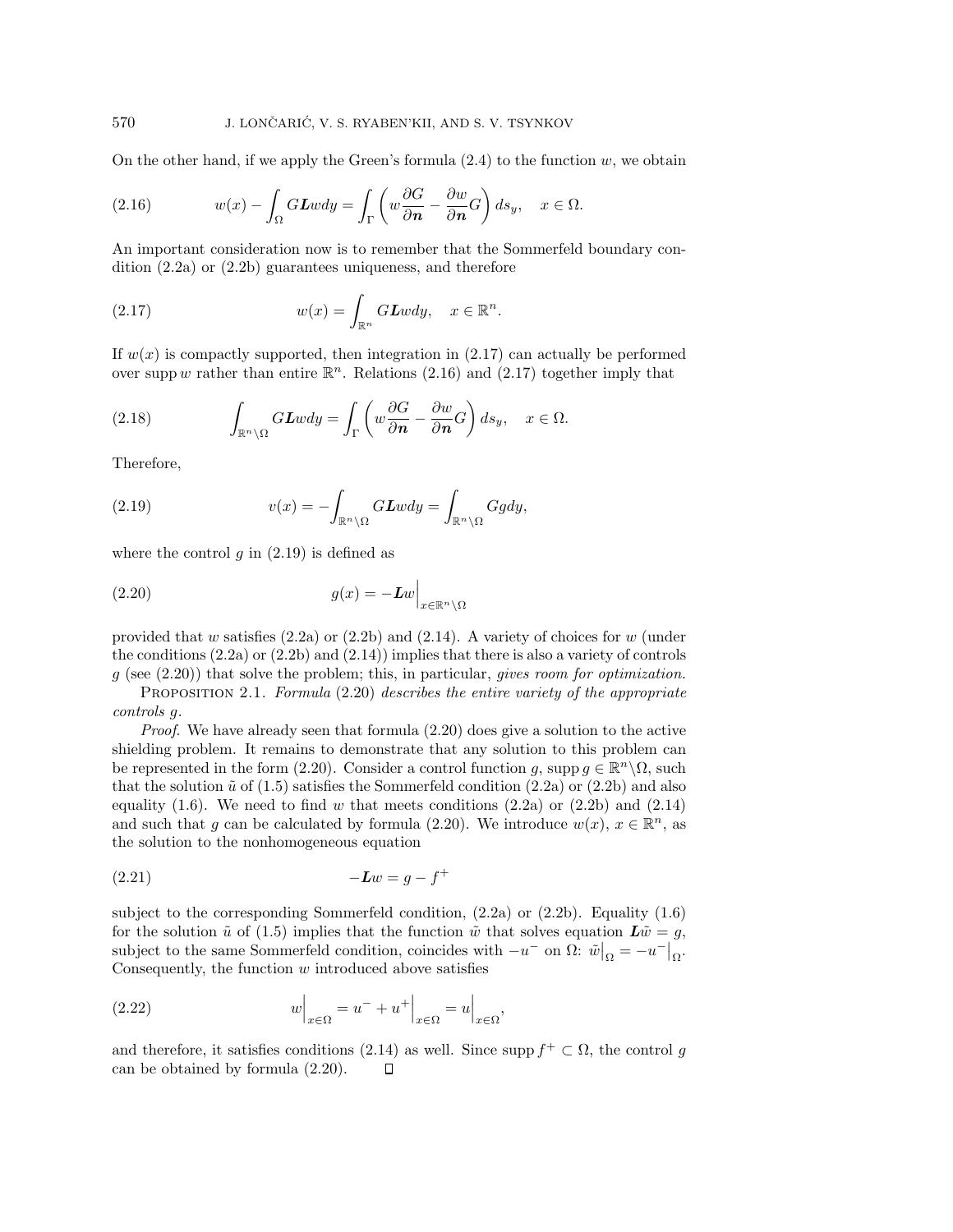**3. Connection to the theory of Calderon's potentials.** The foregoing split between  $u^+$  and  $u^-$  (see formulae (2.12), (2.13)) can be conveniently described in terms of the generalized potentials and boundary projection operators of Calderon's type. We refer here to the original work by Calderon [26], followed by the paper by Seeley  $[27]$  and then work by Ryaben'kii  $[28, 29, 30]$ , in which the actual form of the operators used, in particular, in this paper was introduced; a brief account of Ryaben'kii's work can also be found in the book by Mikhlin, Morozov, and Paukshto [31].

**3.1. Potential and projection for the domain**  $\Omega$ **.** Consider some function  $u(x)$  such that  $Lu = 0$  for  $x \in \Omega$ . Then, the Green's formula (2.4) yields

(3.1) 
$$
u(x) = \int_{\Gamma} \left( u \frac{\partial G}{\partial n} - \frac{\partial u}{\partial n} G \right) ds_y, \quad x \in \Omega.
$$

We emphasize that the representation  $(3.1)$  of a function u as a sum of a doublelayer potential with the density  $u|_{\Gamma}$  and a single-layer potential with the density  $\frac{\partial u}{\partial n}|_{\Gamma}$ is valid only for the functions that solve the homogeneous equation  $Lu = 0$  on the domain  $\Omega$ . If, however, we specify two arbitrary functions on  $\Gamma$  and substitute them into (3.1) as densities of the potentials, then the resulting function will obviously be a solution of  $Lu = 0$  on  $\Omega$ , but its boundary values, as well as boundary values of its normal derivative, will not, generally speaking, coincide with the original densities of the double-layer and single-layer potentials, respectively. A generalized potential of Calderon's type with the vector density  $\xi_{\Gamma} = (\xi_0, \xi_1)$  specified on Γ is defined by the following formula:

(3.2) 
$$
\mathbf{P}_{\Omega}\xi_{\Gamma}(x) = \int_{\Gamma} \left( \xi_0 \frac{\partial G}{\partial n} - \xi_1 G \right) ds_y, \quad x \in \Omega,
$$

which is similar to (3.1) except that we do not require ahead of time that  $\xi_0$  and  $\xi_1$ in (3.2) be the boundary values of some function that solves  $Lu = 0$  on  $\Omega$ . If, on the other hand,  $\xi_0$  and  $\xi_1$  are the boundary values of u and  $\frac{\partial u}{\partial n}$  for some solution to  $Lu = 0$  on  $\Omega$ , then the Green's formula (3.1) for this u can be written in a shortened form:

(3.3) 
$$
u = \mathbf{P}_{\Omega} \left( u, \frac{\partial u}{\partial n} \right) \Big|_{\Gamma}, \quad x \in \Omega.
$$

For any (sufficiently smooth) function v specified on  $\Omega$  we also define its vector trace on Γ,

(3.4) 
$$
\boldsymbol{Tr} \, v = \left( v, \, \frac{\partial v}{\partial \boldsymbol{n}} \right) \Big|_{\Gamma},
$$

and then introduce the boundary operator  $P_{\Gamma}$  as a combination of the potential  $P_{\Omega}$ of  $(3.2)$  and trace **Tr** of  $(3.4)$ :

$$
P_{\Gamma}\xi_{\Gamma} = \mathit{Tr}\ P_{\Omega}\xi_{\Gamma}.
$$

Clearly, the operator  $P_{\Gamma}$  of (3.5) is a projection,  $P_{\Gamma} = P_{\Gamma}^2$ . Indeed,  $\forall \xi_{\Gamma} : LP_{\Omega} \xi_{\Gamma} =$ 0,  $x \in Ω$ . Therefore, the Green's formula (3.3) yields  $P_{ΩξΓ} = P_{Ω} Tr P_{ΩξΓ}$ , which immediately implies that  $P_{\Gamma}$  is a projection.

The key property of the operator  $P_{\Gamma}$  of (3.5) is the following.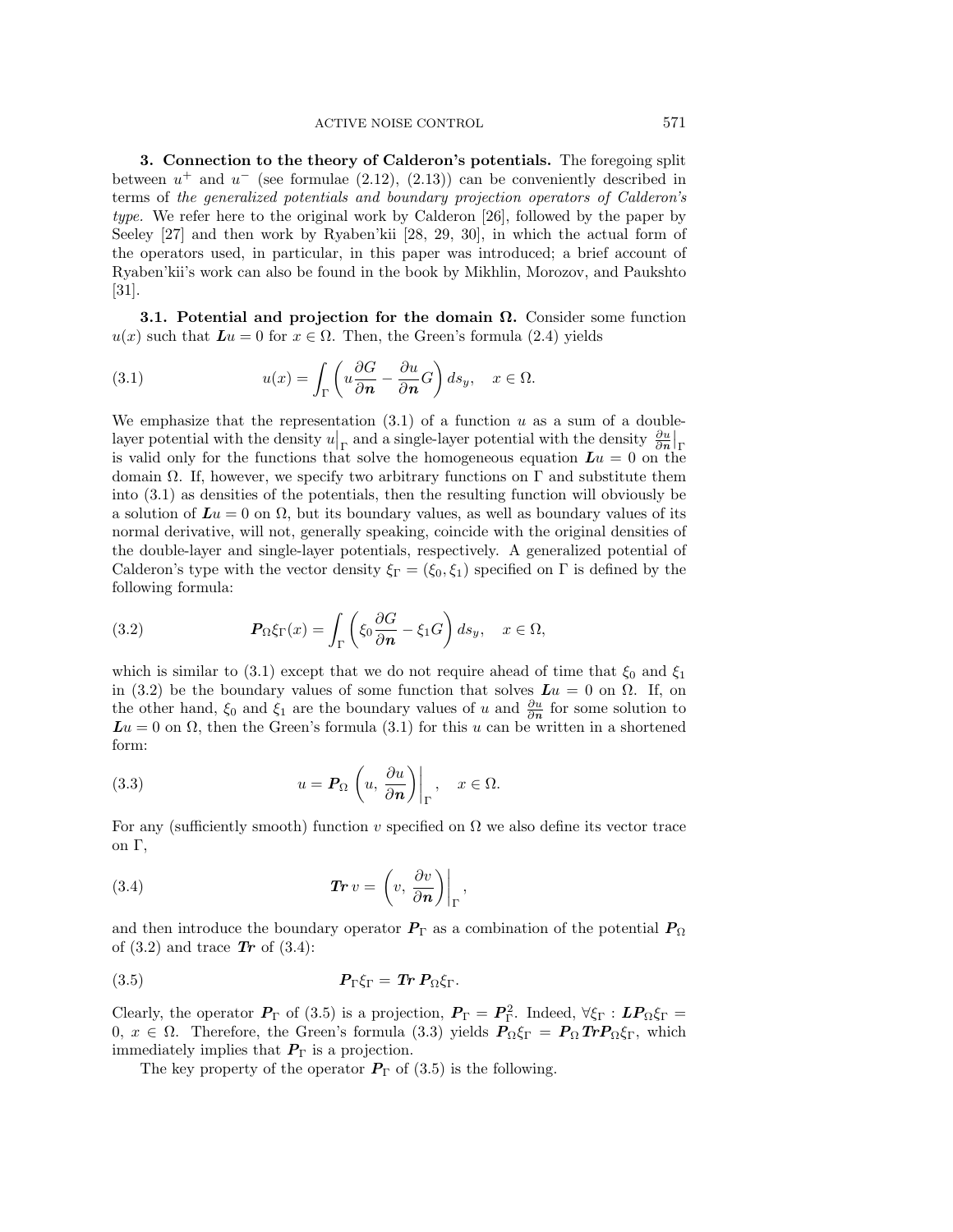PROPOSITION 3.1. Those and only those vector-functions  $\xi_{\Gamma}$  that satisfy the boundary equation with projection (BEP)

$$
P_{\Gamma}\xi_{\Gamma} = \xi_{\Gamma}
$$

can be complemented on  $\Omega$  to a function u such that  $\mathbf{L}u = 0$  on  $\Omega$  and  $\mathbf{Tr} u = \xi_{\Gamma}$ .

In other words, the range  $\text{Im} \mathbf{P}_{\Gamma}$  of the projection operator  $\mathbf{P}_{\Gamma}$  given by (3.5) exhaustively characterizes all those and only those boundary functions that admit a complement to the domain  $\Omega$  in the foregoing sense.

*Proof.* Let u be a sufficiently smooth function defined on  $\Omega$ ,  $Lu = 0$ . Then applying the operator  $\boldsymbol{T}$  of (3.4) to the Green's representation (3.3) for  $u$ , we obtain the BEP (3.6). Conversely, let equality (3.6) hold for some  $\xi_{\Gamma}$ . Denote  $u = P_{\Omega} \xi_{\Gamma}$ ; obviously  $Lu = 0$  on Ω. In addition, equality (3.6) implies that  $Tr u = ξ<sub>Γ</sub>$ . Thus, we have obtained the required complement. ◧

Note, although we have described the Calderon potentials and projections using the language of surface integrals, the previously introduced constructions that use the auxiliary function  $w$ —in particular, formula  $(2.16)$ —will apply here with no change. We emphasize that formula  $(2.16)$  essentially shows how to replace surface integrals by volume integrals in the entire derivation. In particular, given a vector density  $\xi_{\Gamma} = (\xi_0, \xi_1)$ , we can take a sufficiently smooth function  $w(x)$  compactly supported near Γ such that (cf.  $(2.14)$ )

(3.7) *Tr* w = ξ<sup>Γ</sup>

and redefine the potential (3.2) as follows:

(3.8)  

$$
P_{\Omega} \xi_{\Gamma}(x) = w(x) - \int_{\Omega} G L w dy
$$

$$
= \int_{\mathbb{R}^n \setminus \Omega} G L w dy, \qquad x \in \Omega.
$$

Obviously, definitions (3.2) and (3.8) are equivalent provided that relations (3.7) hold. The second equality in  $(3.8)$  holds because of the uniqueness in the form  $(2.17)$ . Let us emphasize that the potential  $P_{\Omega} \xi_{\Gamma}$  obviously does not depend on the specific choice of the auxiliary function  $w(x)$  as long as condition (3.7) is met.

**3.2. Split between** *u***<sup>+</sup> and** *u−***. Incoming and outgoing waves.** We now return to formulae (2.10)–(2.13). For the annihilating function  $v(x)$ ,  $x \in \Omega$ , we have  $v = -u^-, x \in \Omega$ . Equation (1.4b), along with the consideration that supp  $f^- \subset \mathbb{R}^n \backslash \Omega$ , implies  $Lu^- = 0$ ,  $x \in \Omega$ . Therefore, if we denote  $\xi_{\Gamma}^- = (u^-, \frac{\partial u^-}{\partial n})|_{\Gamma}$ , then, obviously,  $\xi_{\Gamma}^-$  satisfies BEP (3.6),  $P_{\Gamma} \xi_{\Gamma}^- = \xi_{\Gamma}^-$ , i.e.,  $\xi_{\Gamma}^- \in \text{Im } P_{\Gamma}$ , and relation (2.10) becomes

$$
(3.9) \t\t v = -P_{\Omega} \xi_{\Gamma}^-.
$$

Let us also denote  $\xi_{\Gamma} = (u, \frac{\partial u}{\partial n})|_{\Gamma}$ ; here again u is the overall acoustic field, as in section 2. Then, we can rewrite formula (2.12) as follows:

(3.10) 
$$
v = -P_{\Omega} \xi_{\Gamma}^- = -P_{\Omega} \xi_{\Gamma}, \qquad x \in \Omega.
$$

Thus, the annihilating function  $v(x)$ ,  $x \in \Omega$ , can be obtained as a generalized Calderon's potential with the density  $-\xi_{\Gamma} = -(u, \frac{\partial u}{\partial n})|_{\Gamma}$ , and the second equality of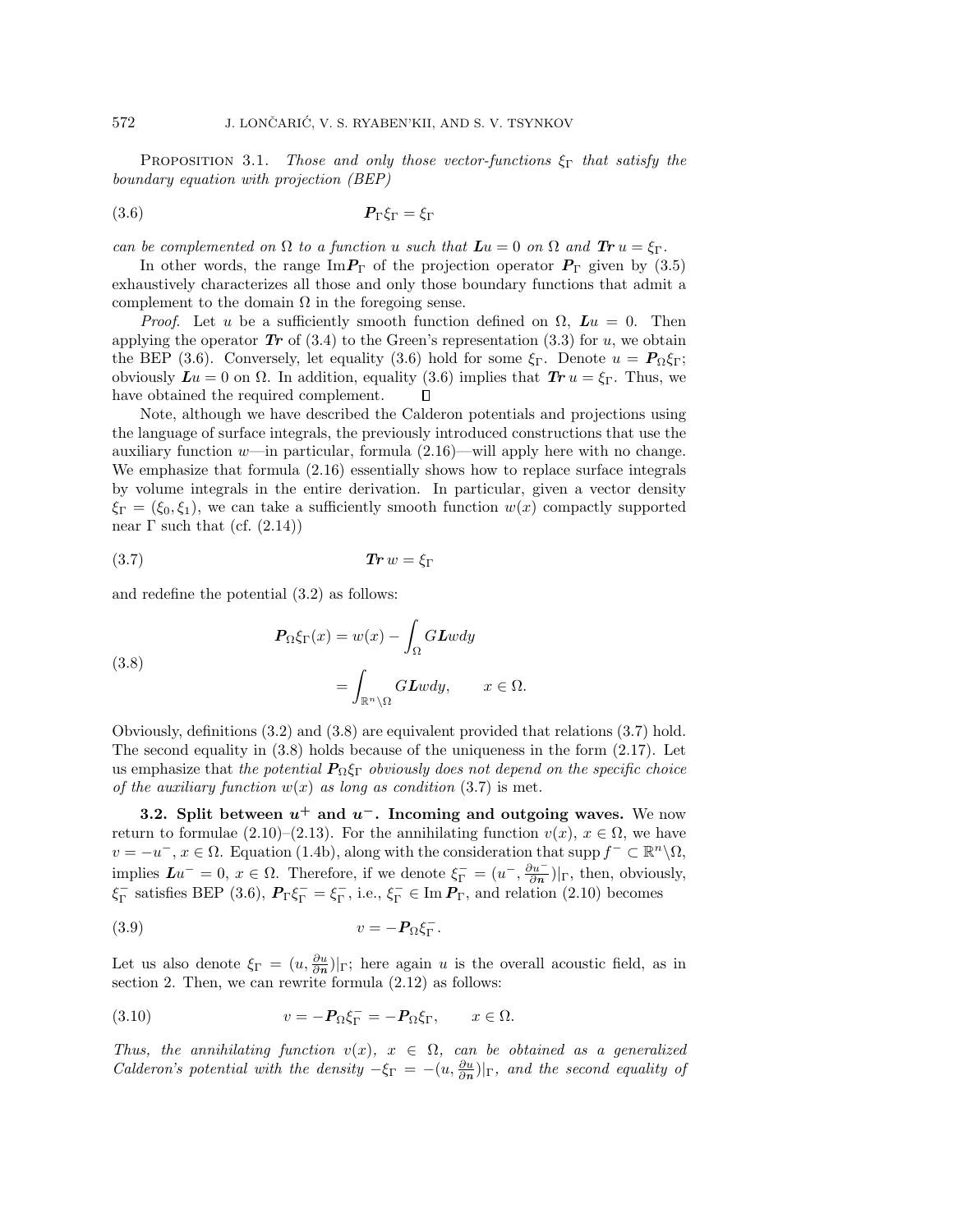$(3.8)$  again indicates that  $v(x)$  can actually be calculated through the use of the auxiliary function  $w(x)$  that satisfies boundary condition (3.7). Moreover, as the potential  $P_{\Omega} \xi_{\Gamma}$  depends only on  $\xi_{\Gamma}$  and not on the particular choice of  $w(x)$ , we in fact obtain the entire variety of controls (2.20) that cancel out the same acoustic disturbance  $u^{-}(x)$  on the domain  $\Omega$ .

Next, applying the operator  $Tr$  of  $(3.4)$  to both sides of the second equality in (3.10) and taking into account that  $P_{\Gamma} \xi_{\Gamma}^{-} = \xi_{\Gamma}^{-}$ , we obtain

$$
P_{\Gamma}\xi_{\Gamma}=\xi_{\Gamma}^{-}.
$$

Equality (3.11) means that the boundary function  $\xi_{\Gamma}$ , which is the vector trace (in the sense of  $(3.4)$  of the total acoustic field  $u(x)$ , does not, generally speaking, satisfy the BEP (3.6) (unless  $\xi_{\Gamma}^- = \xi_{\Gamma} \Longleftrightarrow \xi_{\Gamma}^+ \equiv (u^+, \frac{\partial u^+}{\partial n})|_{\Gamma} = 0$ ) and thus cannot, generally speaking, be complemented on  $\Omega$  to a solution of the homogeneous equation  $\boldsymbol{L}\boldsymbol{u} = 0$ . The portion of  $\xi_{\Gamma}$  that does admit the interior complement is  $\xi_{\Gamma}^-$ . What in fact happens is that the projection  $P_{\Gamma}$  selects only that portion of  $\xi_{\Gamma}$  that can be complemented on  $\Omega$ , and the corresponding complement taken with the minus sign provides the annihilating function v according to  $(3.9)$ . Equality  $(3.10)$  implies that the generalized potential  $P_{\Omega}$  is insensitive to any contribution to  $\xi_{\Gamma}$  that does not belong to the range Im  $P_{\Gamma}$  of the boundary projection (3.5).

The foregoing discussion implies that the split of the total acoustic field  $u(x)$ into  $u^+(x)$  and  $u^-(x)$  rendered by formulae (2.12), (2.13) (see also (3.10)) is in fact realized through the split of the boundary trace  $\xi_{\Gamma} = (u, \frac{\partial u}{\partial n})|_{\Gamma}$  into  $\xi_{\Gamma}^+ = (u^+, \frac{\partial u^+}{\partial n})|_{\Gamma}$ and  $\xi_{\Gamma}^- = (u^-, \frac{\partial u^-}{\partial n})|_{\Gamma}$ :

(3.12) 
$$
\xi_{\Gamma} = \xi_{\Gamma}^{+} + \xi_{\Gamma}^{-}.
$$

The component  $\xi_{\Gamma}^-$  in (3.12) is obtained by applying the projection  $P_{\Gamma}$  to  $\xi_{\Gamma}$  according to formula (3.11), and  $\xi_{\Gamma}^{+}$  of (3.12) complements  $\xi_{\Gamma}^{-}$  to the entire  $\xi_{\Gamma}$ .

Assume now that all we know is the trace  $\xi_{\Gamma}$  (in the sense of (3.4)) on the boundary  $\Gamma = \partial\Omega$  of some solution u (defined on  $\mathbb{R}^n$ ) to the equation  $Lu = f$  subject to the corresponding Sommerfeld condition (2.2a) or (2.2b). We do not know anything about the sources  $f$  except that they guarantee existence of the solution in the class of functions satisfying the Sommerfeld condition. Then we perform the split (3.12) and see that  $\xi_{\Gamma}^-$  can be complemented on  $\Omega$  to the solution of the *homogeneous equation*  $Lu^- = 0$  (because  $P_{\Gamma} \xi_{\Gamma}^- = \xi_{\Gamma}^-$ ). Thus, this component should be interpreted as the one driven only by the exterior sources (with respect to  $\Omega$ ). The component  $\xi_{\Gamma}^{+}$  in (3.12) cannot be complemented on  $\Omega$  to the solution of the homogeneous equation according to Proposition 3.1, as formula (3.11) implies that  $P_{\Gamma} \xi_{\Gamma}^{+} = 0$ . Therefore, it satisfies a nonhomogeneous rather than homogeneous differential equation on  $\Omega$  and thus should be interpreted as the component driven by the interior sources. It is easy to see that  $\xi_{\Gamma}^{+}$  of (3.12) is driven *only* by the interior sources because the contribution of all exterior sources to  $\xi_{\Gamma}$  is already taken into account by  $\xi_{\Gamma}^-$ . Consequently,  $\xi_{\Gamma}^+$ of (3.12) can be complemented to the solution of the homogeneous equation outside  $\Omega$ , i.e., on the domain  $\mathbb{R}^n\setminus\Omega$ . This exterior complement will, in addition, satisfy the Sommerfeld condition (2.2a) or (2.2b).

Let us note that there is also a straightforward way of showing that  $\xi_{\Gamma}^{+}$  of (3.12), for which  $P_{\Gamma} \xi_{\Gamma}^+ = 0$ , can be complemented on  $\mathbb{R}^n \setminus \Omega$  in the sense mentioned above. This is done through directly constructing the Calderon's potential and projection for the complementary domain  $\mathbb{R}^n\setminus\Omega$ ; we postpone the corresponding derivation to section 3.3.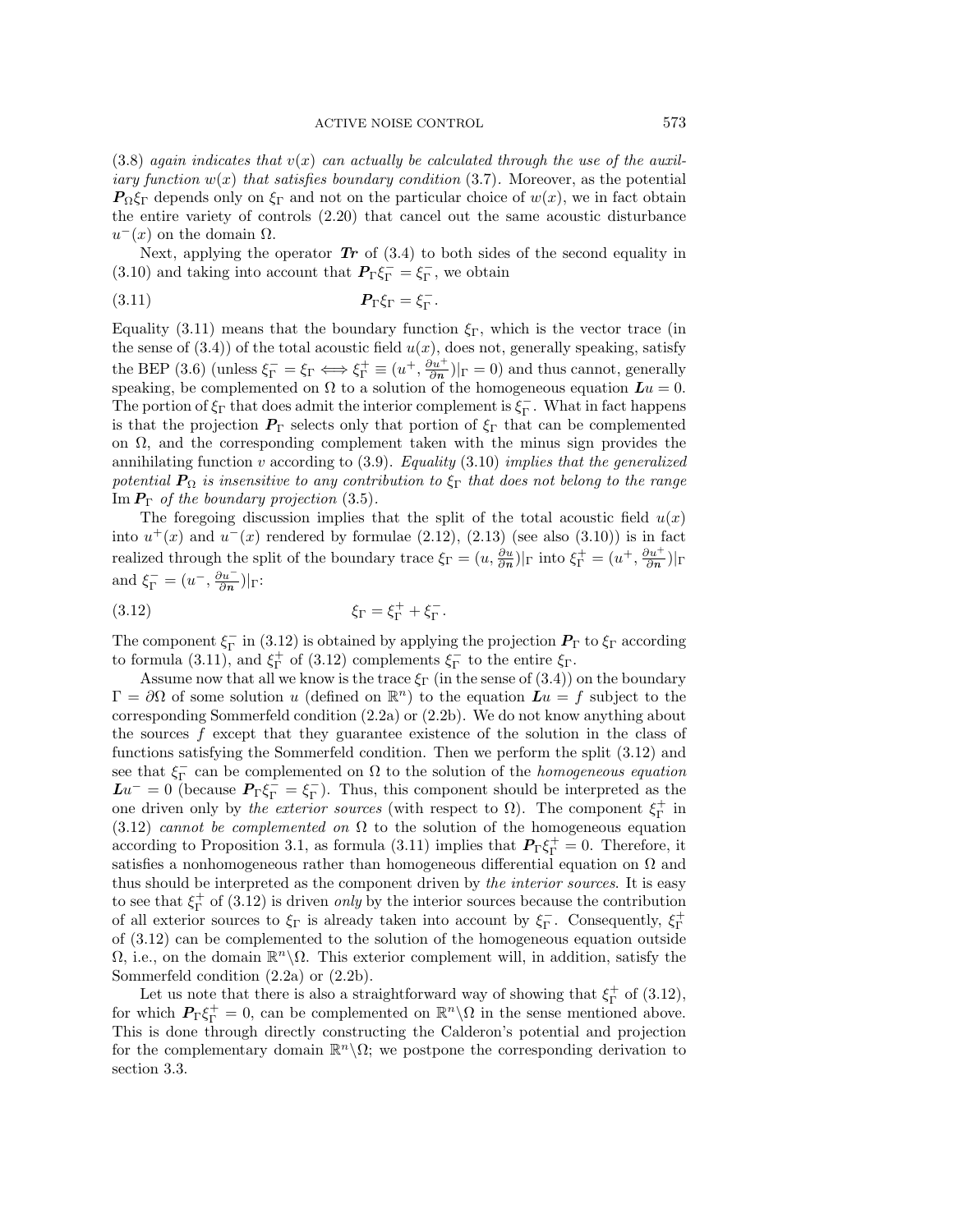Thus, we have seen that the function  $\xi_{\Gamma}^-$  of (3.12) that belongs to the range of the projection operator  $P_{\Gamma}$ ,  $\xi_{\Gamma}^{-} \in \text{Im } P_{\Gamma} \Longleftrightarrow \xi_{\Gamma}^{-} = P_{\Gamma} \xi_{\Gamma}^{-}$ , represents the part of the total trace  $\xi_{\Gamma}$  that is accounted for by the sources outside  $\Omega$ , and the part  $\xi_{\Gamma}^{+}$  of (3.12) that belongs to the kernel of the projection operator  $P_{\Gamma}$ ,  $\xi_{\Gamma}^+ \in \text{Ker } P_{\Gamma} \Longleftrightarrow P_{\Gamma} \xi_{\Gamma}^+ = 0$ , is accounted for by the sources inside  $\Omega$ . In other words, with respect to the particular domain  $\Omega$ , the components  $\xi_{\Gamma}^-$  and  $\xi_{\Gamma}^+$  (see (3.12)) represent boundary traces of the incoming and outgoing portions, respectively, of the total acoustic field.

In fact, the entire space  $\Xi_{\Gamma}$  of vector-functions  $\xi_{\Gamma} = (\xi_0, \xi_1)$  defined on  $\Gamma = \partial \Omega$ can be split into the direct sum of the range and kernel of the projection operator  $P_{\Gamma}$ :

(3.13) 
$$
\Xi_{\Gamma} = \text{Im} \, \mathbf{P}_{\Gamma} \oplus \text{Ker} \, \mathbf{P}_{\Gamma}.
$$

Equality (3.13) means that for any given  $\xi_{\Gamma} \in \Xi_{\Gamma}$  there is always a unique representation in the form  $(3.12)$ . Again, the physical interpretation of equality  $(3.13)$  is that any given acoustic field can be split into the incoming and outgoing components with respect to a given domain  $\Omega$ . This split can be performed on the boundary only by applying the Calderon's projection  $P_{\Gamma}$  to the trace of the total acoustic field.

To conclude this section, let us emphasize only a useful and nontrivial consequence of formulae  $(2.14)$  and  $(2.20)$ . Formula  $(2.20)$  describes the variety of controls  $g(x)$ through the flexibility in choosing the auxiliary function  $w(x)$ , which should still, however, satisfy boundary conditions  $(2.14)$ . Equalities  $(2.14)$  can be rewritten as (cf. (3.7))

(3.14) 
$$
\boldsymbol{Tr} \, w = \left( u, \frac{\partial u}{\partial \boldsymbol{n}} \right) \Big|_{\Gamma}.
$$

Clearly, if we add some  $\tilde{\xi}_{\Gamma} \equiv (\tilde{\xi}_0, \tilde{\xi}_1) \in \text{Ker} \mathbf{P}_{\Gamma}$  to  $(u, \frac{\partial u}{\partial n})|_{\Gamma}$  on the right-hand side of equality (3.14), then we will recover a different control function  $g(x)$  but still obtain the same annihilating function  $v(x)$ , because  $v(x) = -P_{\Omega}[(u, \frac{\partial u}{\partial n})\vert_{\Gamma} + \tilde{\xi}_{\Gamma}]$ , and the potential  $P_{\Omega}$  is insensitive to any  $\xi_{\Gamma} \in \text{Ker } P_{\Gamma}$ . In terms of classical potential theory, i.e., Green's formulae used in section 2, adding a  $\xi_{\Gamma} \in \text{Ker} \mathbf{P}_{\Gamma}$  to the right-hand side of (3.14) translates into adding another, artificial, contribution of the friendly sound type  $(u^+$ ,  $\frac{\partial u^+}{\partial n}$ )|<sub>Γ</sub> to the set of measured quantities on Γ. Formula (2.12) indicates that it does not change the annihilating function  $v(x)$ , although it may, of course, change the actual control input  $q(x)$ . According to Proposition 2.1, formula (2.20) provides a general solution to the active shielding problem. Therefore, the aforementioned alteration, i.e., addition of  $\tilde{\xi}_{\Gamma}$ , cannot, of course, add any new elements to the overall set of control functions g. However, it provides an alternative way of describing (i.e., parameterizing) some of the controls, which may appear helpful for optimization, especially in the discrete framework.

**3.3.** Potential and projection for the complementary domain  $\mathbb{R}^n \setminus \Omega$ . The Calderon's potential  $P_{\Omega}$  (see (3.8), (3.7)) and projection  $P_{\Gamma}$  (see (3.5)) are introduced for the interior domain Ω. In a very similar way, one can introduce the Calderon's potential and projection for the exterior domain  $\mathbb{R}^n\setminus\Omega$ . Given a vector density  $\xi_{\Gamma} = (\xi_0, \xi_1)$ , we again take a sufficiently smooth auxiliary function  $w(x)$ compactly supported near  $\Gamma$  and such that it satisfies boundary conditions (3.7), and define the exterior potential  $Q_{\mathbb{R}^n\setminus\Omega} \xi_{\Gamma}(x), x \in \mathbb{R}^n\setminus\Omega$ , as follows (cf. (3.8)):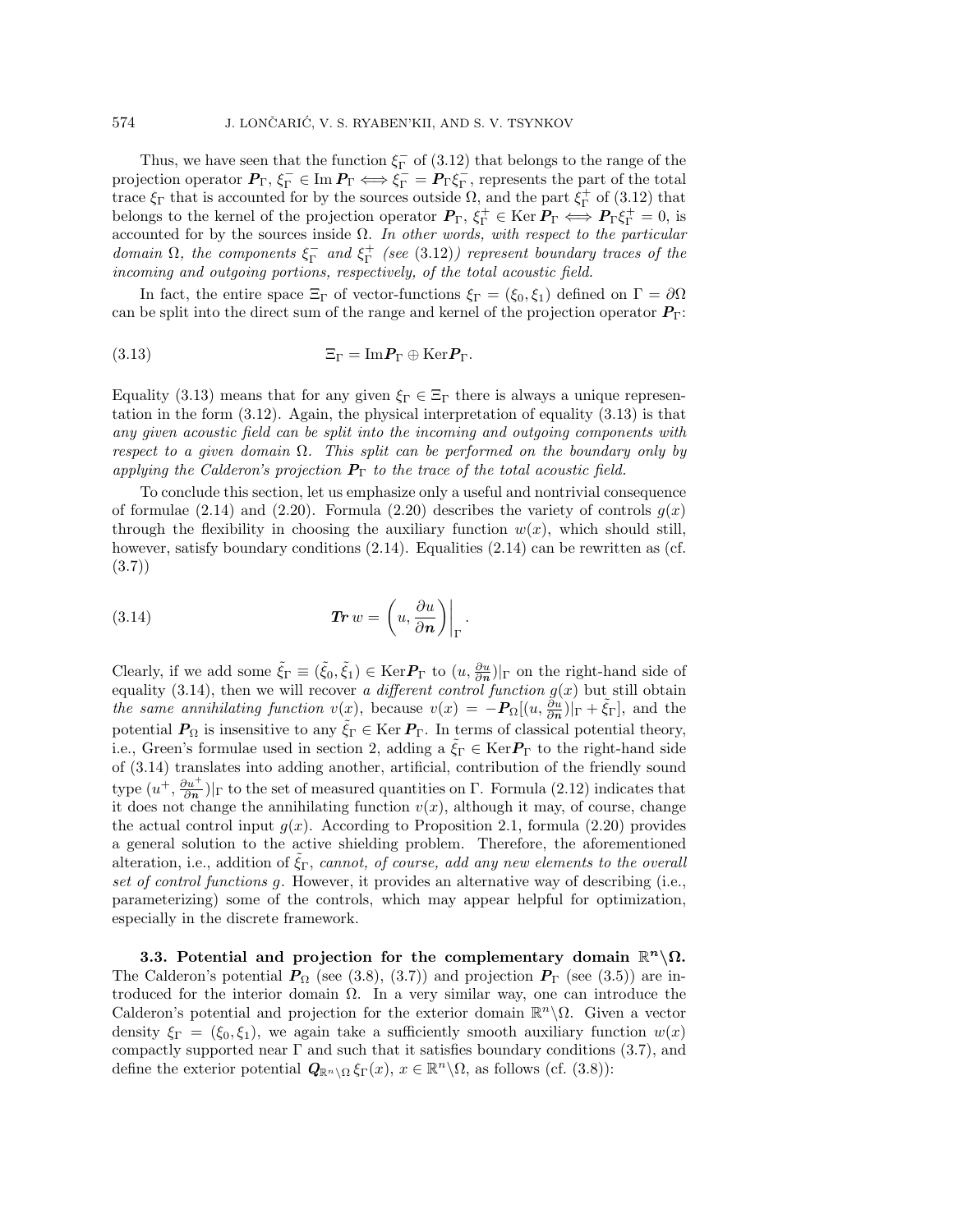(3.15)  

$$
Q_{\mathbb{R}^n \setminus \Omega} \xi_{\Gamma}(x) = w(x) - \int_{\mathbb{R}^n \setminus \Omega} GLwdy
$$

$$
= \int_{\Omega} GLwdy, \qquad x \in \mathbb{R}^n \setminus \Omega.
$$

Again, similar to (3.8) the second equality in (3.15) holds due to the uniqueness in the sense of (2.17), and the potential  $Q_{\mathbb{R}^n\setminus\Omega} \xi_{\Gamma}$  does not depend on the particular choice of  $w(x)$  as long as condition (3.7) holds. The corresponding underlying construction that uses the Green's formula for obtaining the potential  $Q_{\mathbb{R}^n\setminus\Omega}$  of (3.15) will be almost identical to the one that we have used for obtaining the interior potential  $P_{\Omega}$ (see (3.2)) except that the Green's formula similar to (3.1) will have to be written for the exterior domain  $\mathbb{R}^n \backslash \Omega$  as well. The exterior projection operator  $Q_{\Gamma}$ ,  $Q_{\Gamma}^2 = Q_{\Gamma}$ , is obtained by applying the trace **Tr** given in (3.4) to the potential  $Q_{\mathbb{R}^n \setminus \Omega}$  given in (3.15):

$$
Q_{\Gamma}\xi_{\Gamma} = \mathit{Tr}\,\,Q_{\mathbb{R}^n\setminus\Omega}\xi_{\Gamma}.
$$

Similar to Proposition 3.1, the range  $\text{Im} \mathbf{Q}_{\Gamma}$  of the projection operator  $\mathbf{Q}_{\Gamma}$  (see (3.16)) contains those and only those functions  $\xi_{\Gamma}$  that can be complemented on the exterior domain  $\mathbb{R}^n \backslash \Omega$  to a solution of the homogeneous equation  $Lu = 0$  that would also satisfy the corresponding Sommerfeld boundary condition (2.2a) or (2.2b). Comparing the definitions (3.8) and (3.5) of the potential  $P_{\Omega}$  and projection  $P_{\Gamma}$  for the domain  $\Omega$  with the definitions (3.15) and (3.16) of the potential  $Q_{\mathbb{R}^n\setminus\Omega}$  and projection  $Q_{\Gamma}$ for the complementary domain  $\mathbb{R}^n\setminus\Omega$ , we immediately see that  $Q_{\Gamma} = I - P_{\Gamma}$ , and consequently  $\text{Im} \mathbf{P}_{\Gamma} = \text{Ker} \mathbf{Q}_{\Gamma}$  and  $\text{Im} \mathbf{Q}_{\Gamma} = \text{Ker} \mathbf{P}_{\Gamma}$ . Therefore, any boundary function from Ker  $P_{\Gamma}$  can indeed be complemented on the exterior domain  $\mathbb{R}^n \setminus \Omega$  to the solution of the homogeneous differential equation (as has been mentioned in section 3.2).

Similar to the split (3.13) we can also obtain

(3.17) 
$$
\Xi_{\Gamma} = \operatorname{Im} Q_{\Gamma} \oplus \operatorname{Ker} Q_{\Gamma}.
$$

The functions from  $\text{Im} \mathbf{Q}_{\Gamma}$  and  $\text{Ker} \mathbf{Q}_{\Gamma}$  are boundary traces (in the sense of (3.4)) of the incoming and outgoing wave fields, respectively, where the terms "incoming" and "outgoing" refer now to the exterior domain  $\mathbb{R}^n\setminus\Omega$  rather than interior domain  $\Omega$  as before.

It is important to note that when constructing both  $P_{\Omega}$  and  $P_{\Gamma}$  (see section 3.2) and  $Q_{\mathbb{R}^n\setminus\Omega}$  and  $Q_{\Gamma}$  (see above), we use the same operator **Tr** of (3.4), i.e., the same direction  $n$  of differentiation at the boundary Γ. This basically creates an asymmetry because for one domain the normal is directed inwards and for the other one, outwards. However, this asymmetry allows us to always consider the same space of boundary functions  $\Xi_{\Gamma}$  and thus arrive at convenient relations:  $P_{\Gamma} = I - Q_{\Gamma}$ , and decompositions (3.13) and (3.17). Hereafter, we will always assume that the direction of normal differentiation at the boundary  $\Gamma$  is the same for both the interior and exterior domains.

Representation (3.17) suggests that one can also describe the controls  $g(x)$  for the interior domain  $\Omega$  in terms of the potential  $Q_{\mathbb{R}^n\setminus\Omega}$  and projection  $Q_{\Gamma}$  constructed for the exterior domain  $\mathbb{R}^n\setminus\Omega$ . Indeed, Ker $Q_\Gamma$  contains those and only those boundary functions that can be interpreted as traces of the outgoing waves with respect to the domain  $\mathbb{R}^n\setminus\Omega$ . The sole task of the controls  $g(x)$  is to eliminate the influence that domain  $\mathbb{R}^n \setminus \Omega$  exerts on the domain  $\Omega$  or, in other words, *eliminate the component of*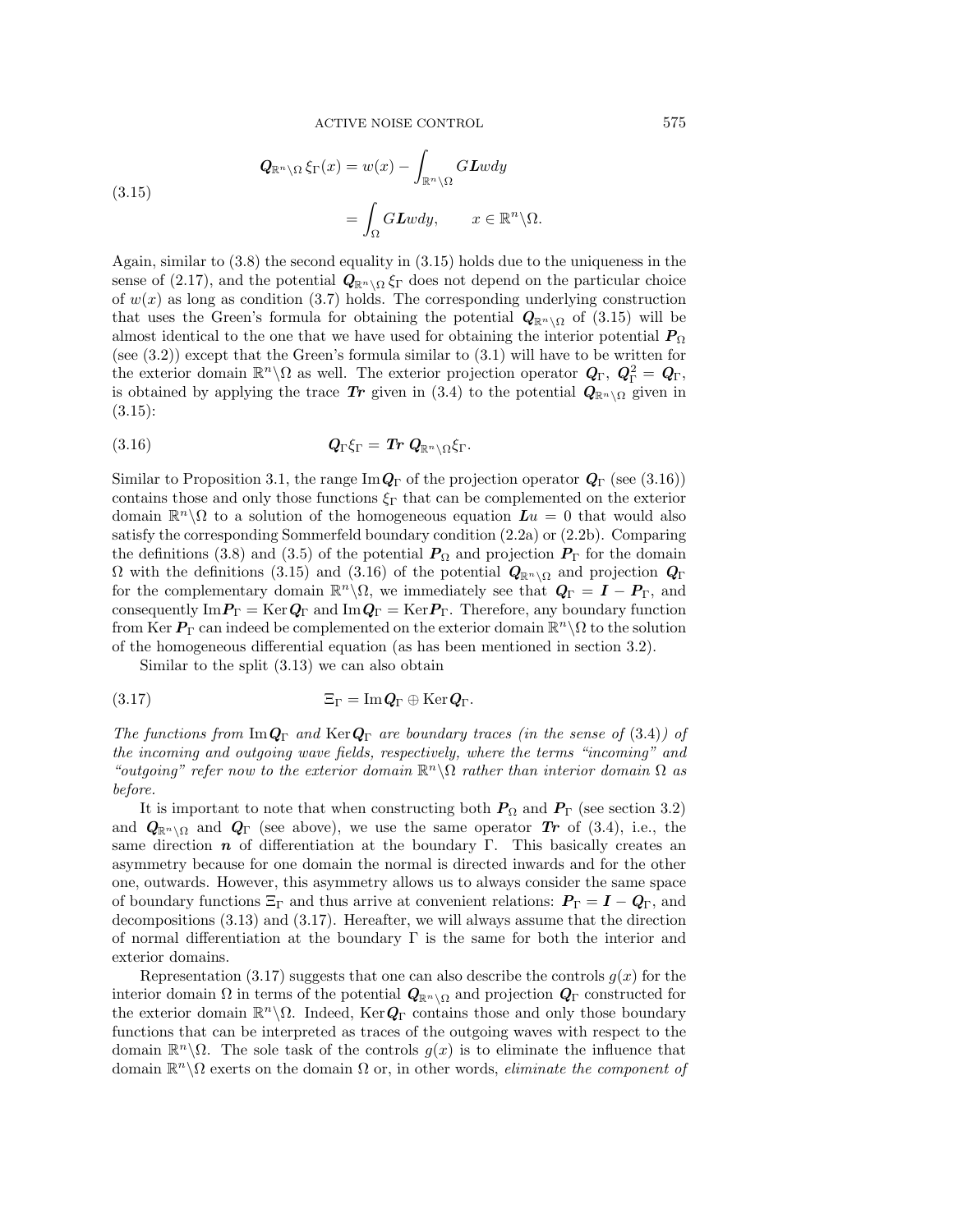the acoustic field that is outgoing with respect to  $\mathbb{R}^n\setminus\Omega$ . Thus, given the total field  $\xi_{\Gamma} = (u, \frac{\partial u}{\partial n})|_{\Gamma}$  on the boundary, the control has to respond to its outgoing component  $(I - Q_{\Gamma})\tilde{\xi}_{\Gamma} \in \text{Ker } Q_{\Gamma}$  (with respect to the domain  $\mathbb{R}^n \backslash \Omega$ ) and actually eliminate it. In other words, it has to reconstruct  $-(I - Q_{\Gamma})\xi_{\Gamma}$  from the given data  $\xi_{\Gamma}$ ; the application of the operator  $-(I - Q_{\Gamma})$  via auxiliary function  $w(x)$  immediately yields the set of controls in the form (2.20).

We finally note that the construction of  $Q_{\mathbb{R}^n\setminus\Omega}$  and  $Q_{\Gamma}$ , which is fully parallel to that of  $P_{\Omega}$  and  $P_{\Gamma}$ , essentially lifts the assumption made in the beginning of section 1.2 that the domain to be shielded should be bounded.

In the following section, we summarize in general terms the motivation for and benefits of using Calderon's potentials for analyzing noise control problems.

**3.4. Calderon's equations versus integral equations of classical potential theory.** One obvious reason for introducing Calderon's potentials in the framework of active noise control is compactness and convenience of all representations. This has already been illustrated by the previous discussion and will be further stressed by the material of section 4. In addition to that, there are two fundamental advantages of using Calderon's potentials.

First, let us emphasize that in this paper we do not solve boundary-value problems per se. All the problems that we study here are formulated on the entire  $\mathbb{R}^n$  ( $n=2$  or  $n = 3$ ) and driven by a particular collection of sources introduced as right-hand sides to the governing differential equation: friendly sources, adverse sources, and control sources. Unique solvability of such problems in the simplest case of the Helmholtz equation, as in sections 2 and 3, is guaranteed by the Sommerfeld conditions (2.2) that manifest the so-called principle of limiting absorption; see, e.g.,  $[24]$ . In the more complex cases of section 4 (see below), we make the assumption of unique solvability ahead of time, which is natural from the standpoint of physics.

On the other hand, even so, we do not solve boundary-value problems; the control sources  $g(x)$  are generated based on a particular set of quantities defined (in practice, measured) on the boundary  $\Gamma$ . These are the solution u itself and its normal derivative (see  $(2.14)$ ,  $(2.20)$ ) and it is very important that both quantities be taken into account. Otherwise, for the Helmholtz equation we could have encountered the problem of resonances. For example, if  $-k^2$  (see (1.1)) is an eigenvalue of the Dirichlet problem for the Laplace operator on a bounded domain  $\Omega$ , then the corresponding Helmholtz problem does not have a unique solution. This phenomenon is called internal resonance. In this case, we obviously cannot use classical potentials and parameterize the entire variety of Helmholtz solutions on  $\Omega$  by scalar Dirichlet data on Γ only. As such, these boundary data will simply be insufficient to control Helmholtz solutions on  $\Omega$ (either directly or through building volumetric controls based on these surface data). Similarly, if  $-k^2$  were an eigenvalue of the Neumann problem for the Laplace operator, then a set of scalar Neumann data only (i.e., normal derivative on Γ) would be insufficient to control Helmholtz solutions on  $\Omega$ . In some other, nonresonant cases, it may basically be possible to develop controls based on one scalar boundary quantity only. In general, however, to derive controls "from the surface to the domain," we would like to have a universal equivalent boundary parameterization of the entire variety of Helmholtz solutions on  $\Omega$ . This is provided by Calderon's BEP (3.6) and potentials (3.3) that always have vector boundary density  $\xi_{\Gamma}$ . In this framework, there may not be a nonzero solution on  $\Omega$  with zero boundary trace  $\xi_{\Gamma}$ . For the aforementioned example with resonant interior Dirichlet problem this means that even if the adverse component of the acoustic field (i.e., noise) to be canceled on  $\Omega$  turns into zero on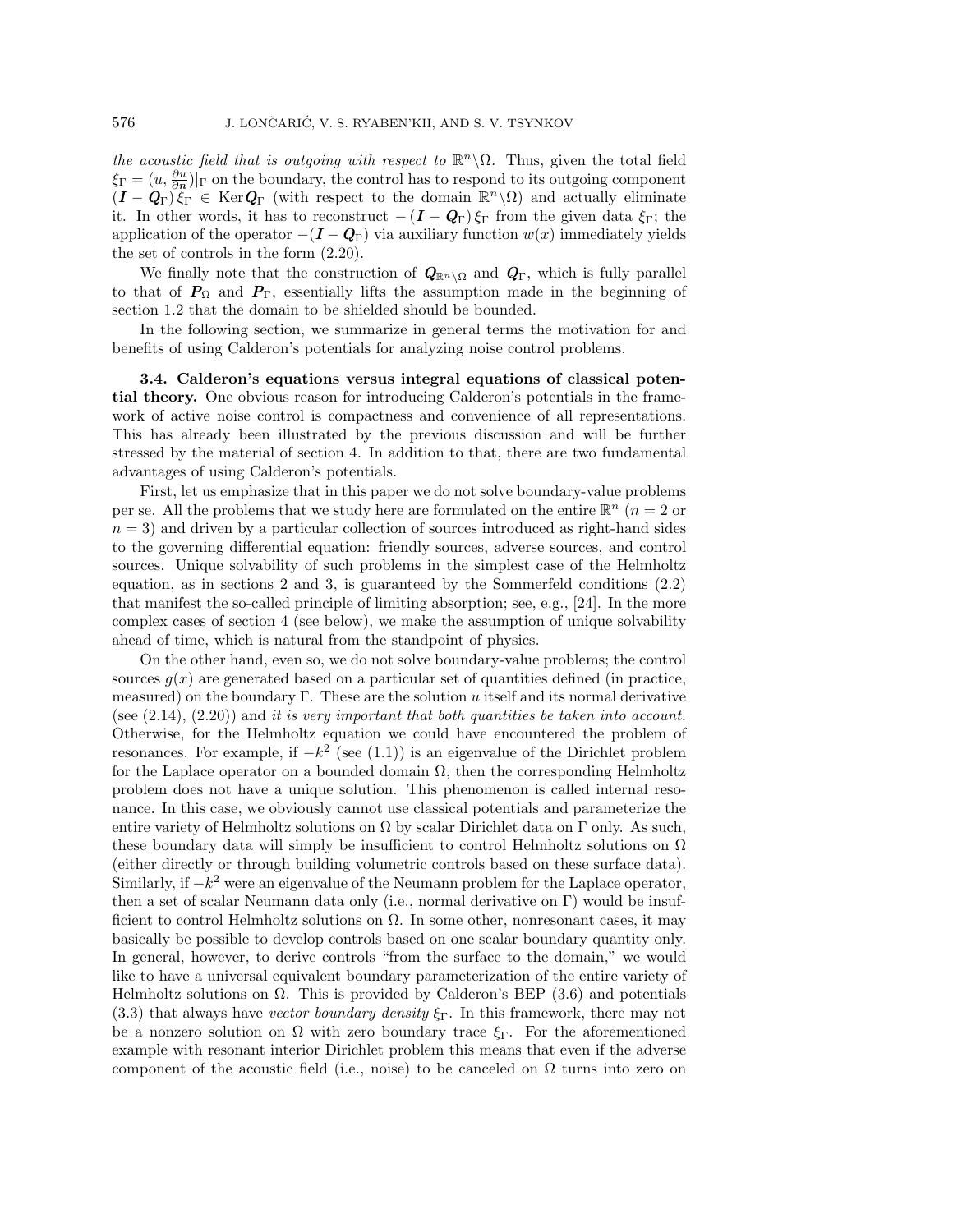Γ, this noise is still going to be sensed by our methodology through its nonzero normal derivative, and then the annihilating control sources can be derived accordingly. Therefore, we can say that by providing an equivalent boundary parameterization of all solutions on the domain (see Proposition 3.1) and, as a consequence, a universal classification of all waves into incoming and outgoing (see  $(3.13)$ ) and  $(3.17)$ ), Calderon's potentials help us avoid problems related to resonances.

Of course, one can say that boundary representations that use vector traces and, as such, guarantee for the Helmholtz equation the equivalence stated in Proposition 3.1, have, in fact, already been obtained in section 2 with the help of classical Green's formulae. In this sense, the formulation of sections 3.2 and 3.3 that introduces the split between incoming and outgoing waves using Calderon's projections can simply be regarded as an alternative, more convenient way to express the same ideas as in section 2. However, Calderon's potentials (in the form of [28, 29, 30]) will allow us to encompass a much wider class of formulations than classical potential theory can handle. In so doing, we will be able to employ the same key concept of split between incoming and outgoing waves, which in many cases may be all but straightforward. This is the second major advantage of applying Calderon's theory to noise control problems.

Indeed, the equations of classical potential theory require explicit knowledge of the fundamental solution, e.g., (2.1). This automatically limits the consideration to the case of constant-coefficient differential equations with convenient-to-analyze farfield boundary conditions, e.g., the Sommerfeld conditions (2.2) at infinity. In the following section, we will see that when using Calderon's potentials one basically does not need the fundamental solution. Moreover, instead of boundary conditions (2.2) only, Calderon's theory will allow us to consider general well-posed types of far-field boundary conditions that are set not necessarily at infinity but maybe at a remote far-field boundary. Finally, Calderon's potentials will also allow us to handle equations with variable (including discontinuous) coefficients. Clearly, neither of the aforementioned cases can be treated in the frameworkof classical potential theory.

There is another reason for introducing Calderon's potentials, which is related more to future work rather than to specific topics considered in this paper. Namely, hereinafter we analyze time-harmonic acoustic fields, i.e., essentially study the standing waves, while temporal behavior of the solution is characterized by one constant frequency, which is assumed to be known. A physically more interesting and mathematically more challenging problem is to develop active controls in the genuinely unsteady case, i.e., for the broad-band spectra of frequencies. Even though so little work has been done as of yet along these specific lines, there is strong indication that general constructions of Calderon's potentials can be rather naturally carried over to the unsteady formulation; see, e.g., [32, 33]. These time-dependent Calderon's equations will, in particular, account for fundamental issues of causality. Consequently, we expect that in the future similar analysis tools will allow us to study time-dependent noise control problems as well.

Altogether, we conclude that Calderon's potentials and boundary projections provide a convenient and powerful apparatus for analyzing a series of consecutively more difficult noise control problems in the same uniform manner.

**4. A more general formulation of the active shielding problem.** Here we discuss several important generalizations to the formulation of the noise control problem that we have studied in sections 2 and 3.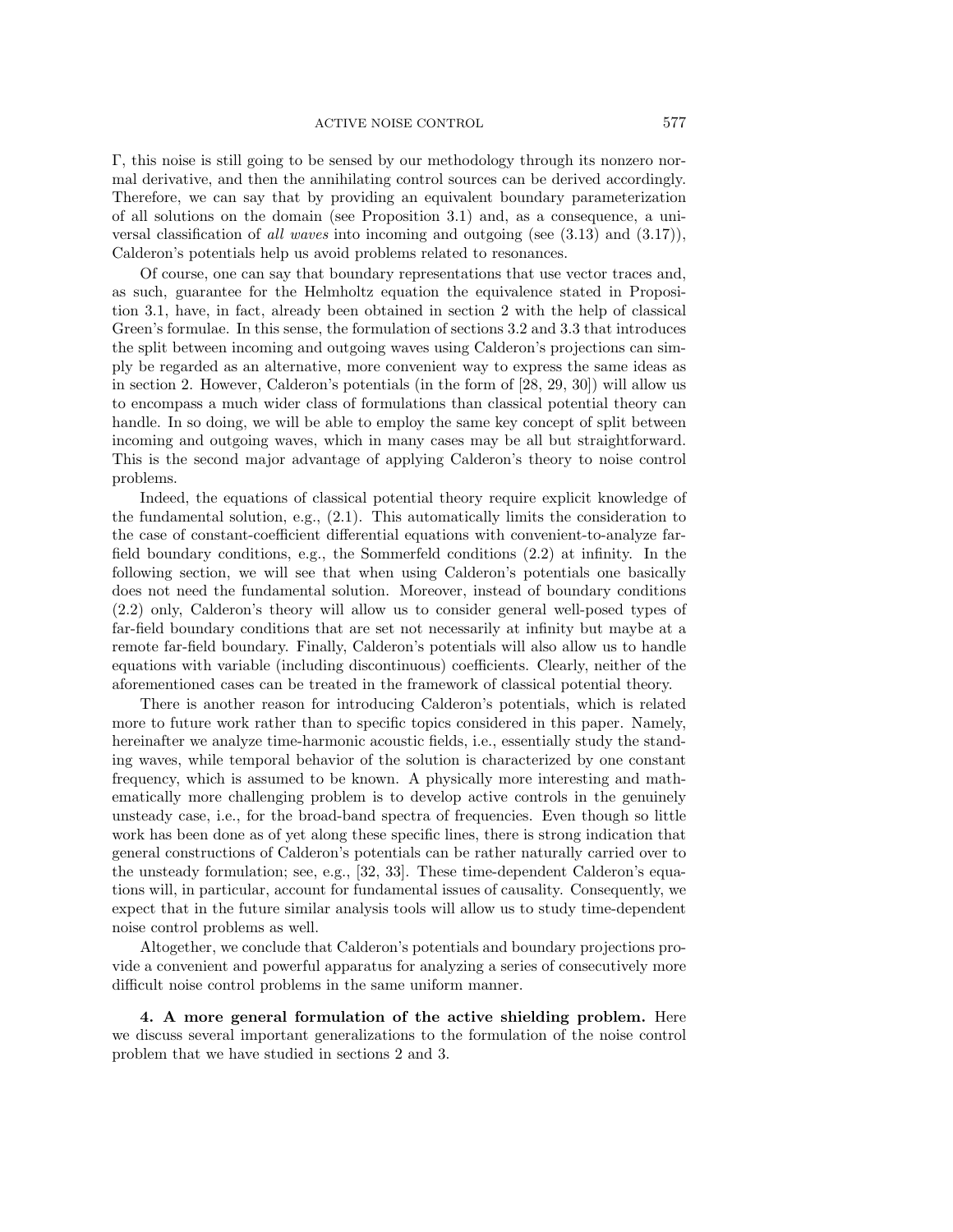### 578 J. LONČARIĆ, V. S. RYABEN'KII, AND S. V. TSYNKOV

**4.1. Changing the far-field boundary conditions.** Instead of the entire space  $\mathbb{R}^n$ , consider a sufficiently large domain  $\Omega_0$ ,  $\Omega \subset \Omega_0 \subseteq \mathbb{R}^n$ . We introduce a setup similar to that of section 1.2. Namely, the total acoustic field  $u(x)$  is governed by the Helmholtz equation (1.1) and the sources  $f(x)$  that drive the solution are again split into the interior and exterior components (see (1.2)): supp  $f^+ \subset \Omega$  as before, but as opposed to section 1.2, supp  $f^- \subset \Omega_0 \backslash \Omega$  (rather than  $\mathbb{R}^n \backslash \Omega$ ). Also different is the far-field boundary condition. Previously we required that the solution  $u(x)$  satisfy the Sommerfeld condition  $(2.2a)$  or  $(2.2b)$ ; now we specify a general linear homogeneous boundary condition at  $\partial\Omega_0$ , which we formulate as an inclusion,

$$
(4.1) \t\t u \in U_0,
$$

and require that  $(1.1)$  subject to boundary condition  $(4.1)$  be uniquely solvable on the domain  $\Omega_0$  for any (sufficiently smooth) right-hand side  $f(x)$ . Similar to section 1.2, we decompose the overall solution into the friendly component  $u^+(x)$ ,  $x \in \Omega_0$ , which is called sound, and adverse component  $u^-(x)$ ,  $x \in \Omega_0$ , which is called noise; see formulae (1.3), (1.4). Again similar to section 1.2, we would like to construct a control function  $g(x)$ , supp  $g \subset \Omega_0 \backslash \Omega$ , so that the total acoustic field  $\tilde{u}(x)$ , which then includes the output of controls as well and is governed by (1.5), will coincide on the domain  $\Omega$  with only the sound component  $u^+(x)$ , i.e., satisfy equality (1.6). We denote by *G* the inverse operator to *L* so that  $u = G f$ ,  $u \in U_0$ ; the aforementioned unique solvability means, in particular, that for any  $w \in U_0$  we have

$$
(4.2) \t\t w = GL \, w.
$$

In the previously analyzed case, the space  $U_0$  (see  $(4.1)$ ) contained all those and only those functions that were defined on  $\mathbb{R}^n$  and satisfied the corresponding Sommerfeld condition (2.2a) or (2.2b), and the inverse operator *G* was constructed as a convolution with the fundamental solution  $(2.1a)$  or  $(2.1b)$ . As for the uniqueness in the form  $(2.17)$ , it has now transformed into  $(4.2)$ .

Using the inverse operator  $G$ , we will now formally construct the potentials and projections for both domains,  $\Omega$  and  $\Omega_0\backslash\Omega$ , similarly to the way it was done in section 3. Given a boundary density  $\xi_{\Gamma} = (\xi_0, \xi_1)$ , we take some sufficiently smooth auxiliary function  $w \in U_0$  that satisfies condition (3.7) and define

(4.3a)  

$$
P_{\Omega} \xi_{\Gamma}(x) = w - G \{ L w |_{\Omega} \}
$$

$$
= G \{ L w |_{\Omega_0 \setminus \Omega} \}, \qquad x \in \Omega,
$$

(4.3b) *P*Γξ<sup>Γ</sup> = *Tr P*ΩξΓ.

Definitions (4.3a) and (4.3b) are obviously analogous to (3.8) and (3.5), respectively. Expressions in curly brackets in (4.3a) mean that after applying the differential operator  $\bm{L}$  to the function  $w(x)$  the result is truncated to the corresponding domain, either  $\Omega$  or  $\Omega_0 \backslash \Omega$ . The second equality in (4.3a) is guaranteed by the uniqueness (4.2).

Similarly, for the complementary domain  $\Omega_0 \backslash \Omega$  we have

(4.4a)  

$$
Q_{\Omega_0 \setminus \Omega} \xi_{\Gamma}(x) = w - G \left\{ L w \big|_{\Omega_0 \setminus \Omega} \right\}
$$

$$
= G \left\{ L w \big|_{\Omega} \right\}, \qquad x \in \Omega_0 \setminus \Omega,
$$

(4.4b) 
$$
Q_{\Gamma}\xi_{\Gamma} = \mathbf{Tr} \ Q_{\Omega_0\setminus\Omega}\xi_{\Gamma}.
$$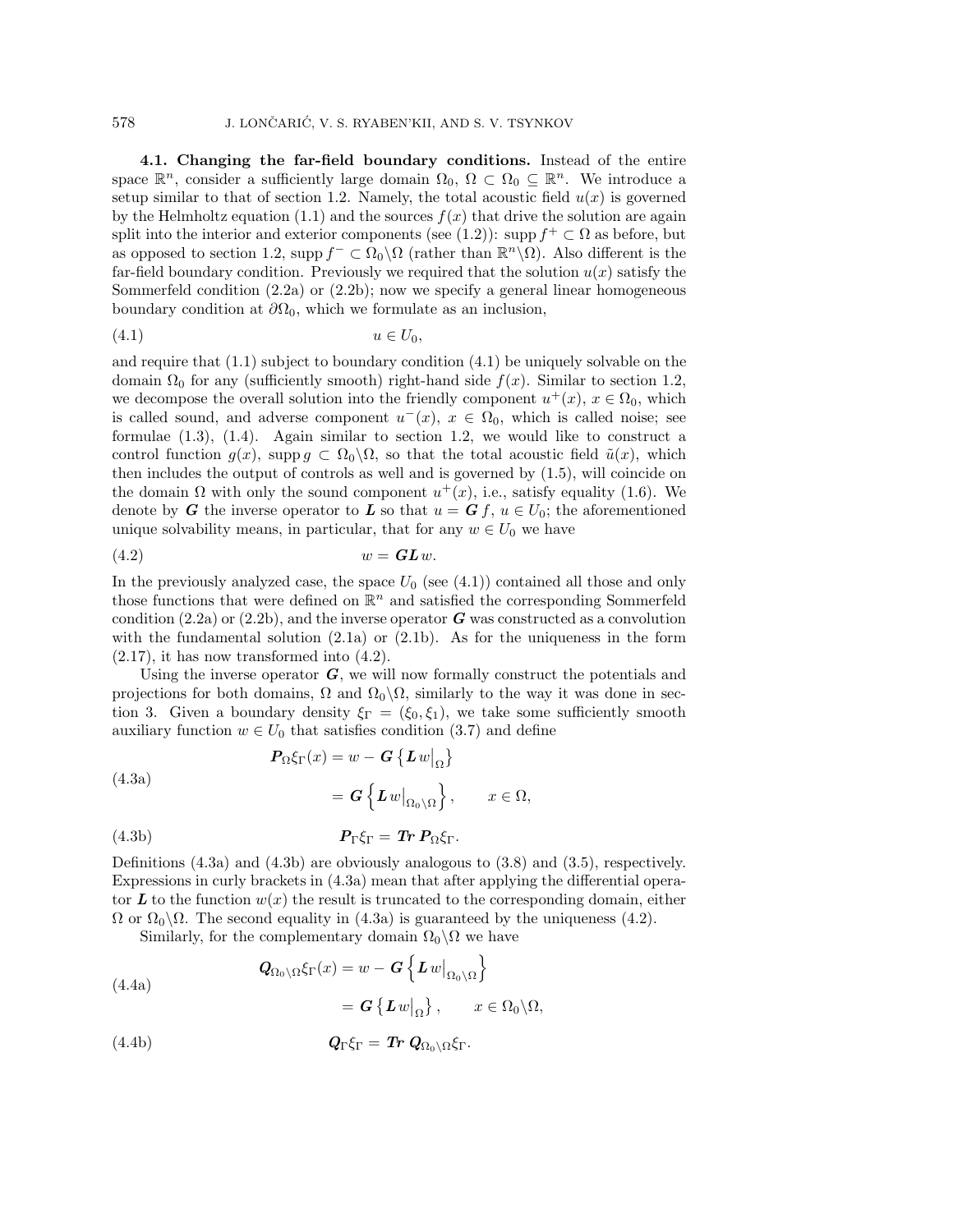Again, the definitions  $(4.4a)$  and  $(4.4b)$  are analogous to  $(3.15)$  and  $(3.16)$ , respectively, and the second equality in (4.4a) follows from (4.2).

The definitions (4.3) and (4.4) are so far only formal. To make them meaningful, we need to ensure that the projections (4.3b) and (4.4b) indeed split the overall wave field into the incoming and outgoing components, as before. In other words, we need to guarantee the key result similar to that of Proposition 3.1. This, in fact, requires that the potentials (4.3a) and (4.3b) depend only on the density  $\xi_{\Gamma}$  and be independent of the particular choice of  $w(x)$  as long as it satisfies (3.7). In other words, we need to require that if  $\xi_{\Gamma} = 0$ , then for any function  $w(x)$ ,  $w \in U_0$ , with the zero trace  $Trw = \xi_{\Gamma} = 0$  (see (3.4)), we would obtain

(4.5a) 
$$
\boldsymbol{P}_{\Omega} \boldsymbol{\xi}_{\Gamma} = \boldsymbol{P}_{\Omega} \boldsymbol{0}_{\Gamma} = w - \boldsymbol{G} \left\{ \boldsymbol{L} w \big|_{\Omega} \right\} = 0, \qquad x \in \Omega,
$$

and

(4.5b) 
$$
Q_{\Omega_0 \setminus \Omega} \xi_{\Gamma} = Q_{\Omega_0 \setminus \Omega} 0_{\Gamma} = w - G \left\{ L w \big|_{\Omega_0 \setminus \Omega} \right\} = 0, \quad x \in \Omega_0 \setminus \Omega.
$$

One can show that for the Helmholtz operator *L* of (1.1) and boundary condition (4.1) that guarantees the unique solvability, equalities (4.5) will always hold. Alternatively, we can say that a particular choice of the trace according to (3.4) is proper for the given differential operator *L* in the sense that zero trace implies zero potential. The same is, in fact, true for many other linear elliptic differential operators of the second order. For details, we refer the reader to [29], where requirements of the type (4.5) are used for characterizing a special class of boundary traces, the so-called clear traces, which are then employed for building the generalized potentials and projections of Calderon's type. In the current paper we restrict ourselves to considering only the traces of type (3.4) (Cauchy data), which are applicable, in particular, to the secondorder time-harmonic wave problems that we are solving.

Having constructed the potentials and projections (4.3) and (4.4) based on the operator  $G$  that corresponds to the general boundary condition  $(4.1)$ , we can now develop the full set of arguments similar to that of section 3 provided that equalities (4.5) hold. In particular, the annihilating function  $v(x)$  for the interior domain  $\Omega$  is still given by formula (3.10) with the only difference that the potential  $P_{\Omega}$  is now defined by  $(4.3a)$ . There is still a split  $(3.13)$  of the total acoustic field into the incoming and outgoing components with respect to the domain  $\Omega$ ; however, the split is now rendered by the projection  $P_{\Gamma}$  defined by (4.3b) via the operator *G* and thus differs from that of section 3. Similarly, there is a split (3.17) of the total acoustic field into the incoming and outgoing components with respect to the domain  $\Omega_0 \backslash \Omega$ , although the projection  $Q_{\Gamma}$  defined by (4.4b) via the operator *G* is again different from that of section 3.

Since the projection operators  $P_{\Gamma}$  and  $Q_{\Gamma} = I - P_{\Gamma}$  are now not the same as those of section 3, so are the results  $P_{\Gamma} \xi_{\Gamma}$  and  $Q_{\Gamma} \xi_{\Gamma}$  of applying these operators to a given  $\xi_{\Gamma}$ . In other words, the incoming and outgoing parts of a given  $\xi_{\Gamma}$  obtained by applying the operator  $P_{\Gamma}$  of (4.3b) (or  $Q_{\Gamma}$  of (4.4b)) will not, generally speaking, be the same as the incoming and outgoing parts, respectively, obtained in section 3. This means that the decomposition of the total acoustic field into the incoming and outgoing components depends on the external boundary condition (4.1) that these components satisfy, which is, of course, reasonable from the standpoint of physics. However, one can show that although the change of the domain and external farfield boundary condition introduced here compared to section 3 does amount to the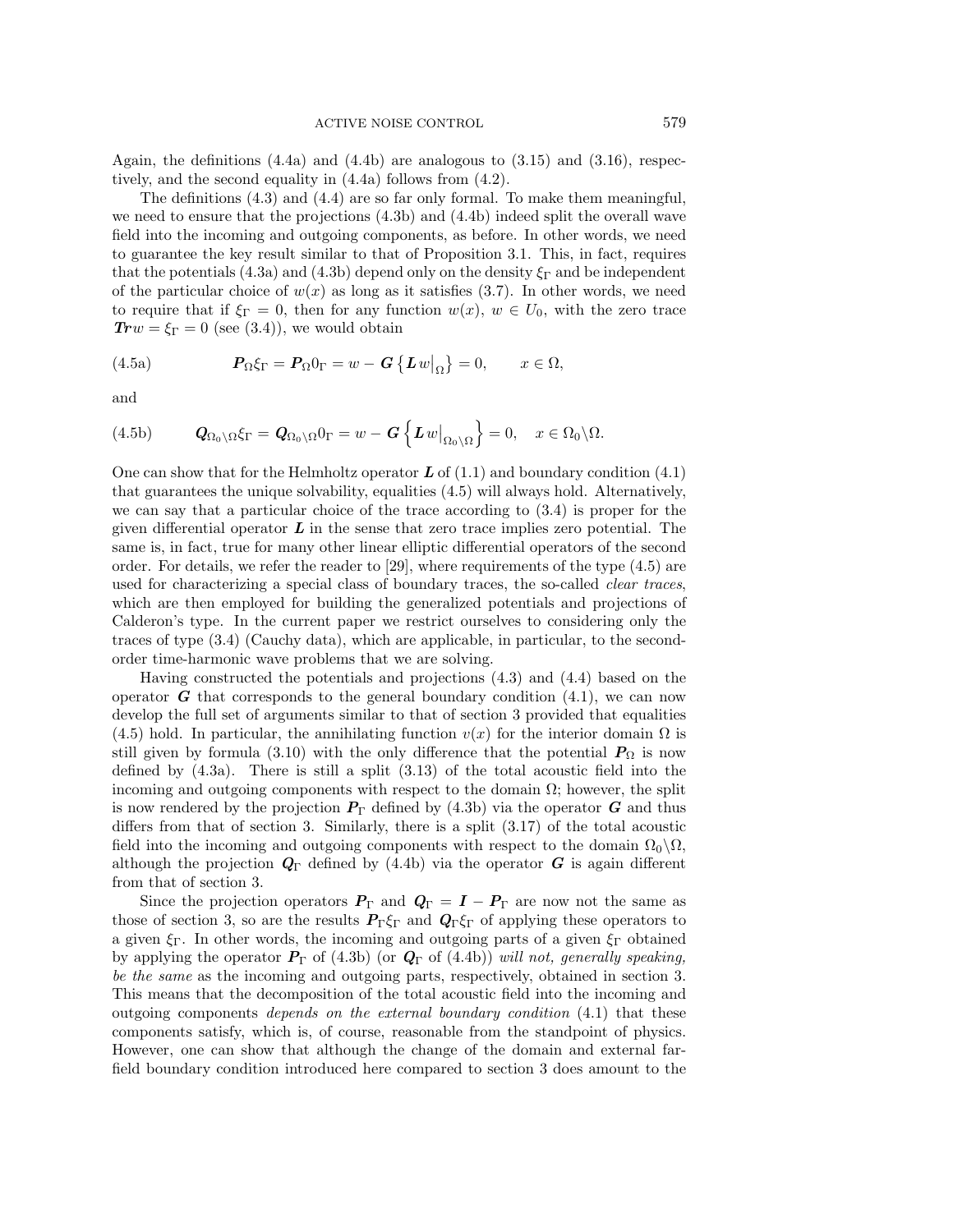change of the projection operators  $P_{\Gamma}$  and  $Q_{\Gamma}$ , it does not induce any changes of the subspace Im  $P_{\Gamma} = \text{Ker } Q_{\Gamma}$ . As concerns the other subspace of the split (3.13) or (3.17), Ker  $P_{\Gamma} = \text{Im } Q_{\Gamma}$ , it does, generally speaking, change. This can be interpreted as follows. Im  $P_\Gamma$  contains all those and only those boundary functions from  $\Xi_\Gamma$  that can be complemented on the interior domain  $\Omega$  to the solution of the homogeneous equation  $Lu = 0$ . This set of functions as a whole will not, of course, depend on any external boundary condition. However, we actually construct this set by applying the projection  $P_{\Gamma}$  to the entire space  $\Xi_{\Gamma}$ . The direction of projecting depends on the external boundary conditions. This dependency manifests itself through the change in the operators, and for a given  $\xi_{\Gamma} \in \Xi_{\Gamma}$  we will, generally speaking, obtain a different  $P_{\Gamma} \xi_{\Gamma}$ , which will still belong, however, to the same subspace Im  $P_{\Gamma}$  that does not change. The change in the direction of projecting onto this subspace,  $\text{Im } P_\Gamma$ , obviously implies the change in the second component of the direct sum (3.13) (or (3.17)). This second component Ker  $P_{\Gamma} = \text{Im } Q_{\Gamma}$  contains all those and only those functions from  $\Xi_{\Gamma}$  that can be complemented on  $\Omega_0 \backslash \Omega$  to a solution of  $Lu = 0$  that satisfies (4.1); these functions will, of course, depend on the actual exterior domain and far-field boundary condition.

Let us now emphasize the most important thing regarding the relation between the potential and projection operators that we build according to formulae (4.3) and  $(4.4)$  (cf.  $(3.2)$ ,  $(3.5)$  and  $(3.15)$ ,  $(3.16)$ ) and the noise control problem that we analyze using these operators. It turns out that *although the potentials and projections change* with the change of the external boundary condition and so does the decomposition of the acoustic field into the incoming and outgoing components (with respect to  $\Omega$  or  $\Omega_0 \backslash \Omega$ , the set of control functions  $\{g(x)\}\$  that we obtain is essentially insensitive to these changes. Indeed, as the annihilating function  $v(x)$  is given by (3.10) with the new potential defined by (4.3a), then similarly to (2.20) and Proposition 2.1 the entire set of appropriate controls for  $\Omega$  is given by

(4.6) 
$$
g(x) = -Lw\Big|_{x \in \Omega_0 \setminus \Omega},
$$

where  $w(x)$  satisfies boundary condition (4.1) and also (2.14) (the latter can be rewritten as  $(3.14)$ ). Thus, the only difference between  $(2.20)$  and  $(4.6)$  is that in  $(2.20)$  $w(x)$  is supposed to satisfy one of the Sommerfeld conditions  $(2.2a)$  or  $(2.2b)$  rather than condition (4.1). On the other hand, for applications we will primarily be interested in controls concentrated near the perimeter of the region to be shielded, i.e., near the boundary  $\Gamma = \partial \Omega$ , rather than far away from it. Therefore, we can always consider only those  $w(x)$  that are compactly supported near Γ. Such functions will obviously satisfy any homogeneous far-field boundary condition and thus the set of controls built on the basis of these compactly supported  $w(x)$ 's will be exactly the same if we use either of the formulae (2.20) or (4.6).

**4.2. Changing the differentialoperator.** Instead of the original Helmholtz operator (see  $(1.1)$ ), we will now consider some other linear differential operator that operates on the functions defined on the domain  $\Omega_0$ . We will keep the same notation L for simplicity and require that the acoustic field  $u(x)$  governed by the new equation  $Lu = f$  satisfy the same far-field boundary condition  $(4.1)$  as before. Similar to section 4.1, we will require that the equation  $Lu = f$  subject to boundary condition  $(4.1)$  be uniquely solvable for any sufficiently smooth right-hand side f, and also for simplicity, we will keep the same notation  $\boldsymbol{G}$  for the corresponding inverse operator. From the standpoint of the physical model, the change of the operator may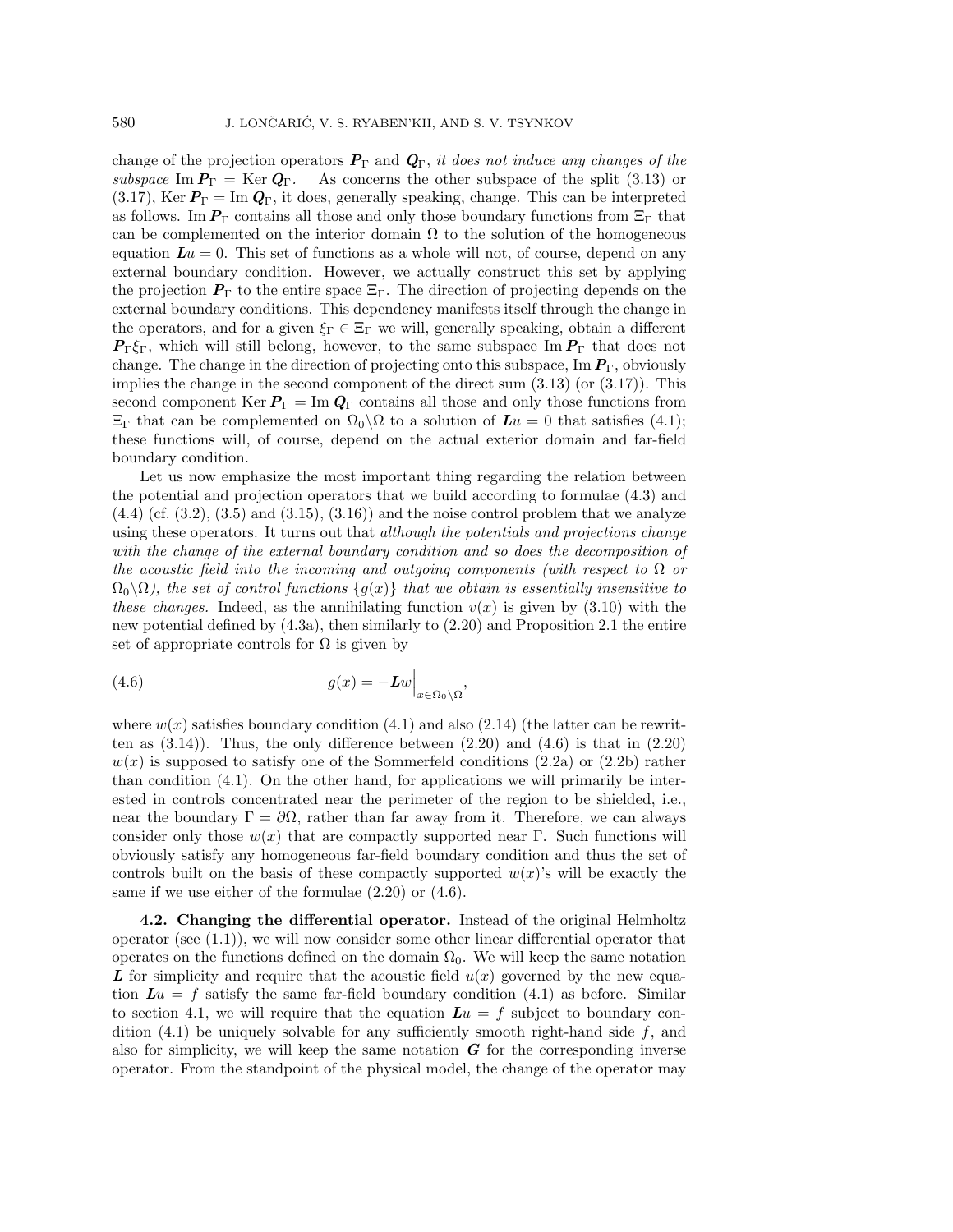be accounted for, e.g., by the change in the properties of the medium across which the acoustic signals propagate. For example, as opposed to the previously analyzed case of the classical constant-coefficient Helmholtz equation that describes stationary waves in an isotropic medium, we may consider anisotropies of the medium, e.g., obstacles like passenger seats and overhead bins that can be introduced in the passenger compartment of an aircraft. Basically, obstacles, i.e., anisotropies, of various nature can be introduced in either of the domains  $\Omega$  or  $\Omega_0 \backslash \Omega$  or in both of them. At any rate, provided that the regime of the wave propagation is still linear (some questions related to nonlinearities are touched upon in section 4.4), we arrive at a new equation that may have variable coefficients in the areas where the obstacles are introduced. In this section, we limit our analysis to the case in which these coefficients are still smooth across the boundary  $\Gamma$ ; the case in which discontinuities in the material properties are allowed along  $\Gamma$  is considered in section 4.3.

Using the new operators *L* and *G* we can repeat the entire analysis of section 4.1. In so doing, we arrive at the operators  $P_{\Omega}$ ,  $P_{\Gamma}$  and  $Q_{\Omega_0\setminus\Omega}$ ,  $Q_{\Gamma}$  defined by the same formulae (4.3) and (4.4), respectively, but based on the new *L* and *G*. Provided that relations (4.5) hold, we can guarantee the results similar to those of Proposition 3.1 and thus decompose the overall acoustic field into the incoming and outgoing components. (The terms "incoming" and "outgoing" in this section still relate to a particular domain,  $\Omega$  or  $\Omega_0 \backslash \Omega$ , but the field itself and thus each of its components is governed by a different equation.) As has been mentioned (see section 4.1 and also [29] for details), relations (4.5) essentially imply that the trace operator *Tr* is correlated in some sense with the differential operator *L*. In this paper we are using only the traces of type (3.4), which are consistent (see [29]), in particular, with the second-order linear elliptic differential operators *L*, for which the Neumann boundary data reduce to a standard normal derivative, i.e.,  $\boldsymbol{L}u = \nabla (p\nabla u) + {\text{lower order terms}}, p = p(x)$  is a scalar function. Thus, the changes of the operator that we are considering shall only be within this class. This is obviously going to be sufficient for all practical purposes related to time-harmonic acoustics.

Of course, the potentials and projections built on the basis of the new operators *L* and *G* will not be the same as those of either section 4.1 or section 3. Similar to the considerations of section 4.1, one can see that changing *L* only in the exterior domain  $\Omega_0 \backslash \Omega$  will change both  $P_\Gamma$  and  $Q_\Gamma$ , but Im $P_\Gamma = \text{Ker } Q_\Gamma$  will remain the same, whereas  $Ker P_{\Gamma} = Im Q_{\Gamma}$  will, generally speaking, change. (The change of  $Ker P_{\Gamma} = Im Q_{\Gamma}$ accounts, as before, for a different direction of projecting onto Im*P*Γ.) Changing *L* only on the interior domain  $\Omega$  will again cause changes to both  $P_{\Gamma}$  and  $Q_{\Gamma}$ , but  $\text{Im} \mathbf{Q}_{\Gamma} = \text{Ker} \mathbf{P}_{\Gamma}$  will not change (whereas  $\text{Ker} \mathbf{Q}_{\Gamma} = \text{Im} \mathbf{P}_{\Gamma}$  will). However, neither of these changes will essentially affect the control functions  $g(x)$ .

Indeed, to cancel out the unwanted noise on the interior domain  $\Omega$ , we use the annihilating function  $v(x) = -P_{\Omega} \xi_{\Gamma}$  with  $\xi_{\Gamma} = (u, \frac{\partial u}{\partial n})|_{\Gamma}$  (see (3.10)) and, accordingly, arrive at the control functions  $g(x)$  given by formula (4.6), where **L** is now the new operator and  $w(x)$  is a sufficiently smooth function that satisfies (4.1) and (2.14). Formula (4.6) still gives the general solution for controls and formally looks the same as before with the "hidden" difference in plugging in the new *L*. The reason that the controls are described by similar formulae even when the actual wave propagation processes are governed by different equations is that in every particular instance both the unwanted disturbances to be canceled and the output of controls propagate across the same medium and satisfy the same far-field boundary conditions. It turns out that having realized it we can design the controls with no explicit knowledge of the actual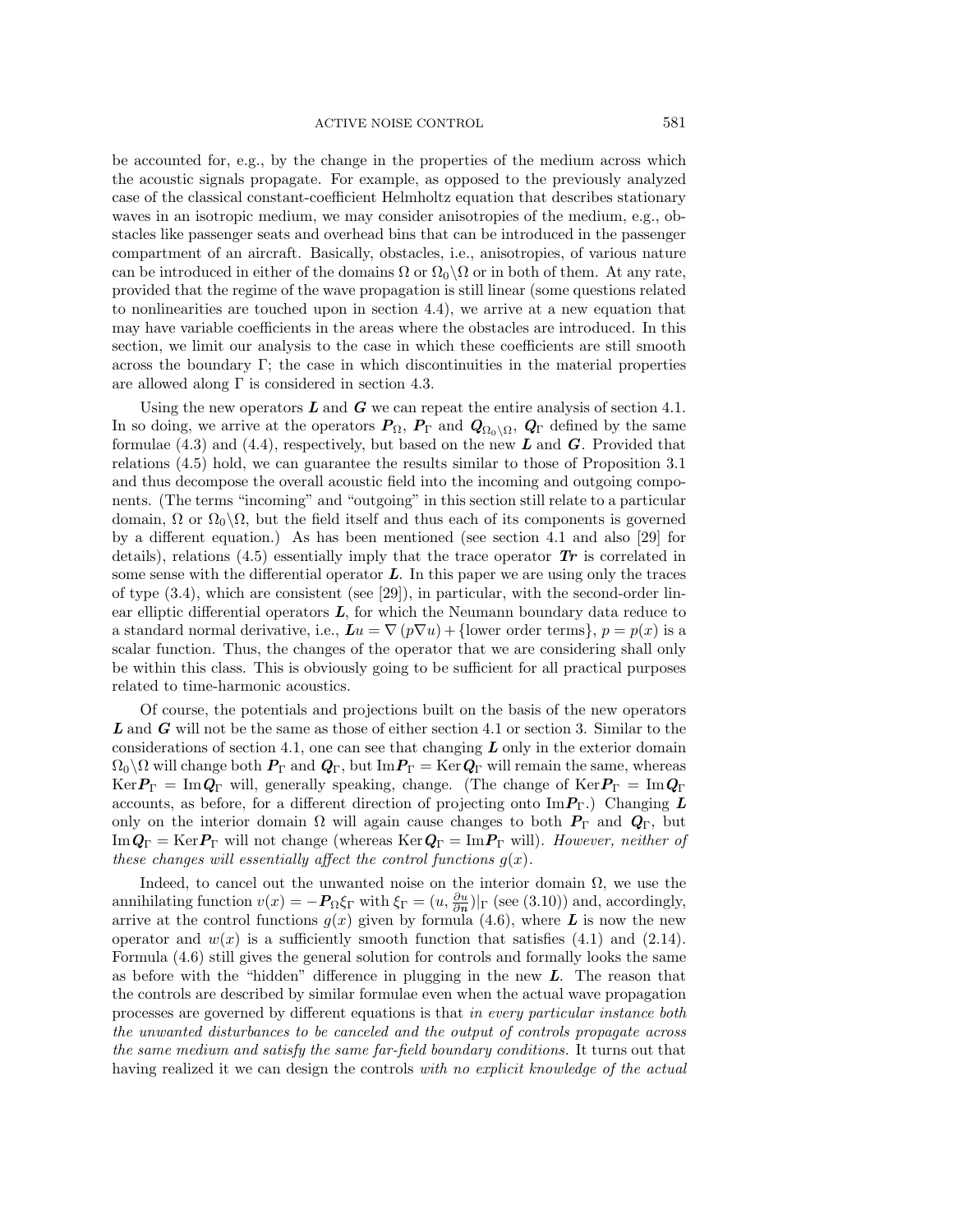properties of the supporting medium, i.e., the coefficients of *L*, except in the region where  $w(x) \neq 0$ , i.e., where we apply the operator **L**; see (4.6).

As has been mentioned, the region where  $w(x) \neq 0$  may always be chosen as a narrow strip straddling the boundary Γ. (This is beneficial from the standpoint of practical design.) Therefore, in the particular case when the aforementioned obstacles (either in  $\Omega$  or in  $\Omega_0 \setminus \Omega$  or in both domains) are introduced not right next to the boundary but rather at a distance, the operator *L* near the boundary remains the same Helmholtz operator of (1.1), and thus the exact same control functions as those obtained in sections 2 and 3 on the basis of compactly supported  $w(x)$ 's can be used for noise cancellation in the current more general setting.

**4.3. Introducing discontinuities in the materialproperties.** The next generalization that comes naturally after considering the changes of the far-field boundary conditions (section 4.1) and the changes of the coefficients of *L* that may be caused by anisotropies in  $\Omega$  and/or  $\Omega_0 \backslash \Omega$  (section 4.2) is to consider two different media separated by the boundary  $\Gamma$ . In some sense, this is the ultimate change of the operator that we may consider; it further extends the analysis of section 4.2, in which we allowed for the variation of the coefficients of **L** but still assumed that they were smooth across the boundary  $\Gamma$ . In this section, we allow the coefficients of the operator  $L$  to have jumps on the interface  $\Gamma$  (e.g., the media on different sides of  $\Gamma$ may have different refraction indices  $k$ ; see  $(1.1)$ ). Thus, some additional interface conditions may, generally speaking, be required for solvability. In many cases, and in particular those that we are studying in this paper, these additional conditions are the continuity of the solution itself and the continuity of its normal flux across the interface. For the second-order operators, we can write it in the general form as follows:

(4.7) 
$$
\xi_{\Gamma}^{(\Omega_0 \setminus \Omega)} = B \xi_{\Gamma}^{(\Omega)},
$$

where  $\xi_{\Gamma}^{(\Omega)} = Tr^{(\Omega)}u$  and  $\xi_{\Gamma}^{(\Omega_0 \setminus \Omega)} = Tr^{(\Omega_0 \setminus \Omega)}u$  are traces of the solution  $u(x)$  in the sense of  $(3.4)$  taken from the interior and exterior sides of Γ, respectively, and *B* is a linear operator that provides the required relation between these traces (e.g., continuity of the solution and its normal flux on  $\Gamma$ ).

We require that the differential equation  $Lu = f$  be uniquely solvable on the domain  $\Omega_0$  for any sufficiently smooth right-hand side f in the class of functions that satisfy the far-field boundary condition (4.1) and the interface compatibility condition  $(4.7)$ . We denote by *G* the corresponding inverse operator to *L* so that  $u = Gf$ ,  $u \in U_0$ , and u satisfies (4.7). The aforementioned unique solvability implies, in particular, that relation (4.2) will hold for any function  $w(x)$  that satisfies (4.1) and (4.7).

To build the Calderon's operators, we now need to distinguish between the boundary traces on different sides of  $\Gamma$ . Namely, given the boundary density  $\xi_{\Gamma}^{(\Omega)}$ , we take an arbitrary (sufficiently smooth) auxiliary function  $w(x) \in U_0$ ,  $\mathbf{Tr}^{(\Omega)}w = \xi_{\Gamma}^{(\Omega)}$ , so that it also meets the interface condition (4.7) (in the sense that the two functions  $\xi_{\Gamma}^{(\Omega_0 \setminus \Omega)} = \mathit{Tr}^{(\Omega_0 \setminus \Omega)}w$  and  $\xi_{\Gamma}^{(\Omega)}$  are connected via (4.7)) and construct the operators  $P_{\Omega}$  and  $P_{\Gamma}$  according to formulae (4.3); the boundary trace in formula (4.3b) is taken from the side of the domain  $\Omega$ . Again, the condition of (4.5a) type is required to guarantee the result of Proposition 3.1. Similarly, we obtain  $Q_{\Omega_0\setminus\Omega}$  and  $Q_{\Gamma}$  according to formulae (4.4); these operators operate on  $\xi_{\Gamma}^{(\Omega_0 \setminus \Omega)}$  and the auxiliary function  $w(x) \in U_0$ ,  $\mathbf{Tr}^{(\Omega_0 \setminus \Omega)}w = \xi_{\Gamma}^{(\Omega_0 \setminus \Omega)}$ , needed for the calculation is again taken so that it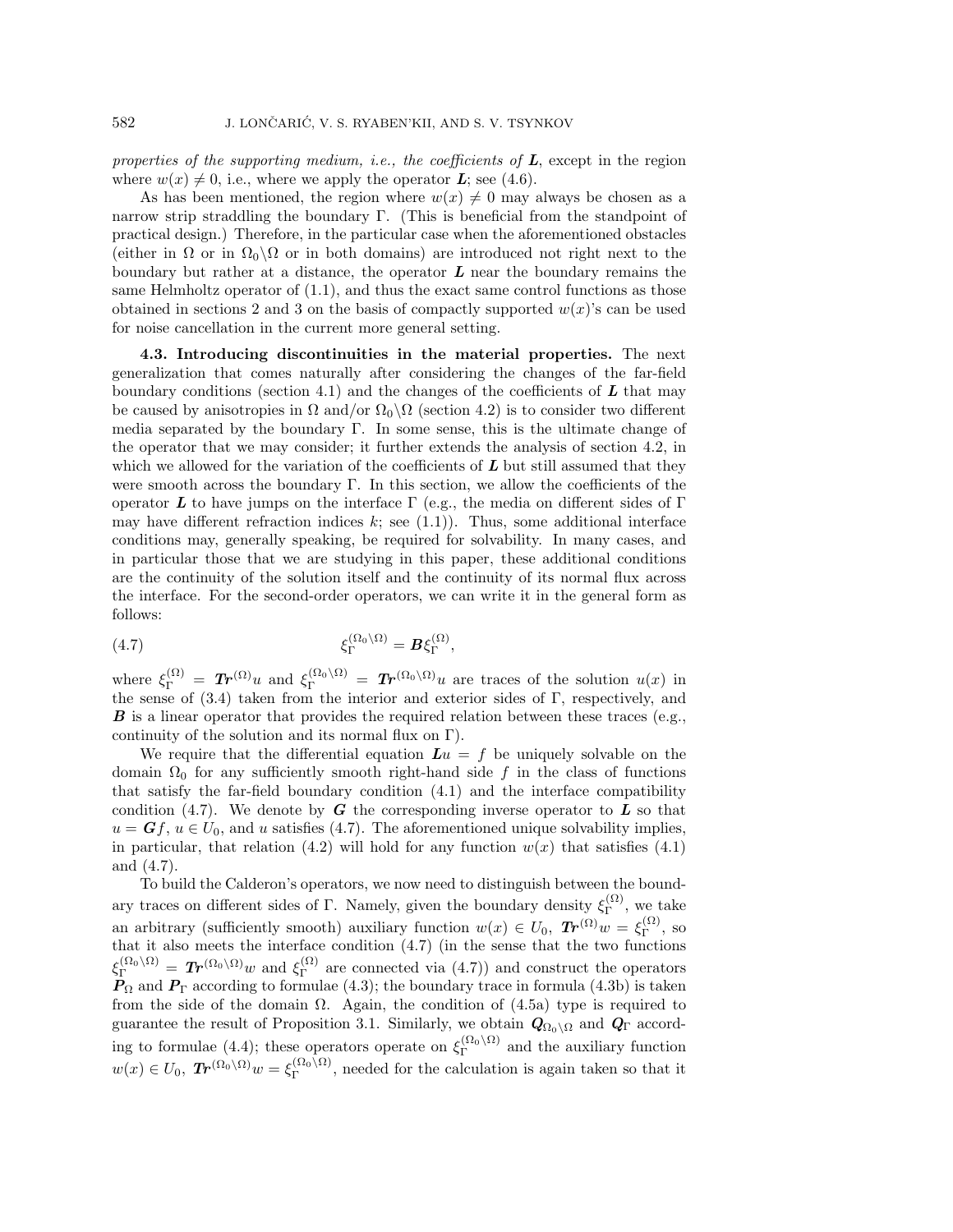meets the interface condition (4.7). Proposition 3.1 will hold provided equality (4.5b) is satisfied.

One important difference compared to the previously analyzed cases is that here, generally speaking,  $I - P_{\Gamma} \neq Q_{\Gamma}$  and therefore, we can no longer claim that  $\text{Im} P_{\Gamma} =$  $\text{Ker}\, \bm{Q}_\Gamma$  and  $\text{Ker}\, \bm{P}_\Gamma = \text{Im}\, \bm{Q}_\Gamma.$  In fact, similar to what we had before, all those and only those boundary functions  $\xi_{\Gamma}^{(\Omega)}$  that satisfy the BEP  $P_{\Gamma} \xi_{\Gamma}^{(\Omega)} = \xi_{\Gamma}^{(\Omega)}$ , i.e.,  $\xi_{\Gamma}^{(\Omega)} \in \text{Im} P_{\Gamma}$ , can be complemented on  $\Omega$  to the solution of the homogeneous equation  $Lu = 0$ (Proposition 3.1); these functions  $\xi_{\Gamma}^{(\Omega)} \in \text{Im} \mathbf{P}_{\Gamma}$  should still be interpreted as traces of the incoming waves with respect to the domain  $\Omega$ . Moreover, the projection operator *P*<sup>Γ</sup> still renders the split of the overall acoustic field into the direct sum of its incoming and outgoing components with respect to the domain  $\Omega$ . However, contrary to what we had before, we now need to treat this overall acoustic field  $\xi_{\Gamma}^{(\Omega)}$  as defined, i.e., "measured," on the interface  $\Gamma$  from its interior side and thus rewrite formula (3.13)  $\text{as } \Xi_{\Gamma}^{(\Omega)} = \text{Im} \mathbf{P}_{\Gamma} \oplus \text{Ker} \mathbf{P}_{\Gamma}$ . Moreover, the functions  $\xi_{\Gamma}^{(\Omega)} \in \text{Ker} \mathbf{P}_{\Gamma}$  that are interpreted as traces of the outgoing waves with respect to  $\Omega$ , cannot, generally speaking, be complemented to the solution of the homogeneous equation  $Lu = 0$  on  $\Omega_0 \backslash \Omega$ , i.e., do not belong to Im $Q_{\Gamma}$ . This "mismatch" between Ker $P_{\Gamma}$  and Im $Q_{\Gamma}$  may give rise to reflections from the interface when analyzing a particular problem.

Of course, the considerations that we have just brought forward are fully reciprocal with respect to the exterior domain  $\Omega_0 \backslash \Omega$ . In other words, we rewrite the decomposition formula (3.17) as  $\Xi_{\Gamma}^{(\Omega_0 \setminus \Omega)} = \text{Im} Q_{\Gamma} \oplus \text{Ker} Q_{\Gamma}$ , emphasizing that we now measure the overall solution from the exterior side of the interface Γ, and note that the outgoing waves  $\xi_{\Gamma}^{(\Omega_0 \setminus \Omega)} \in \text{Ker } Q_{\Gamma}$  may be (partially) reflected from the interface because  $\text{Ker} \, Q_{\Gamma} \neq \text{Im} \, P_{\Gamma}.$ 

As concerns the set of controls  ${g(x)}$ , however, it still remains essentially the same as before and neither of the aforementioned changes in the formulation of the problem and solution structure, including possible reflections from the interface, actually affect it. Indeed, the annihilating function for the domain  $\Omega$  is given by  $v(x) = -P_{\Omega} \xi_{\Gamma}^{(\Omega)}$ , where  $\xi_{\Gamma}^{(\Omega)} = (u, \frac{\partial u}{\partial n})_{|\Gamma}^{(\Omega)}$  (see (3.10)); i.e., we use the generalized Calderon's potential with the density obtained as a trace of the overall acoustic field measured on the interior side of  $\Gamma$ . Using equalities (4.3a), we rewrite it as

(4.8) 
$$
v(x) = -G\left\{L w|_{\Omega_0 \setminus \Omega}\right\},\,
$$

where the auxiliary function  $w(x)$  belongs to  $U_0$  (see (4.1)),  $\mathbf{Tr}^{(\Omega)}w = \xi_{\Gamma}^{(\Omega)}$ , and also satisfies the interface condition (4.7). Accordingly, the control function  $g(x)$  is again given by formula (4.6), where we can always take  $w(x)$  compactly supported near Γ. Moreover, from representation (4.8) for the annihilating function we conclude that we do not even need to know the entire  $w(x)$ ; it is sufficient to construct this auxiliary function only on the exterior domain  $\Omega_0 \backslash \Omega$ , making sure that  $\mathbf{Tr}^{(\Omega_0 \backslash \Omega)}w = \mathbf{B} \xi_{\Gamma}^{(\Omega)} =$  $\xi_{\Gamma}^{(\Omega_0 \setminus \Omega)}$ , i.e., that it satisfies the correct interface compatibility condition (4.7). In practice, the trace of the solution at the boundary represents the values that are actually measured. Therefore, we are building the controls according to formula (4.6), where the auxiliary function  $w(x)$  is "tuned" in the sense of  $\mathbf{Tr}^{(\Omega_0 \setminus \Omega)}w = \xi_{\Gamma}^{(\Omega_0 \setminus \Omega)}$  to the trace of the actual acoustic field measured on the exterior side of  $\Gamma$ .

Moreover, representation (4.8) for the annihilating function  $v(x)$  along with formulae  $(4.4)$  and  $(3.17)$  suggest that this annihilating function is, in fact, constructed to eliminate the outgoing waves with respect to the domain  $\Omega_0 \backslash \Omega$ . This interpretation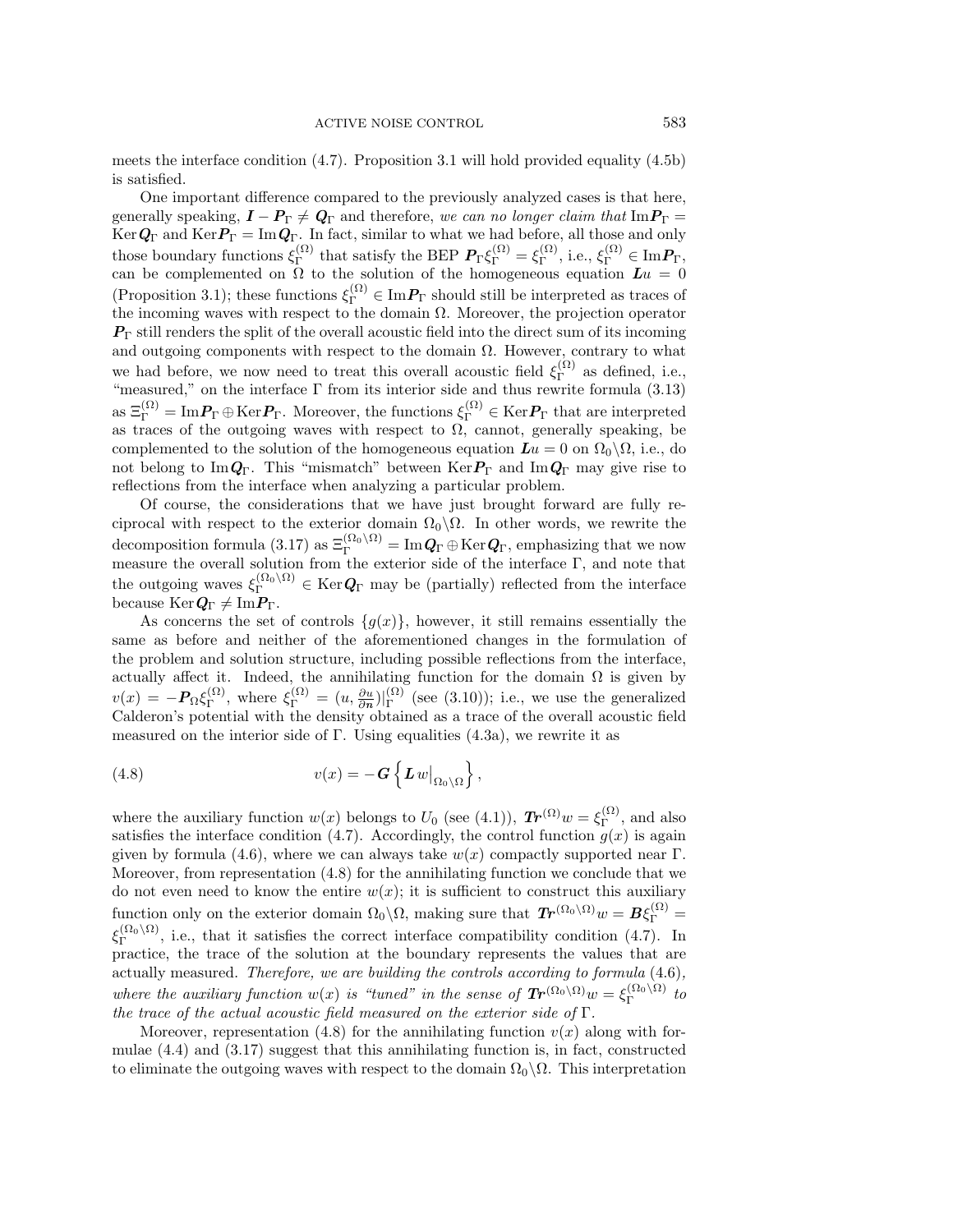has already been mentioned at the end of section 3.3; however, we then analyzed the case in which the outgoing waves with respect to  $\Omega_0 \backslash \Omega$  were the same as the incoming waves with respect to  $\Omega$ . In the current framework this is no longer so, and the waves generated by the sources  $f^-$  not only enter the domain  $\Omega$  but may also be reflected back from the interface Γ. The controls that we build according to formula  $(4.6)$ respond to the actual field measured on the exterior side of  $\Gamma$ ,  $\mathbf{Tr}^{(\Omega_0 \setminus \Omega)}w = \xi_{\Gamma}^{(\Omega_0 \setminus \Omega)}$ , and cancel out the entire outgoing field component with respect to  $\Omega_0\backslash\Omega$ ; i.e., both the portion of the field that propagates through the boundary  $\Gamma$  into  $\Omega$  and the portion that may be reflected back to  $\Omega_0 \backslash \Omega$ . Note that the reflections themselves do not "contaminate" the measurements because they already belong to Im*Q*<sup>Γ</sup> and thus do not affect the output of the controls. We conclude that in some sense it may be more natural to describe the controls in terms of the outgoing waves with respect to  $\Omega_0 \backslash \Omega$  rather than incoming waves with respect to  $\Omega$ , especially in the case when these waves are not the same.

**4.4. Introducing nonlinearities.** A recipe for including nonlinearities in the formulation of the active shielding problem that we analyzed in this paper was first proposed by Ryaben'kii in [22]. In this section, we simply mention with no detail that the last argument of section 4.3 actually suggests that nonlinearities of a particular nature can be handled by the same controls. Indeed, the controls are designed to cancel out the entire outgoing component of the acoustic field with respect to a particular domain. Clearly, as long as the nonlinearities are not concentrated on or immediately near the perimeter of the region to be shielded, the controls (4.6) will still be responding to the actual acoustic field measured at the boundary and the nature of the sources and the supporting medium away from the boundary—whether they are linear or nonlinear—will not matter. This conclusion holds provided that the nonlinearities satisfy one important limitation, namely, that they do not alter the frequency of the acoustic signals. It is known, however, that many nonlinearities do produce multiple frequencies from a single-frequency input. In this case, provided that the spectrum of frequencies is available ahead of time, the controls can still be built as described above, but for each frequency separately and independently.

**5. An example.** The synthesis of our control input will be demonstrated on a simple two-dimensional example, where the circular region  $\Omega$  defined by  $r < R$ is protected from exterior noise by active control acting either along the perimeter or within an annular region surrounding  $\Omega$ . We derive the exact analytic solution in Fourier representation and give explicit expressions for the optimal distributed control. No information about the nature of the exterior sound sources is required, since the solution depends only on the sound field and its normal derivative measured along the perimeter. In actual implementation, this exact control function would be approximated by a finite number of acoustic inputs. The same approach applies to complicated geometries, which can be handled numerically.

**5.1. Helmholtz equation in**  $\mathbb{R}^2$ **.** The Helmholtz equation (1.1) for  $n = 2$ expressed in polar coordinates  $(r, \theta)$  reads

(5.1) 
$$
u_{rr} + u_r/r + u_{\theta\theta}/r^2 + k^2 u = f,
$$

where u is the amplitude of the time-harmonic acoustic field  $u e^{i\omega t}$ , and  $k = \omega/c$  is the wavenumber (refraction index).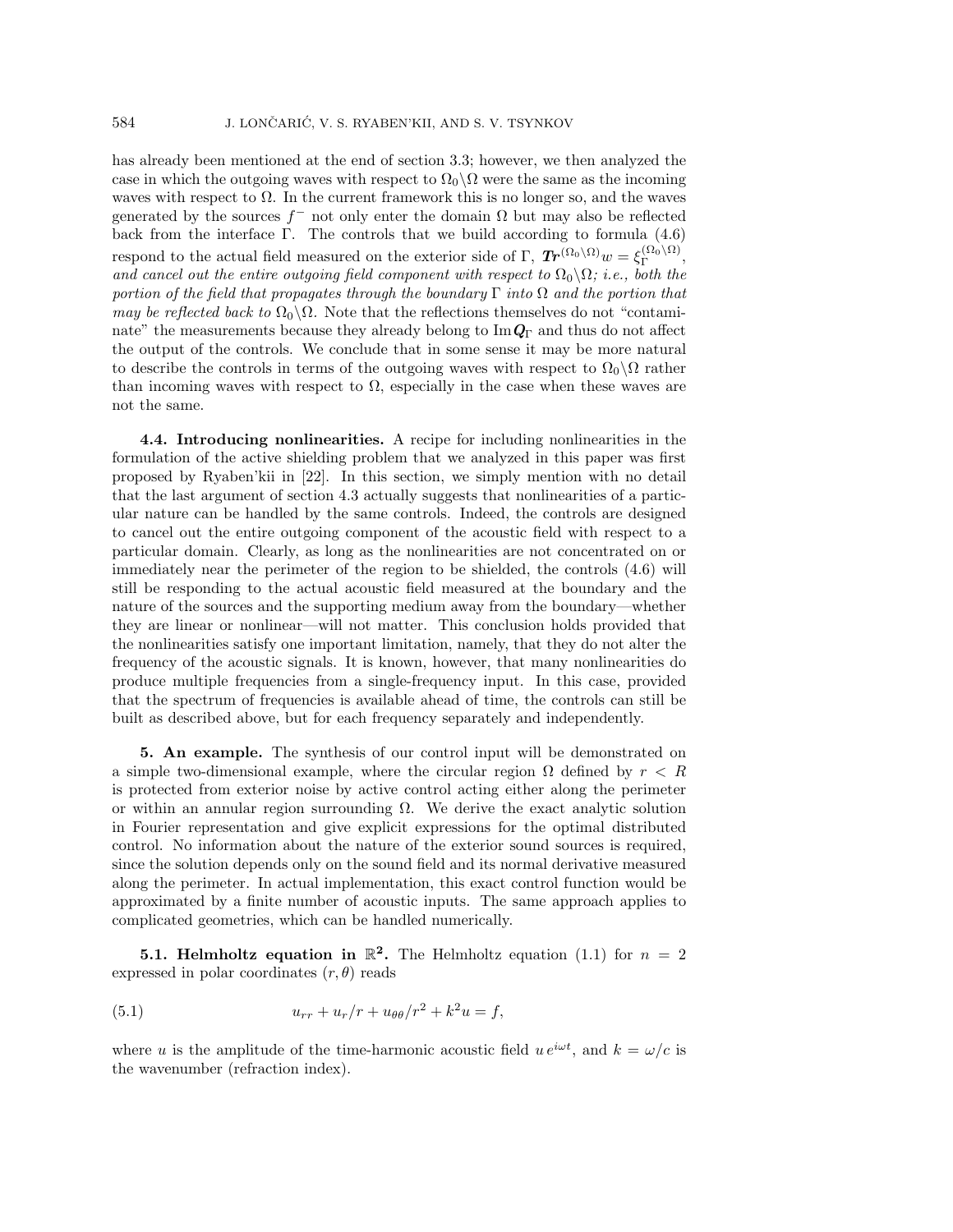**5.2. Fourier transform.** Let  $\hat{u}$  be the Fourier transform

$$
\hat{u} = \frac{1}{2\pi} \int_0^{2\pi} u e^{-im\theta} d\theta
$$

and

$$
\hat{f} = \frac{1}{2\pi} \int_0^{2\pi} f e^{-im\theta} d\theta.
$$

The Helmholtz equation (5.1) in this Fourier representation becomes

(5.2) 
$$
\hat{u}_{rr} + \hat{u}_r/r + (k^2 - m^2/r^2)\hat{u} = \hat{f}.
$$

The functions  $\hat{u}$  and  $\hat{f}$  are associated with a particular mode number m. This is implicit in our notation so that the equations are not cluttered with an excessive number of superscripts.

**5.3. Boundary conditions.** Functions  $\hat{u}$  must be analytic at the origin  $r = 0$ and decay to zero at infinity. Moreover, we shall consider compactly supported forcings  $\hat{f}$  so that as  $r \longrightarrow \infty$ , the responses  $\hat{u}$  must represent outgoing waves. The outgoing waves satisfy the Sommerfeld condition (2.2a), which means that asymptotically

(5.3) 
$$
\hat{u}(r) \sim \frac{a}{\sqrt{r}} e^{-ikr} \quad \text{as} \quad r \longrightarrow \infty
$$

for some constant a.

**5.4. Fundamental solution.** Let us compute the response to a unit monopole input at  $r = s$ ,  $\theta = 0$ , i.e., a shifted fundamental solution. (This presents no loss of generality, because for a particular location of the source we can always arrange that its angular coordinate  $\theta$  be zero by rotating the coordinate system.) We have a  $\delta$ -type source

$$
f(r,\theta) = \delta(r-s)\delta(r\theta) = \delta(r-s)\delta(\theta)/r = \delta(r-s)\delta(\theta)/s
$$

so that

(5.4) 
$$
\hat{f}(r) = \frac{\delta(r-s)}{2\pi s}.
$$

The solution of (5.2) with the right-hand side (5.4) is explicitly constructed as follows. We first notice that  $(5.2)$  is homogeneous everywhere except at  $r = s$ . The homogeneous counterpart to (5.2) has two linearly independent eigensolutions, which we take as  $\hat{u}^{(1)}(r) = J_m(kr)$  and  $\hat{u}^{(2)}(r) = Y_m(kr) + iJ_m(kr) \equiv iH_m^{(2)}(kr)$ , where  $J_m(kr)$  and  $Y_m(kr)$  are the Bessel functions, so that  $\hat{u}^{(1)}(r)$  satisfies the condition of analyticity at  $r = 0$  mentioned in section 5.3 and  $\hat{u}^{(2)}(r)$  satisfies the condition (5.3). Then, we build the solution of the nonhomogeneous equation (5.2) driven by the  $\delta$ -source (5.4) from the two branches:  $\hat{u}^{(1)}(r)$  for  $r < s$  and  $\hat{u}^{(2)}(r)$  for  $r > s$ , so that in addition it will be continuous at  $r = s$  and have a particular discontinuity in the first derivative prescribed by (5.4). In so doing, we arrive at the fundamental solution

(5.5) 
$$
\hat{G}(r,s) = \begin{cases} \frac{1}{4}J_m(kr)(Y_m(ks) + iJ_m(ks)) & \text{for } r < s, \\ \frac{1}{4}J_m(ks)(Y_m(kr) + iJ_m(kr)) & \text{for } r \ge s. \end{cases}
$$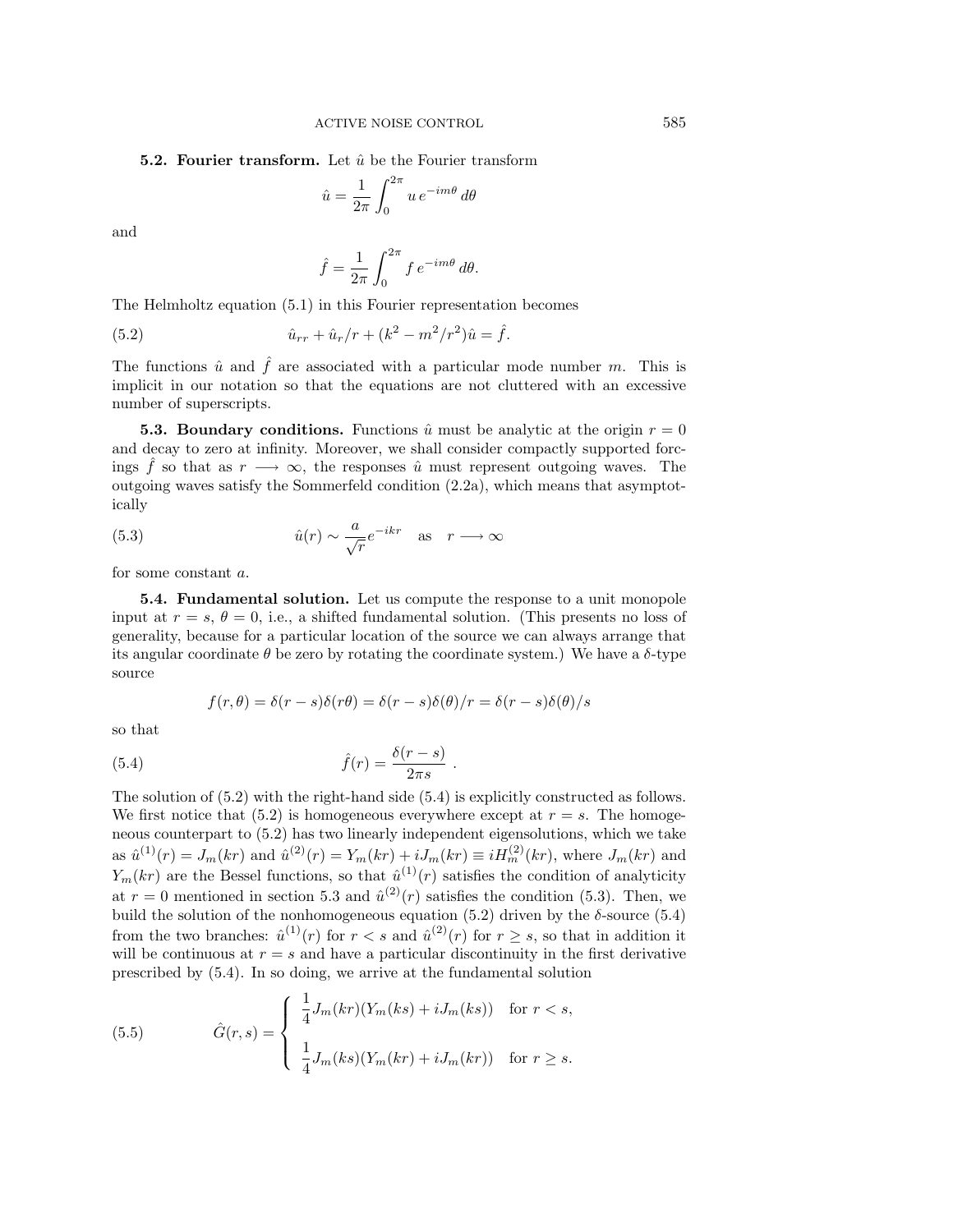**5.5. Subspaces of incoming and outgoing waves.** Let us now consider a distribution of sources on the plane  $\mathbb{R}^2$ . Then, in the Fourier space we obtain (5.2) driven by the right-hand side  $\hat{f}(r)$ , which has an extended support on  $r > 0$ , as opposed to the pointwise support as in (5.4). In this case, the corresponding solution is given by the integral  $(2\pi s)$  is the Jacobian):

(5.6) 
$$
\hat{u}(r) = \int \limits_{\text{supp} \hat{f}} \hat{G}(r,s)\hat{f}(s) 2\pi s \, ds,
$$

which is obviously a "linear combination" of the fundamental solutions  $\hat{G}(r, s)$  centered at different locations on supp  $\hat{f}$ , and which can be considered as a generalization of the standard convolution with the fundamental solution (cf. (2.3)) that we have in the case of constant coefficients.

At a given location  $R$ , we can now easily distinguish between the two components of the overall solution  $\hat{u}(r)$  given by (5.6):  $\hat{u}^+(r)$  generated by the interior sources  $\hat{f}^+(s), s < R$ , and  $\hat{u}^-(r)$  generated by the exterior sources  $\hat{f}^-(s), s \geq R$ . Indeed, similar to section 2 we have

(5.7a) 
$$
\hat{u}^+(r) = \int_{\text{supp } \hat{f}^+} \hat{G}(r,s) \hat{f}^+(s) 2\pi s \, ds = \int_{\{s < R\}} \hat{G}(r,s) \hat{f}(s) 2\pi s \, ds,
$$

(5.7b) 
$$
\hat{u}^-(r) = \int \limits_{\text{supp} \hat{f}^-} \hat{G}(r,s) \hat{f}^-(s) 2\pi s \, ds = \int \limits_{\{s \ge R\}} \hat{G}(r,s) \hat{f}(s) 2\pi s \, ds.
$$

Therefore, we can say that those and only those solutions  $\hat{u}^+(r)$  that can be attributed to the interior sources in the sense of representation (5.7a) are "parallel" to the right branch  $\hat{u}^{(2)}(r) = Y_m(kr) + iJ_m(kr)$  of the fundamental solution (5.4), i.e., the following Wronskian is equal to zero:

(5.8a) 
$$
\det \begin{bmatrix} \hat{u}^+ & \hat{u}^{(2)} \\ \frac{d\hat{u}^+}{dr} & \frac{d\hat{u}^{(2)}}{dr} \end{bmatrix} \bigg|_{r=R} = 0.
$$

Analogously, those and only those solutions  $\hat{u}^-(r)$  that can be attributed to the exterior sources (with respect to the location r) in the sense of representation  $(5.7b)$ are "parallel" to the left branch  $\hat{u}^{(1)}(r) = J_m(kr)$  of the fundamental solution (5.4), i.e., the following Wronskian is equal to zero:

(5.8b) 
$$
\det \begin{bmatrix} \hat{u}^- & \hat{u}^{(1)} \\ \frac{d\hat{u}^-}{dr} & \frac{d\hat{u}^{(1)}}{dr} \end{bmatrix} \bigg|_{r=R} = 0.
$$

Clearly, the portion  $\hat{u}^+(r)$  of the total solution  $\hat{u}(r)$  which is entirely due to the interior sources  $s < R$  satisfies the homogeneous counterpart of the differential equation (5.2) on the exterior domain  $r \geq R$  and thus, using a standard property of the Wronskian that it is identically zero once it is zero at one point, we obtain from (5.8a)

(5.9a) 
$$
\frac{d(Y_m(kr) + iJ_m(kr))}{dr} \hat{u}^+ - (Y_m(kr) + iJ_m(kr))\frac{d\hat{u}^+}{dr} = 0, \quad r \ge R.
$$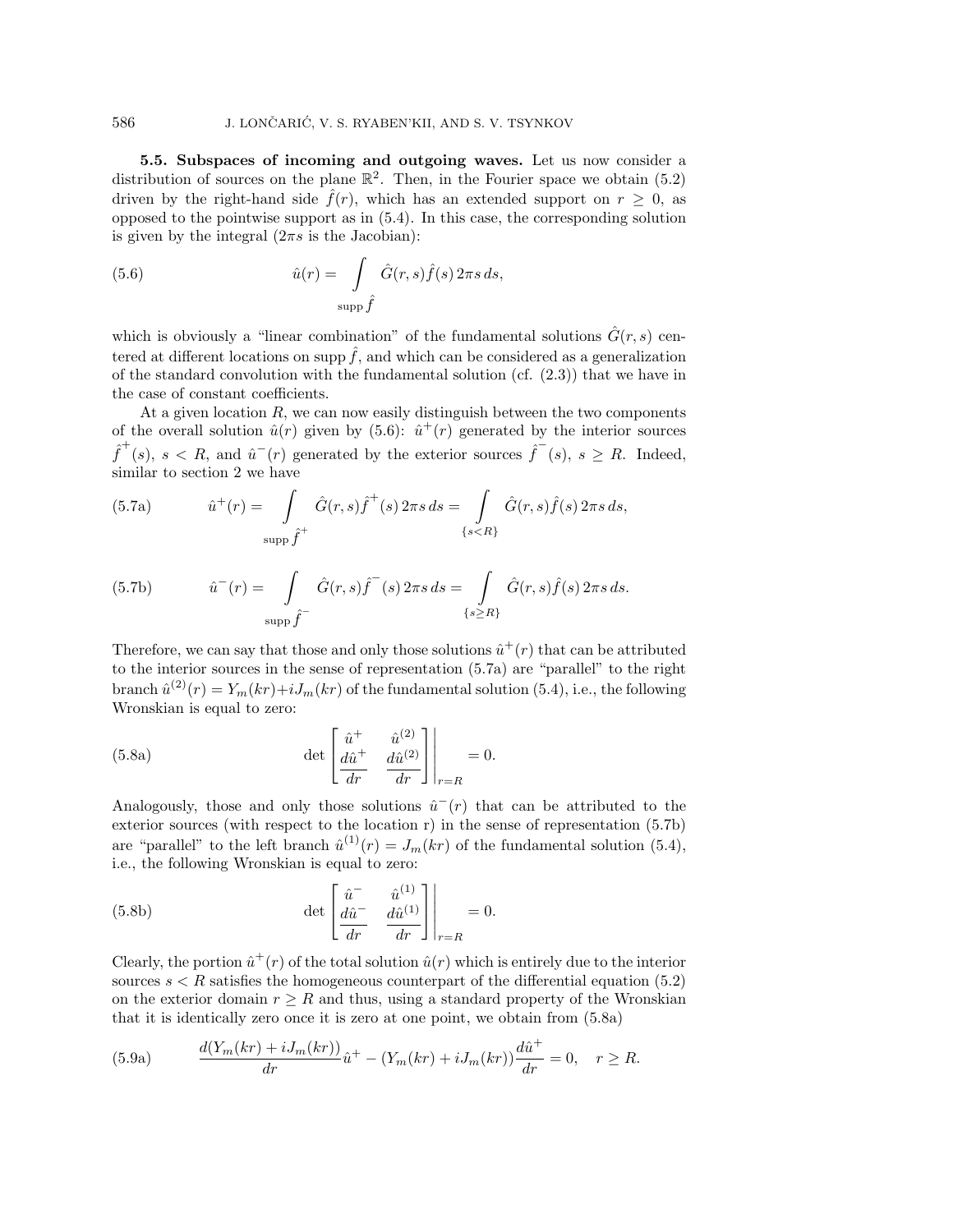#### ACTIVE NOISE CONTROL 587

Similarly, the portion  $\hat{u}^-(r)$  due to the exterior sources  $s \geq R$  alone satisfies

(5.9b) 
$$
\frac{dJ_m(kr)}{dr}\hat{u}^- - J_m(kr)\frac{d\hat{u}^-}{dr} = 0, \quad r < R.
$$

Note that relations of type (5.8) and (5.9) have been used extensively for constructing the so-called artificial boundary conditions that are needed for the numerical solution of infinite-domain problems; see the review paper by Tsynkov [34].

The kernels of the two linear constraints (5.9a) and (5.9b) define a decomposition of the solution space into a direct sum of subspaces corresponding to outgoing and incoming waves, respectively. Note that the concept of splitting the solution into incoming and outgoing components was introduced and explained in detail in section 3.2. Once we identify the location  $r = R$  with the boundary of the domain  $\Omega$ , we can use relations (5.9) to actually decompose the overall acoustic field  $\hat{u}(r)$  into the interior and exterior contributions,  $\hat{u}^+(r)$  and  $\hat{u}^-(r)$ , with respect to  $\Omega$ . This is done by solving (5.9) along with  $\hat{u}^+ + \hat{u}^- = \hat{u}$  and  $\frac{d\hat{u}^+}{dr} + \frac{d\hat{u}^-}{dr} = \frac{d\hat{u}}{dr}$ , i.e., a total of four linear equations, with respect to the unknown quantities  $\hat{u}^+$ ,  $\frac{d\hat{u}^+}{dr}$ ,  $\hat{u}^-$ , and  $\frac{d\hat{u}^-}{dr}$ , while treating  $\hat{u}$  and  $\frac{d\hat{u}}{dr}$  as the given data. The solution is

(5.10a) 
$$
\hat{u}^+|_{r=R} = \frac{\pi r}{2} \left\{ \frac{d\hat{u}}{dr} J_m(kr) - \hat{u} \frac{dJ_m(kr)}{dr} \right\} (Y_m(kr) + iJ_m(kr)) \Big|_{r=R} ,
$$

$$
(5.10b) \qquad \frac{d\hat{u}^+}{dr}\bigg|_{r=R} = \frac{\pi r}{2} \left\{ \frac{d\hat{u}}{dr} J_m(kr) - \hat{u} \frac{dJ_m(kr)}{dr} \right\} \frac{d(Y_m(kr) + iJ_m(kr))}{dr} \bigg|_{r=R} \quad ,
$$

(5.10c)

$$
\hat{u}^-|_{r=R} = \frac{\pi r}{2} \left\{ \hat{u} \frac{d(Y_m(kr) + iJ_m(kr))}{dr} - \frac{d\hat{u}}{dr}(Y_m(kr) + iJ_m(kr)) \right\} J_m(kr) \Big|_{r=R}
$$

$$
\left.\frac{d\hat{u}^-}{dr}\right|_{r=R} = \frac{\pi r}{2} \left\{ \hat{u} \frac{d(Y_m(kr) + iJ_m(kr))}{dr} - \frac{d\hat{u}}{dr}(Y_m(kr) + iJ_m(kr)) \right\} \frac{dJ_m(kr)}{dr}\bigg|_{r=R}.
$$

**5.6.** Noise control along the perimeter. In this section, we build the controls concentrated only on the boundary of the domain  $\Omega$ , i.e., on the circle  $r = R$ . We consider the situation where the total acoustic field is generated by three categories of sources: interior sources  $\hat{f}^+$ , monopole-type control inputs  $\hat{g}$  along the perimeter  $r = R$ , or in other words, as we are discussing the Fourier representation, control function  $\hat{g}(r) = A\delta(r - R)$  with the pointwise support at  $r = R$ , and exterior sources  $\hat{f}$ . The responses to these inputs will be  $\hat{u}^+$ ,  $\hat{v}$ , and  $\hat{u}^-$ , respectively. The governing equation is (1.5). In Fourier representation, the total response is denoted by  $\hat{u} =$  $\hat{u}^+ + \hat{v} + \hat{u}^-$ . Note that in the general discussion of section 2 we have also first obtained the annihilating function  $v(x)$  as a response to only surface excitation (see formulae  $(2.10)$ ,  $(2.12)$ ,  $(2.13)$  and then recovered the same function as an output of the volumetric control (2.20) constructed with the help of the auxiliary function  $w(x)$ . In the framework of the current example, we analyze volumetric controls in section 5.9.

,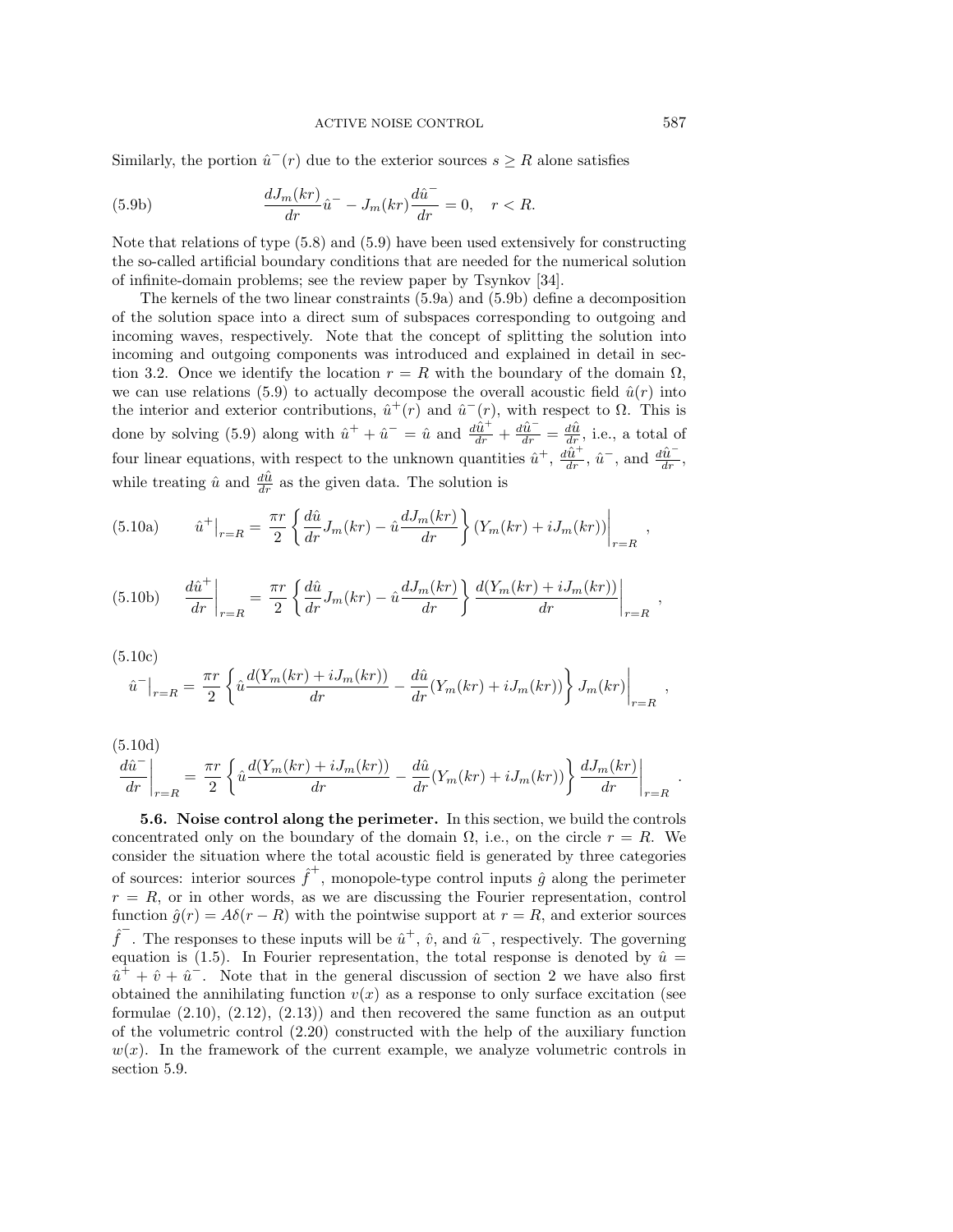The interior region can be completely shielded from the exterior noise by devising control inputs which exactly compensate for the exterior contribution to  $\hat{u}$ , such that (2.11) holds. This condition is equivalent to requiring that

(5.11) 
$$
\hat{u}^-(R) + \hat{v}(R) = 0
$$

and

(5.12) 
$$
\lim_{r \uparrow R} \left( \frac{d\hat{u}^-}{dr} + \frac{d\hat{v}}{dr} \right) = 0.
$$

Both  $\hat{v}$  and  $\hat{u}^-$  are responses to exterior sources relative to the open domain  $\Omega$ , so both  $\hat{v}$  and  $\hat{u}^-$  separately satisfy (5.9b). Since (5.9b) and (5.11) imply (5.12), the condition (5.12) is redundant. Therefore, (5.11) is a sufficient condition which we will use. Integral (5.6) along with the representation  $\hat{g}(r) = A\delta(r - R)$  for the control, in which the constant A is yet to be determined, immediately yields that, for  $r < R$ ,  $\hat{v}(r) = A \cdot 2\pi R \cdot \hat{G}(r, R)$ , and using the continuity of  $\hat{v}(r)$  and equality (5.11), we conclude that  $A = -\hat{u}^-(R)/(2\pi R \cdot \hat{G}(R, R))$ . Consequently, the control input is given by the formula

(5.13a) 
$$
\hat{g}(r) = -\frac{4\hat{u}^-(R)}{J_m(kR)(Y_m(kR) + iJ_m(kR))} \frac{\delta(r-R)}{2\pi R} ,
$$

which can be evaluated using (5.10c) and simplified to read

(5.13b) 
$$
\hat{g}(r) = \left\{ \frac{d\hat{u}}{dr} - \hat{u} \frac{d \log(Y_m(kr) + iJ_m(kr))}{dr} \right\} \bigg|_{r=R} \delta(r-R).
$$

In compliance with the general theory developed in sections 2 and 3, expression (5.13b) requires the knowledge of the total  $\hat{u}$  and  $d\hat{u}/dr$  along the *exterior* of the perimeter  $r = R$  but does not require any information about the nature of exterior sound sources. Moreover, the control (5.13b) exactly shields the interior region  $r < R$  from the exterior noise, while leaving the interior sound component completely unaffected. Realizable approximations of this exact solution may prove an effective method of reducing exterior noise.

**5.7. Control of a single exterior source.** As has been shown in sections 2 and 3, and also follows from the previous analysis in section 5.5, the control  $\hat{g}$  given by (5.13b) is insensitive to the contribution of interior sources to  $\hat{u}$  and  $\frac{d\hat{u}}{dr}$ . Let us consider a single exterior source located at  $s>R$  whose forcing function  $\hat{f}$  is given by (5.4). For this exterior source the response function is  $\hat{u}^-(R) = G(R, s)$  (see (5.6)), and substituting this expression into (5.13a), we obtain

(5.14) 
$$
\hat{g}(r) = -\frac{Y_m(ks) + iJ_m(ks)}{Y_m(kR) + iJ_m(kR)} \frac{\delta(r - R)}{2\pi R}.
$$

Knowing the asymptotic behavior of Bessel functions as  $m \longrightarrow \infty$ , we can immediately see that  $\hat{g} \equiv \hat{g}_m \sim \left(\frac{R}{s}\right)^m \frac{\delta(r-R)}{2\pi R}$ , and therefore when  $s > R$ , the Fourier series with the coefficients  $\hat{g}_m$  is convergent to an infinitely smooth function of the argument  $\theta$ .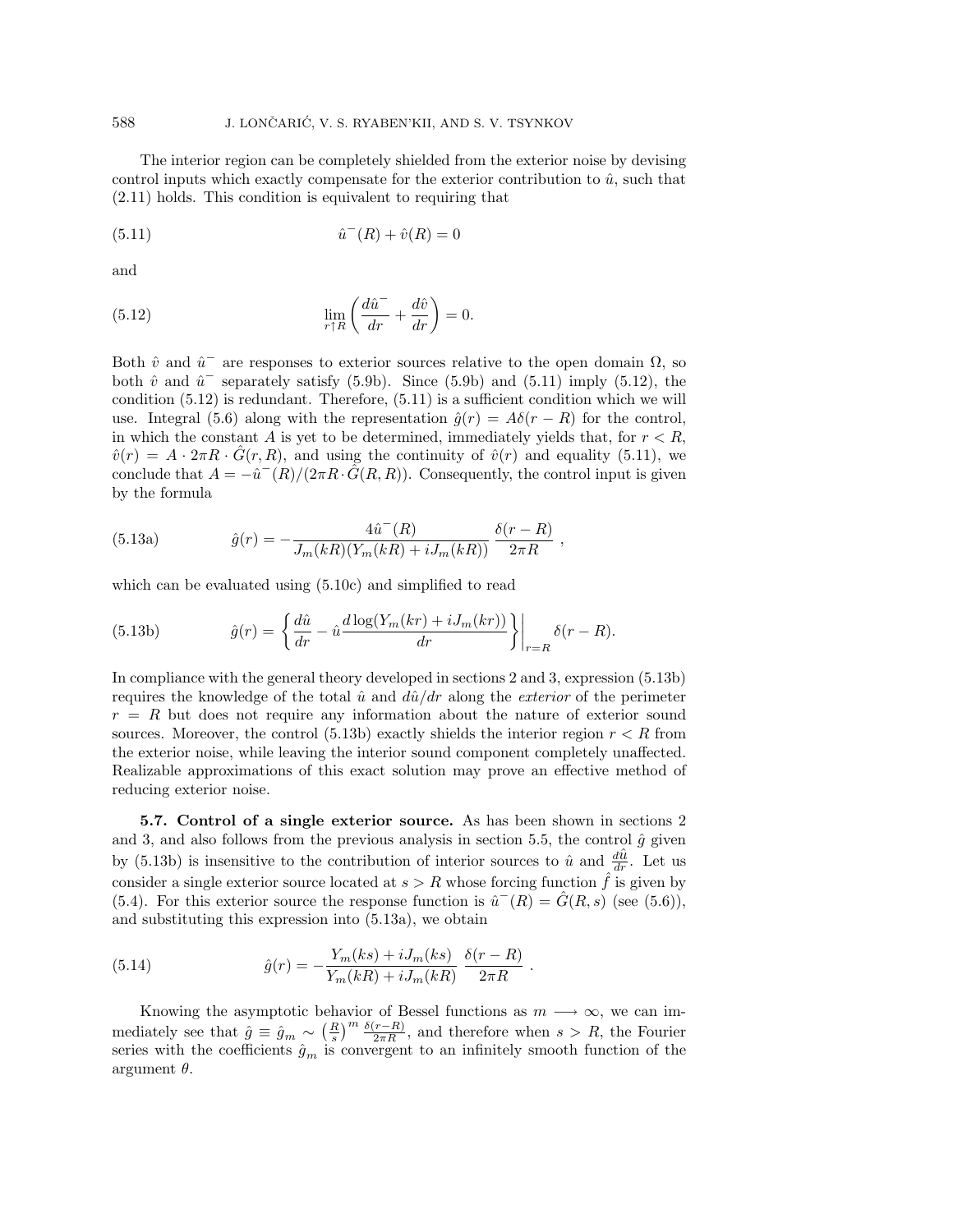

FIG. 5.1. A particular sound field  $u^-(r, \theta)$  generated by the exterior sources given by formula (5.15). The vertical scale is in decibels.



FIG. 5.2. Control effort |g| along the perimeter  $r = 1$ .

**5.8. A computational example.** As a computational example, we have considered the problem of shielding a domain of radius  $R = 1$  from the time-harmonic acoustic disturbances with the wavenumber  $k = 5$  (see (1.1)). A particular exterior noise field  $u^-$  was generated by the forcing function

(5.15) 
$$
f^{-}(x, y) = \delta(x - 3)\delta(y - 1) - \delta(x - 5)\delta(y + 1)
$$

which produces the noise field  $u^-$  depicted in Figure 5.1.

Figure 5.2 shows the required control input along the perimeter, which can be computed using (5.13b).

This perimeter input produces a control acoustic field  $v$  depicted in Figure 5.3.

With control applied, the noise level within the protected region  $r < R = 1$  is reduced to zero. This can be seen in Figure 5.4.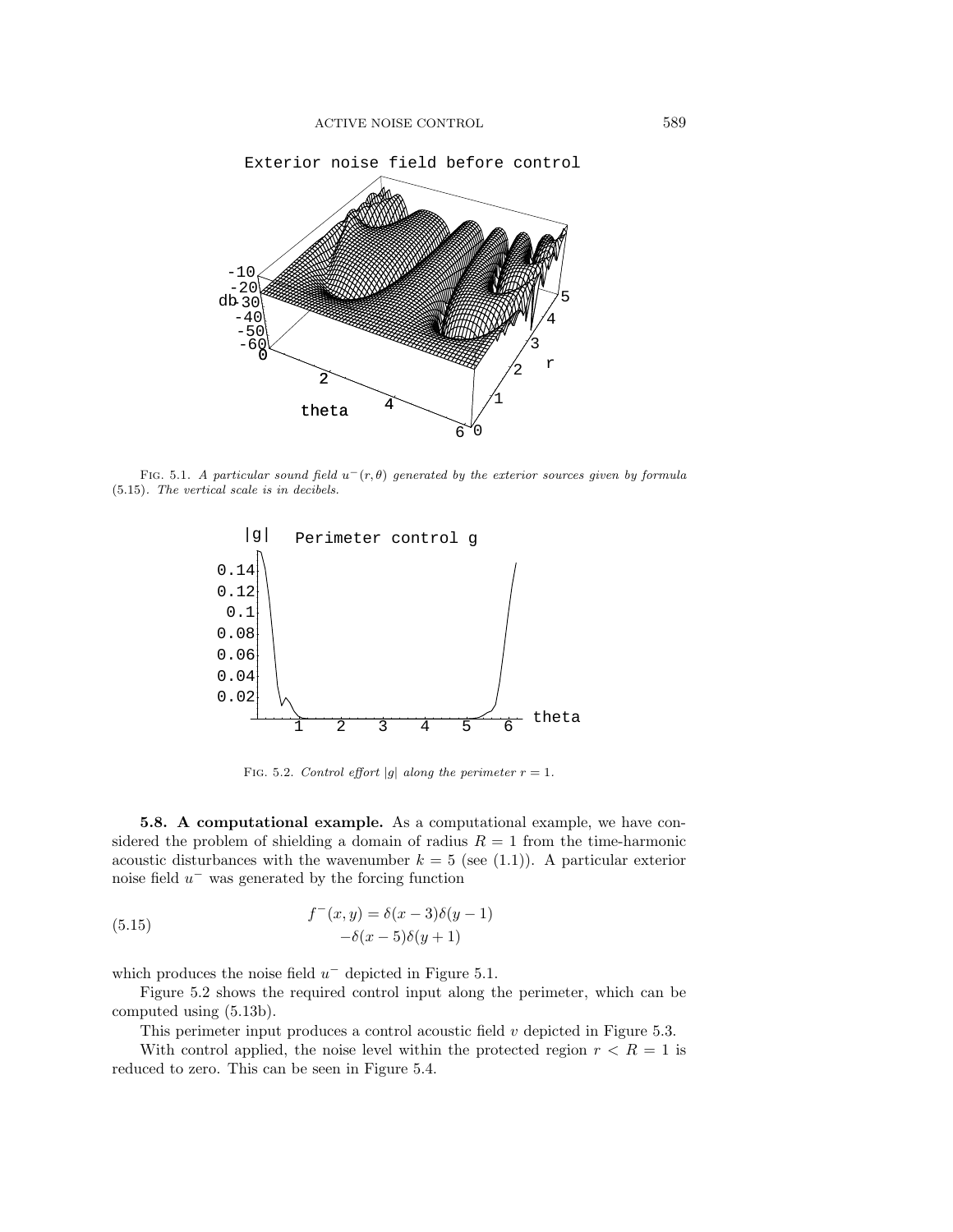

FIG. 5.3. The sound field  $v(r, \theta)$  generated by the control input along the perimeter. The vertical scale is in decibels.



FIG. 5.4. The sound field  $u^-(r, \theta)+v(r, \theta)$  resulting after the perimeter control has been applied. The vertical scale is in decibels.

We note that in Figures 5.1, 5.3, and 5.4 the vertical scale is given in decibels; these units are defined as  $db = 20 \log_{10} |A|$ , where A is the amplitude of a signal, or alternatively,  $db = 10 \log_{10} |A|^2$ , where  $|A|^2$  is proportional to power.

**5.9. Optimal control with annular support.** As opposed to section 5.6, in which we analyzed surface controls, here we consider volumetric control sources compactly supported on the annular region of thickness a. In other words, we now have interior sources in the region  $r < R$ , exterior sources in  $r \geq R$ , and control sources within  $R \le r \le R + a$ . Our goal will be to find a control which cancels out the unwanted exterior noise on  $\Omega$  and is also optimal in the sense of a cost criterion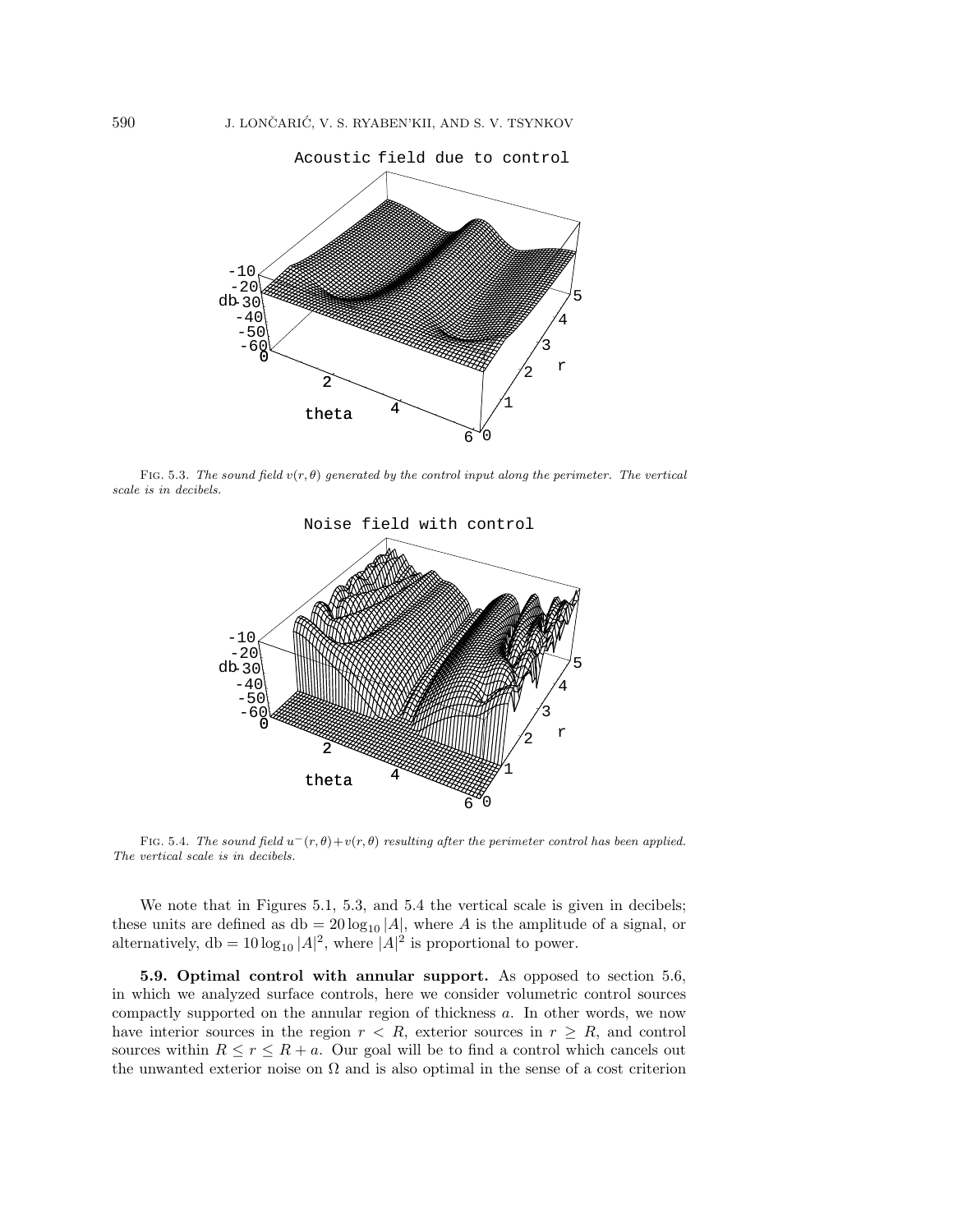specified below (see  $(5.17)$ ).

We note that according to Proposition 2.1 the entire variety of appropriate controls is described by formula (2.20), where the auxiliary function  $w(x)$  satisfies the Sommerfeld condition  $(2.2a)$  and boundary conditions  $(2.14)$ . To obtain compactly supported controls it is natural (as has been repeatedly pointed out in sections 2, 3, and 4) to consider compactly supported functions  $w(x)$ . However, this approach will not, generally speaking, yield all possible compactly supported controls because a function  $w(x)$ , which is not compactly supported near the boundary, may nonetheless generate a compactly supported  $g(x)$  according to formula (2.20). Still, we expect that, on the one hand, for the problems that originate from applications, this approach will provide for the only tangible way to parameterize the compactly supported controls and, on the other hand, the set of controls obtained this way will be sufficiently wide for subsequent optimization.

For the purpose of the demonstration in this section it will be convenient to consider a different subclass of compactly supported controls, namely, square integrable controls. The simple formulation that we study here, i.e., the formulation that presumes the isotropy of the supporting medium everywhere and provides for the separation of variables along the boundary, will allow us to explicitly construct the optimal control in this class, where the optimality is treated as a minimum of the standard  $L_2$  norm; see (5.17).

Using the same argument as before, we see that the interior will be exactly shielded from the exterior sources provided that the linear constraint (5.11) holds at the boundary  $r = R$ . This constraint written explicitly is

(5.16) 
$$
\hat{u}^-(R) + \int_R^{R+a} \hat{G}(R,s)\hat{g}(s) 2\pi s \, ds = 0,
$$

which is satisfied by many alternative distributions of control sources. Subject to this linear constraint, we shall seek to minimize the cost function defined by the  $L_2$  norm of the control effort:

(5.17) 
$$
\|\hat{g}\|^2 = \int_R^{R+a} |\hat{g}(s)|^2 2\pi s \, ds \longrightarrow \min.
$$

Let us consider the space of square integrable control inputs  $\hat{g} : [R, R + a] \to \mathbb{C}$ . At the optimal solution  $\hat{q}$ , which is a point in this space, the corresponding level set of the control effort norm must be tangent to the hyperplane of complex codimension 1 defined by the linear constraint (5.16). If we perturb the optimal  $\hat{g}$  by a perturbation  $\gamma$  within the constraint set, the cost must never decrease:

$$
\|\hat{g} + \gamma\|^2 = \int_R^{R+a} (|\hat{g}(s)|^2 + |\gamma(s)|^2 + \overline{\hat{g}(s)}\gamma(s) + \hat{g}(s)\overline{\gamma(s)}) 2\pi s \, ds \ge \|\hat{g}\|^2.
$$

This can happen only if all allowable perturbations  $\gamma$  satisfy the following (real) orthogonality condition:

(5.18) 
$$
\langle \hat{g}, \gamma \rangle \stackrel{\text{def}}{=} \frac{1}{2} \int_{R}^{R+a} (\overline{\hat{g}(s)}\gamma(s) + \hat{g}(s)\overline{\gamma(s)}) 2\pi s \, ds = 0.
$$

Since the perturbation  $\gamma$  is limited only by the single complex constraint (obtained as a variation of  $(5.16)$ :

(5.19) 
$$
\int_{R}^{R+a} \hat{G}(R,s) \gamma(s) 2\pi s \, ds = 0,
$$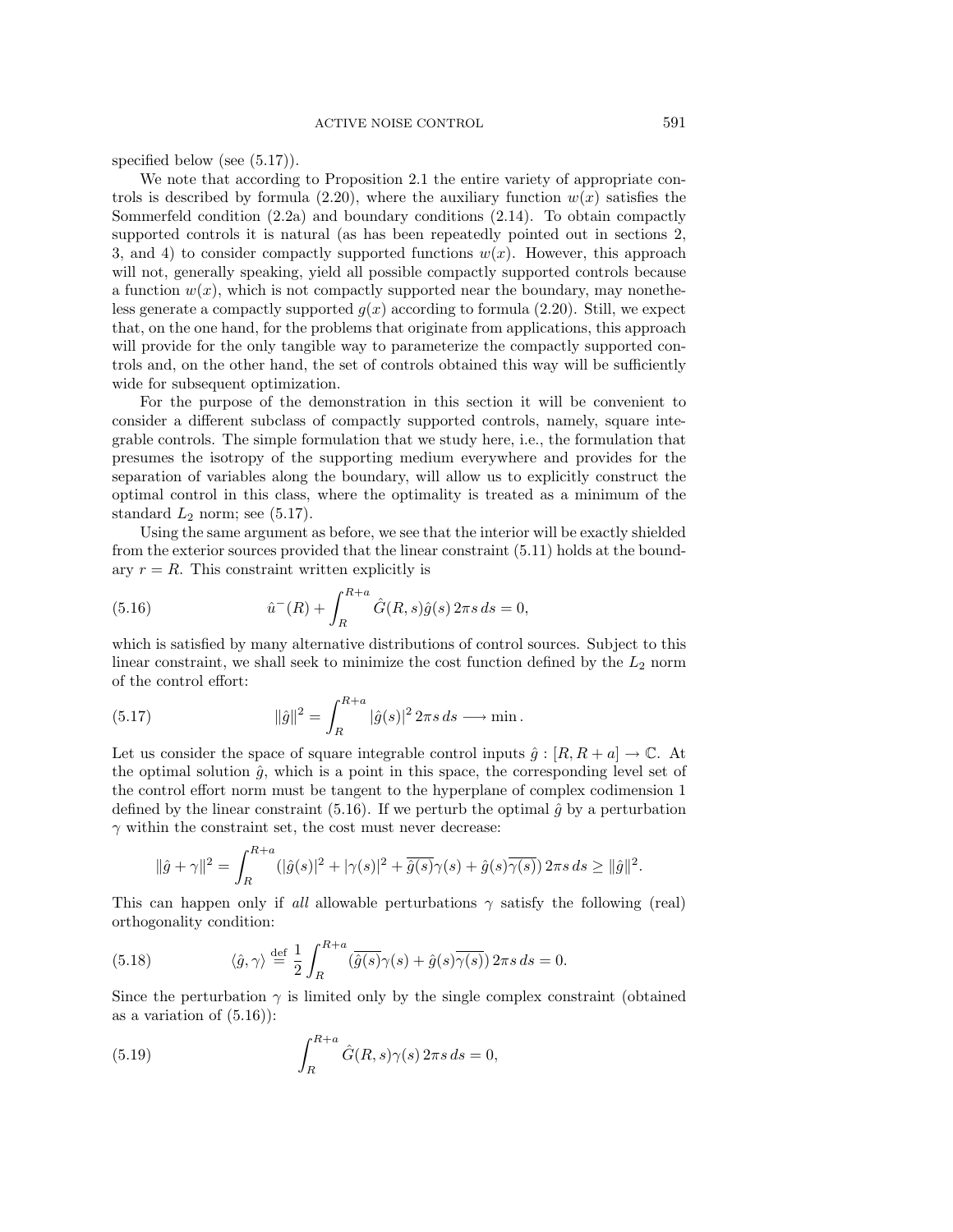

FIG. 5.5. The magnitude of the optimal distributed control input  $|g(r, \theta)|$  with support  $1 \leq r \leq 4$ for the computational example of section 5.8 with noise sources given by formula (5.15).

the orthogonality condition (5.18) imposes a severe limit on the form of  $\hat{g}$ . We note that (5.19) implies that all allowed perturbations  $\gamma(s)$  are orthogonal to all functions of the type  $p(s) = C \cdot \hat{G}(R, s)$ , where C is a complex constant, in the sense of (5.18):

(5.20) 
$$
\langle p, \gamma \rangle = \frac{1}{2} \int_{R}^{R+a} (\overline{C}\hat{G}(R,s)\gamma(s) + C\overline{\hat{G}(R,s)\gamma(s)}) 2\pi s \, ds = 0 \qquad \forall C \in \mathbb{C},
$$

because the integral in (5.20) is the real part of the integral in (5.19) premultiplied by  $\overline{C}$ . Since C is arbitrary, the converse also holds, so that conditions (5.19) and (5.20) are equivalent. Therefore, the complex one-dimensional subspace of functions  $\{p(r)\} = \{C \cdot \hat{G}(R,r) | C \in \mathbb{C}\}\$  spanned by the function  $\hat{G}(R,r)$  is orthogonal to all allowed perturbations. It follows from  $(5.18)$  that the optimal control  $\hat{g}$  must lie within the subspace  $\{p\}$ . Therefore, within the annular support of the control input  $R \le r \le R + a$ ,  $\hat{g}(r) = C \cdot \hat{G}(R, r)$  for some complex constant C (elsewhere,  $\hat{g}(r) \equiv 0$ ). As the last step, the constant of proportionality  $C$  is obtained from (5.16). The unique solution for the control that we obtain by this method is given by

$$
(5.21)
$$

$$
\hat{g}(r) = -\frac{\hat{u}^{-}(R)\overline{\hat{G}(R,r)}}{\int_{R}^{R+a} |\hat{G}(R,s)|^{2} 2\pi s ds}
$$
  
= 
$$
-\frac{4\hat{u}^{-}(R) (Y_{m}(kr) - iJ_{m}(kr))}{\pi J_{m}(kR)\Big\{s^{2}\Big[J_{m}(ks)^{2} - J_{m-1}(ks)J_{m+1}(ks) + Y_{m}(ks)^{2} - Y_{m-1}(ks)Y_{m+1}(ks)\Big]\Big\}\Big|_{s=R}^{s=R+a}
$$

for  $R \le r \le R + a$ , and  $\hat{g}(r) = 0$  otherwise. The term  $\hat{u}^-(R)$  in (5.21) must be evaluated via (5.10c) which requires the measurement of  $\hat{u}$  and  $d\hat{u}/dr$  along the perimeter  $r = R$  prior to the application of the control. Alternatively, this process of measurement and control can be iterated in order to adapt to slow changes in the noise field. The minimum cost of this optimal control is  $\|\hat{g}\|^2 = |\hat{u}^-(R)|^2$ .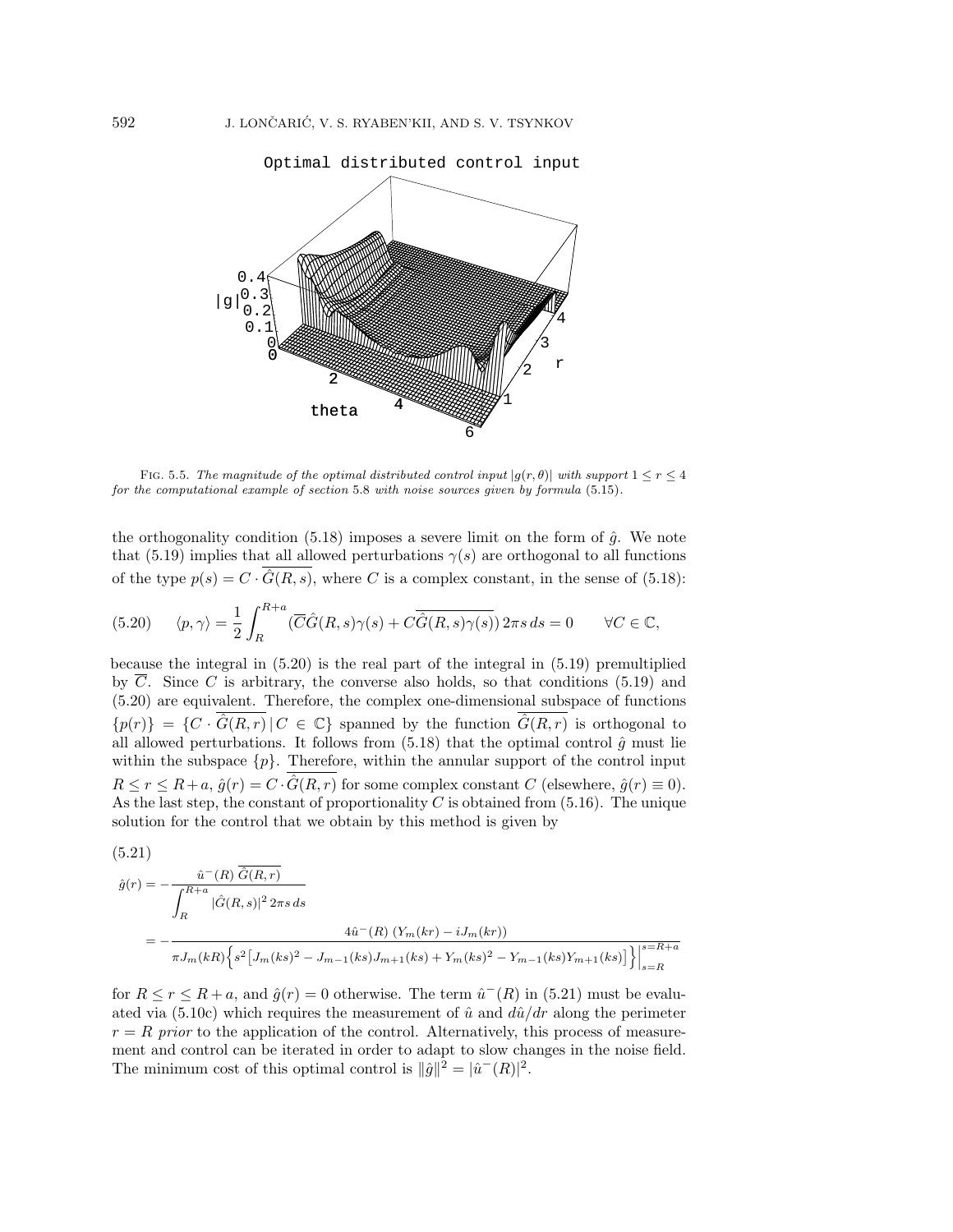Returning to the computational example of section 5.8, the optimal distributed control input to exterior noise sources given by formula (5.15) was computed using (5.21). In this example we used  $R = 1$  and  $a = 3$ . The amplitude |g| of the resulting optimal control is depicted in Figure 5.5.

**6. Discussion and conclusions.** We have presented an accurate mathematical formulation of the problem of active shielding of a predetermined region of space from time-harmonic acoustic disturbances. We have constructed a general solution of this problem in the closed form and, using the apparatus of generalized Calderon's potentials and boundary projection operators, analyzed several consecutively more complex cases: the "pure" Helmholtz equation on the entire space with the Sommerfeld boundary conditions at infinity, other types of the homogeneous far-field boundary conditions that may be set either at infinity or at a finite external boundary, spatial anisotropies and discontinuities in the material properties, and certain kinds of nonlinearities.

$$
u(x) \longrightarrow \boxed{\text{Tr}} \xrightarrow{\xi_{\Gamma}} \boxed{\text{Tr } w = \xi_{\Gamma}} \xrightarrow{w} \boxed{-\text{L } w|_{\mathbb{R}^n \setminus \Omega}} \xrightarrow{g} g(x)
$$

FIG. 6.1. Block diagram illustrating the information flow. The acoustic field  $u(x)$  and its normal derivative are sensed along the perimeter Γ, providing the trace  $\xi_{\Gamma}$ . Each noise-canceling control input  $q(x)$  corresponds to some function w, which is subject to only a few constraints. Since a large family of functions w will lead to exact volumetric noise cancellation, a particular w can be chosen by imposing additional requirements, e.g., by optimizing some criterion.

Our approach to the problem of active noise control, which is schematically illustrated in Figure 6.1, possesses several key advantages. It does not require any knowledge of either structure or location or strength of the actual sources of noise that is about to be canceled, nor does it require knowledge of the properties of the medium across which the acoustic signals propagate, except, maybe, right next to the boundary of the domain to be shielded. It guarantees the exact volumetric cancellation of the unwanted noise throughout the domain of interest, while the input information sufficient for building the controls is given by a particular set of measurements performed only at the perimeter of this domain. Moreover, the control sources themselves also are concentrated only on or near the perimeter of the region to be shielded, thus rendering an effective surface control of the volumetric properties. Finally, the controls are constructed to eliminate only the component of the acoustic field generated by the exterior sources (i.e., located outside the domain of interest), while leaving the component that comes from the interior sources completely unaffected. In so doing, however, the measurements performed on the perimeter of the domain can refer to the total acoustic field rather than its unwanted exterior component only, and the methodology can automatically tell between the interior and exterior contributions to the overall field.

To demonstrate that the technique is appropriate, we have thoroughly analyzed a model two-dimensional example, and using the separation of variables in the Helmholtz equation written in polar coordinates and the apparatus of Bessel functions, constructed both purely surface and near-surface volumetric controls for shielding a cylindrical region from a given distribution of the noise sources.

In the future, the discrete framework for the active noise control is going to be used for analyzing complex configurations that originate from practical designs. This discrete framework has, in fact, already been developed to a large extent (see [19, 20, 21, 22]). It possesses the same set of attractive features as the foregoing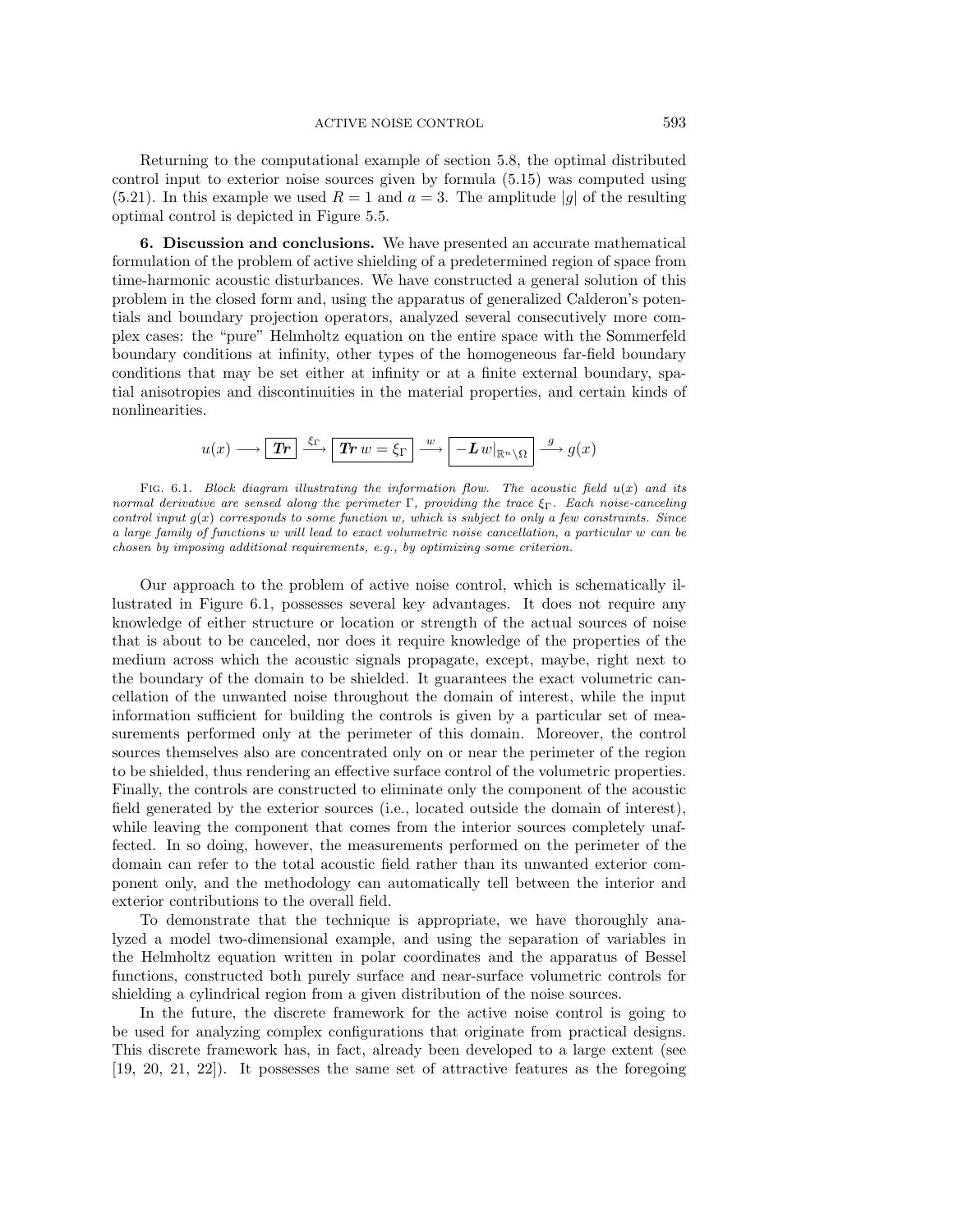continuous formulation. The discrete formulation is based on the difference potentials method by Ryaben'kii [28, 29, 30] and uses finite-difference analogues of Calderon's potentials and boundary projection for constructing the controls and analyzing their properties. As opposed to the continuous model described in this paper, in the finitedifference framework both the measurements are performed and the control sources are located at the grid nodes, i.e., there are discrete sets of sensors and actuators for the acoustic field, which is obviously more feasible from the standpoints of physics and engineering applications.

There are most important issues yet to be addressed, in particular in the discrete framework, aimed at eventually creating practical designs. First, there are considerations of conditioning—specifically, how the measurement errors that are inevitable in any practically engineered system of sensors will propagate through the control system. Second, there are considerations of optimality. As we have seen, there is an entire family of control functions that can eliminate the unwanted noise on a given domain—this is, in fact, true for both continuous and discrete formulations. For a simple model example in the continuous formulation, we have shown in section 5.9 how to find a particular representative of this family, which is optimal in the sense of a certain criterion. Generally, optimizing the general solution for controls is a separate substantial task composed of a number of subproblems.

Namely, the criteria for optimization (i.e., objective functions) that would fit different practical requirements need to be clearly identified. These criteria will certainly be problem-dependent. For example, the designer of a noise suppression system in the passenger compartment of an aircraft should obviously try to minimize its weight and energy consumption, while for suppressing household appliances' noise the primary concern may be the cost of the active control system. After identifying the objective(s) for optimization, an appropriate optimization methodology has to be chosen; it may be either gradient-based or combinatorial (or a combination of the two) and may also include the initial effectiveness filters. Moreover, there may be different levels for optimization. In the beginning, we can search through the family of exact solutions to the noise control problem that is at our disposal (see sections 2, 3, and 4) and thus obtain the one that will be optimal in some sense. In so doing, we are still guaranteed that whatever optimum we find will still do the job, or in other words, exactly cancel out the unwanted noise on the domain of interest. If, however, the optimum we find this way is still unsatisfactory from the standpoint of the chosen criteria, we can go beyond the optimization of the exact solution only. In fact, we can introduce the tolerance, i.e., acceptable level of noise reduction as opposed to the exact cancellation, and using this greater flexibility try to better satisfy the optimization criteria. This is already an approximate optimization because it deviates from the exact solution for controls; as such, it will certainly require solving the finite-difference governing equation(s) repeatedly inside the optimization loop for the purpose of assessing the quality of the noise reduction. (Again, in the previous case the noise cancellation is exact and this is known ahead of time.) A prerequisite of this optimization, of course, is an efficient analysis code; most likely, fast parallel codes will be needed for solving real-life problems.

In the paper, we have addressed only the case of time-harmonic disturbances. In fact, the methodology will work for quasi-stationary acoustic fields as well, i.e., those that change slowly in time (slowly on the scale of the inverse frequency of time-harmonic oscillations). In the latter case, practical implementation of the noise suppression technique will require real-time measurements. If, however, we are dealing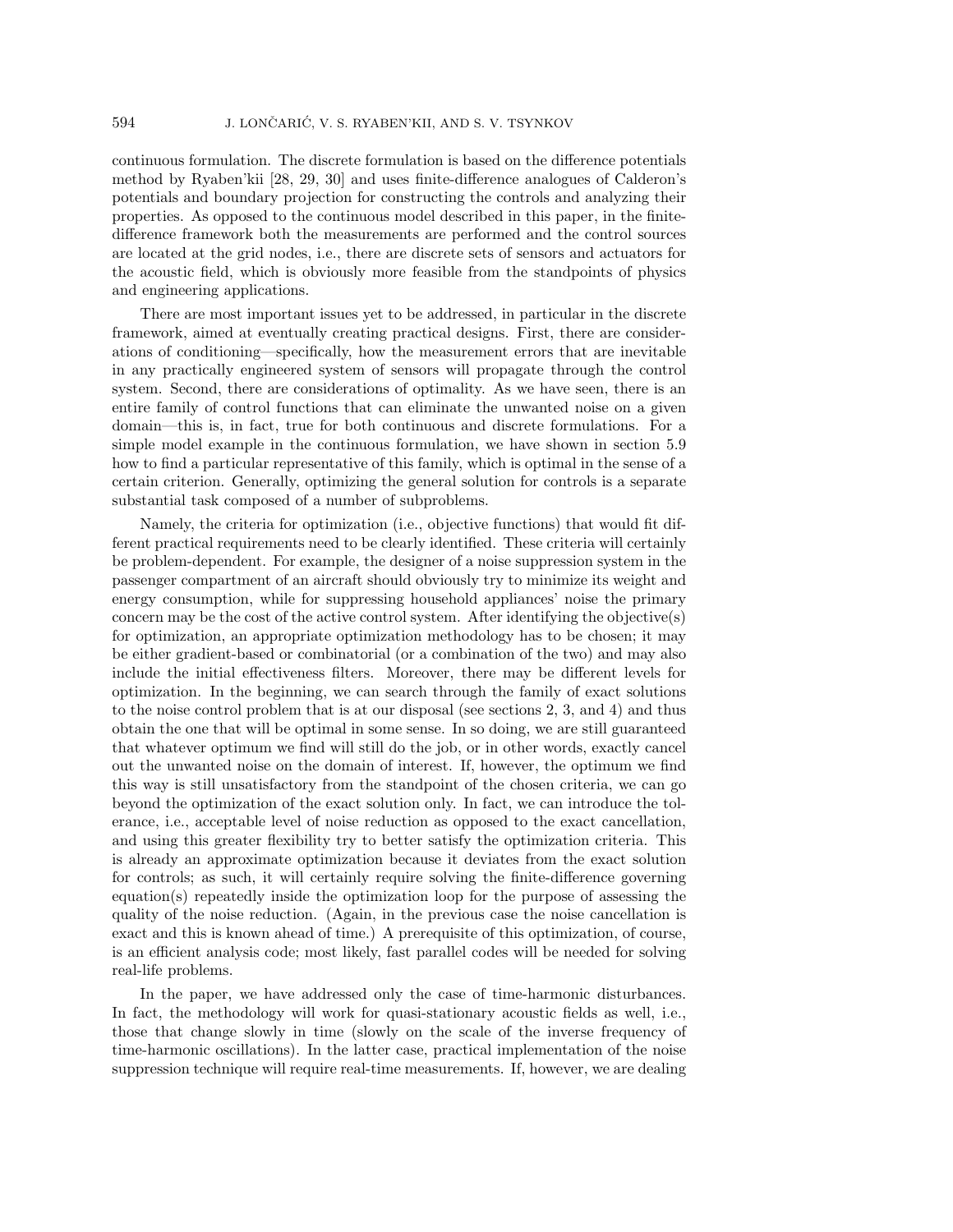with stationary interior and exterior fields, we can use the simplified version of the technique that permits precalculation of the dependence of the response on domain geometry and system properties. In other words, a microphone is needed in the final system only to sense phase and amplitude. Together with this, preprogrammed noise-canceling actuators are sufficient.

Finally, we should mention that time-harmonic (i.e., Helmholtz) problems of active shielding (as well as the aforementioned quasi-stationary problems) represent only a portion of the overall variety of formulations that the potential users of such methodologies would like to have explored. Even though these Helmholtz problems are of a substantial significance themselves from the standpoints of both mathematics and applications, it is clear that true time-dependent problems, i.e., those that accommodate broad-band acoustic fields, will ultimately be demanded by practitioners and therefore deserve theoretical and numerical study. The problem of active noise control in the formulation that involves broad-band spectra of frequencies was studied by Malyuzhinets [35] and Fedoryuk[36]. Some initial results on the time-dependent active shielding problem obtained in the framework of generalized Calderon's potentials can be found in workby Zinoviev and Ryaben'kii [37]. As has been mentioned in section 3.4, we expect that unsteady versions of Calderon's potentials and projections (see, e.g., [32, 33]) will help us approach the time-dependent noise control problems in much the same way as conventional Calderon's theory has been applied to time-harmonic noise control. Generally, the extension to broad-band spectra of disturbances is nontrivial in every respect and provides a novel challenge from the standpoints of both theoretical analysis and subsequent practical implementation.

Acknowledgment. We thank the reviewers for their helpful comments.

### REFERENCES

- [1] S. J. Elliot, I. M. Stothers, and P. A. Nelson, A multiple error LMS algorithm and its application to the active control of sound and vibration, IEEE Trans. Acoustics, Speech, and Signal Processing ASSP-35 (1987) pp. 1423–1434.
- [2] S. E. Wright and B. Vuksanovic, Active control of environmental noise, J. Sound Vibration, 190 (1996), pp. 565–585.
- [3] S. E. WRIGHT AND B. VUKSANOVIC, Active control of environmental noise, II: Non-compact acoustic sources, J. Sound Vibration, 202 (1997), pp. 313–359.
- [4] H. H. HUBBARD, ED., Aeroacoustics of Flight Vehicles: Theory and Practice, Vol. 1: Noise Sources, NASA reference publication 1258–VOL–1, Langley Research Center, Langley, VA, 1991.
- [5] H. H. HUBBARD, ED., Aeroacoustics of Flight Vehicles: Theory and Practice, Vol. 2: Noise Control, NASA reference publication 1258–Vol.–2, Langley Research Center, Langley, VA, 1991.
- [6] H. Van der Auweraer, M. Iadevaia, U. Emborg, and M. Gustavsson, Derivation of experimental vibro-acoustical models for ANC configuration design (aircraft noise control), AIAA paper 97–1618, in Proceedings of the 3rd AIAA/CEAS Aeroacoustics Conference, Atlanta, GA, 1997, pp. 222–234.
- [7] R. K. KINCAID, Location problems in active sound and vibration control of cylinders, Studies in Locational Analysis, 9 (1996), pp. 69–70.
- [8] R. K. KINCAID, K. LABA, AND S. PADULA, *Quelling cabin noise in turboprop aircraft via active* control, J. Comb. Optim., 1 (1997), pp. 229–250.
- [9] R. K. KINCAID AND S. L. PADULA, Actuator selection for the control of multi-frequency noise in aircraft interiors, in Proceedings of the 2nd International Conference on Metaheuristics, Sophia Antipolis, France, Kluwer Academic Publishers, Norwell, MA, 1997.
- [10] R. K. KINCAID, S. L. PADULA, AND D. L. PALUMBO, Optimal sensor/actuator locations for active structural acoustic control, AIAA Paper 98-1865, in Proceedings of the 39th AIAA/ASME/ ASCE/AHS/ASC Structures, Dynamics and Materials Conference, Long Beach, CA, 1998.